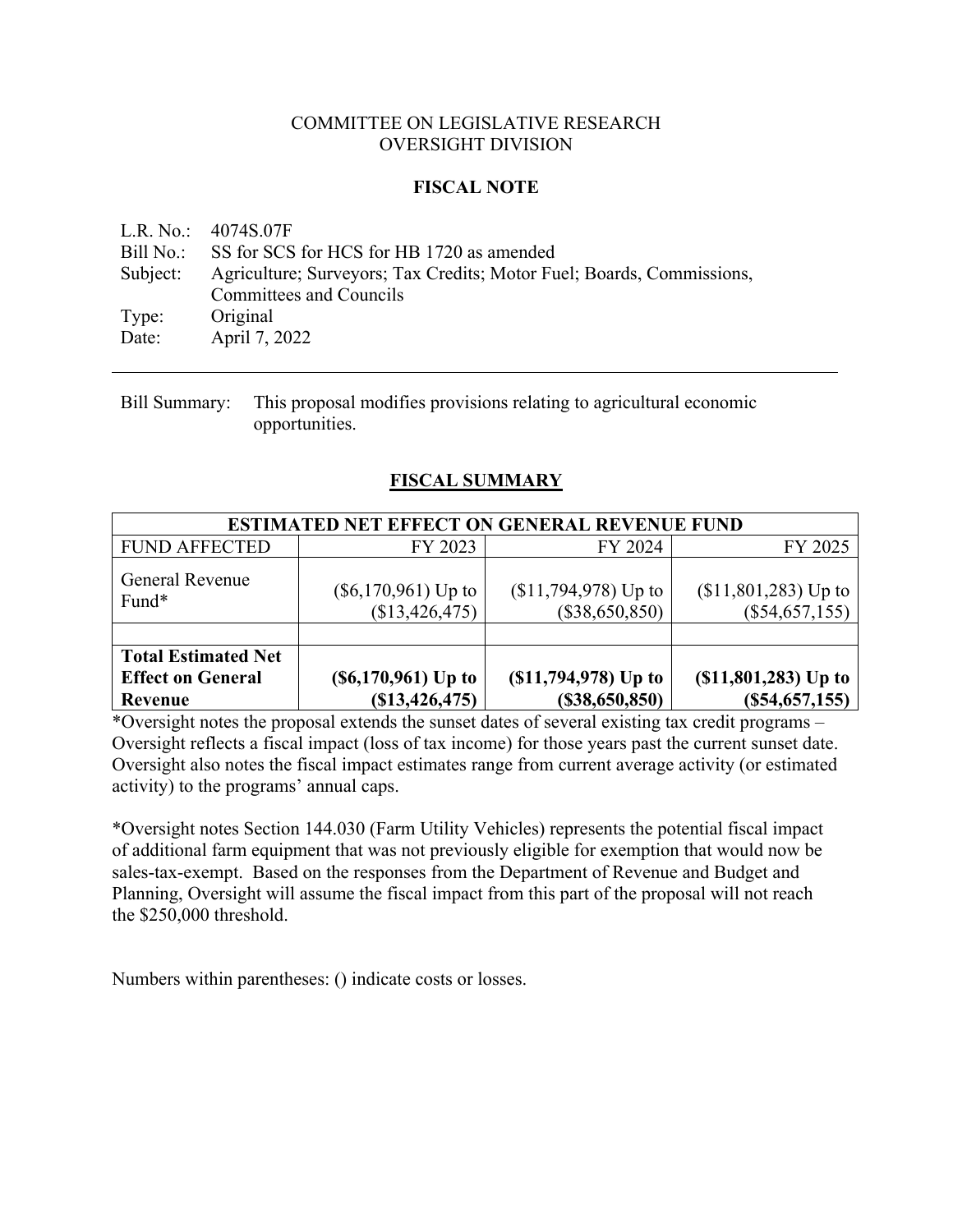| <b>ESTIMATED NET EFFECT ON OTHER STATE FUNDS</b> |                     |                     |                     |  |  |  |
|--------------------------------------------------|---------------------|---------------------|---------------------|--|--|--|
| <b>FUND AFFECTED</b>                             | FY 2023             | FY 2024             | FY 2025             |  |  |  |
| <b>School District Trust Fund</b>                | (Unknown)           | (Unknown)           | (Unknown)           |  |  |  |
| Parks and Soils State Sales                      | (Unknown)           | (Unknown)           | (Unknown)           |  |  |  |
| Tax Funds                                        |                     |                     |                     |  |  |  |
| <b>Conservation Commission</b>                   | (Unknown)           | (Unknown)           | (Unknown)           |  |  |  |
| Fund                                             |                     |                     |                     |  |  |  |
| <b>Natural Resources Protection</b>              |                     |                     |                     |  |  |  |
| Fund - Anhydrous Ammonia                         | Could exceed        | Could exceed        | Could exceed        |  |  |  |
| Risk Management Plan                             | \$61,853            | \$105,734           | \$102,154           |  |  |  |
| Subaccount                                       |                     |                     |                     |  |  |  |
| <b>Total Estimated Net Effect</b>                | (Unknown) to        | (Unknown) to        | (Unknown) to        |  |  |  |
| on Other State Funds                             | <b>Could Exceed</b> | <b>Could Exceed</b> | <b>Could exceed</b> |  |  |  |
|                                                  | \$61,853            | \$105,734           | \$102,154           |  |  |  |

| <b>ESTIMATED NET EFFECT ON FEDERAL FUNDS</b> |         |         |         |  |  |
|----------------------------------------------|---------|---------|---------|--|--|
| <b>FUND AFFECTED</b>                         | FY 2023 | FY 2024 | FY 2025 |  |  |
|                                              |         |         |         |  |  |
|                                              |         |         |         |  |  |
| <b>Total Estimated Net Effect</b>            |         |         |         |  |  |
| on All Federal Funds                         |         | \$0     | \$(     |  |  |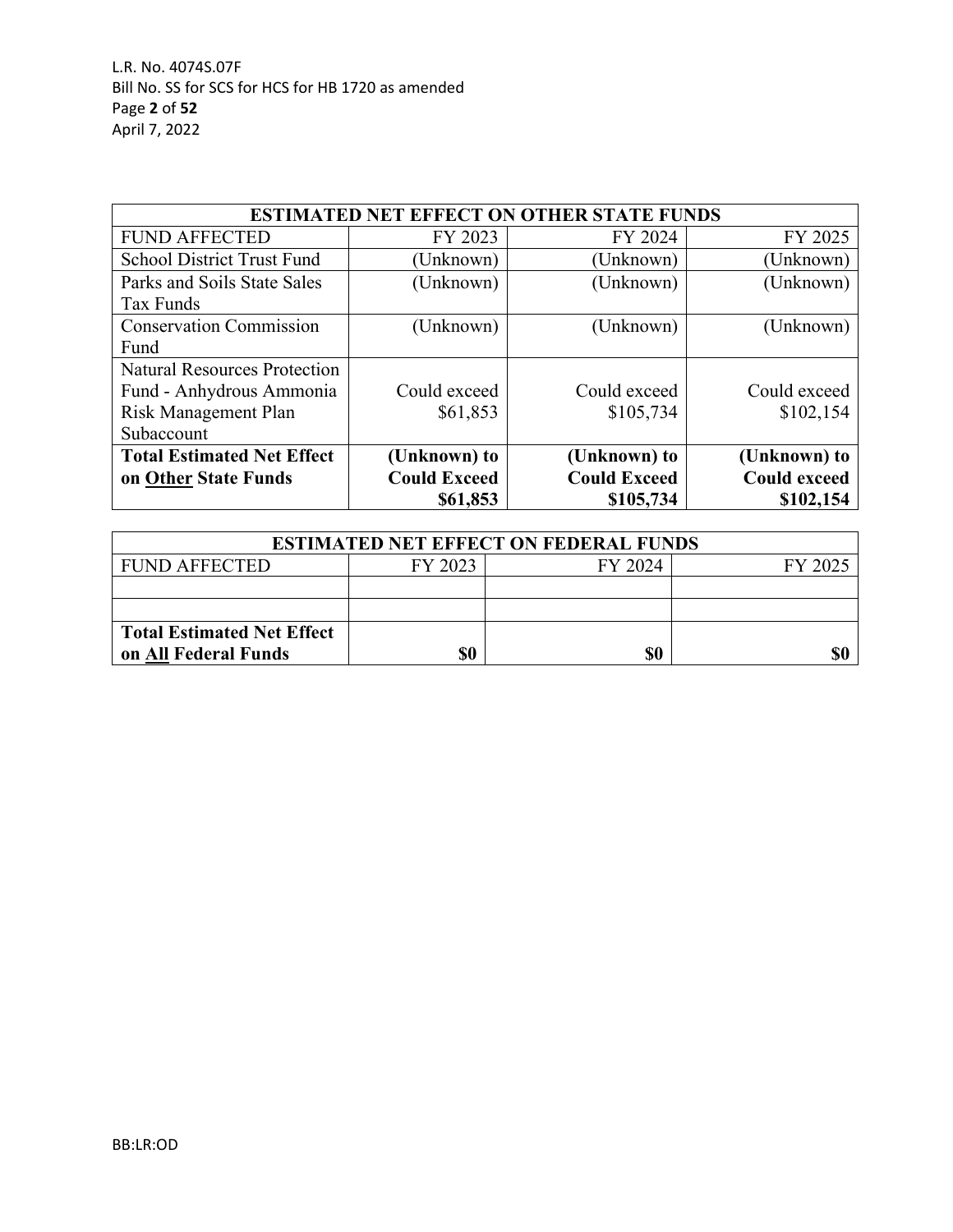L.R. No. 4074S.07F Bill No. SS for SCS for HCS for HB 1720 as amended Page **3** of **52** April 7, 2022

| <b>ESTIMATED NET EFFECT ON FULL TIME EQUIVALENT (FTE)</b> |         |         |         |  |  |  |
|-----------------------------------------------------------|---------|---------|---------|--|--|--|
| <b>FUND AFFECTED</b>                                      | FY 2023 | FY 2024 | FY 2025 |  |  |  |
|                                                           |         |         |         |  |  |  |
| General Revenue Fund                                      | 3 FTE   | 3 FTE   | 3 FTE   |  |  |  |
| NATURAL RESOURCES                                         |         |         |         |  |  |  |
| PROTECTION FUND -                                         |         |         |         |  |  |  |
| ANHYDROUS AMMONIA                                         |         |         |         |  |  |  |
| <b>RISK MANAGEMENT</b>                                    |         |         |         |  |  |  |
| PLAN SUBACCOUNT                                           | 3 FTE   | 3 FTE   | 3 FTE   |  |  |  |
| <b>Total Estimated Net Effect</b>                         |         |         |         |  |  |  |
| on FTE                                                    | 6 FTE   | 6 FTE   |         |  |  |  |

 $\boxtimes$  Estimated Net Effect (expenditures or reduced revenues) expected to exceed \$250,000 in any of the three fiscal years after implementation of the act or at full implementation of the act.

□ Estimated Net Effect (savings or increased revenues) expected to exceed \$250,000 in any of the three fiscal years after implementation of the act or at full implementation of the act.

| <b>ESTIMATED NET EFFECT ON LOCAL FUNDS</b> |              |                |                  |  |  |  |
|--------------------------------------------|--------------|----------------|------------------|--|--|--|
| <b>FUND AFFECTED</b>                       | FY 2023      | FY 2024        | FY 2025          |  |  |  |
| Local Political                            | (Unknown) to | (Unknown) to   | (Unknown) to $ $ |  |  |  |
| Subdivisions                               | Unknown      | Unknown        | Unknown          |  |  |  |
|                                            | (Unknown) to | (Unknown) to   | (Unknown) to     |  |  |  |
| <b>Local Government</b>                    | Unknown      | <b>Unknown</b> | Unknown          |  |  |  |

# **FISCAL ANALYSIS**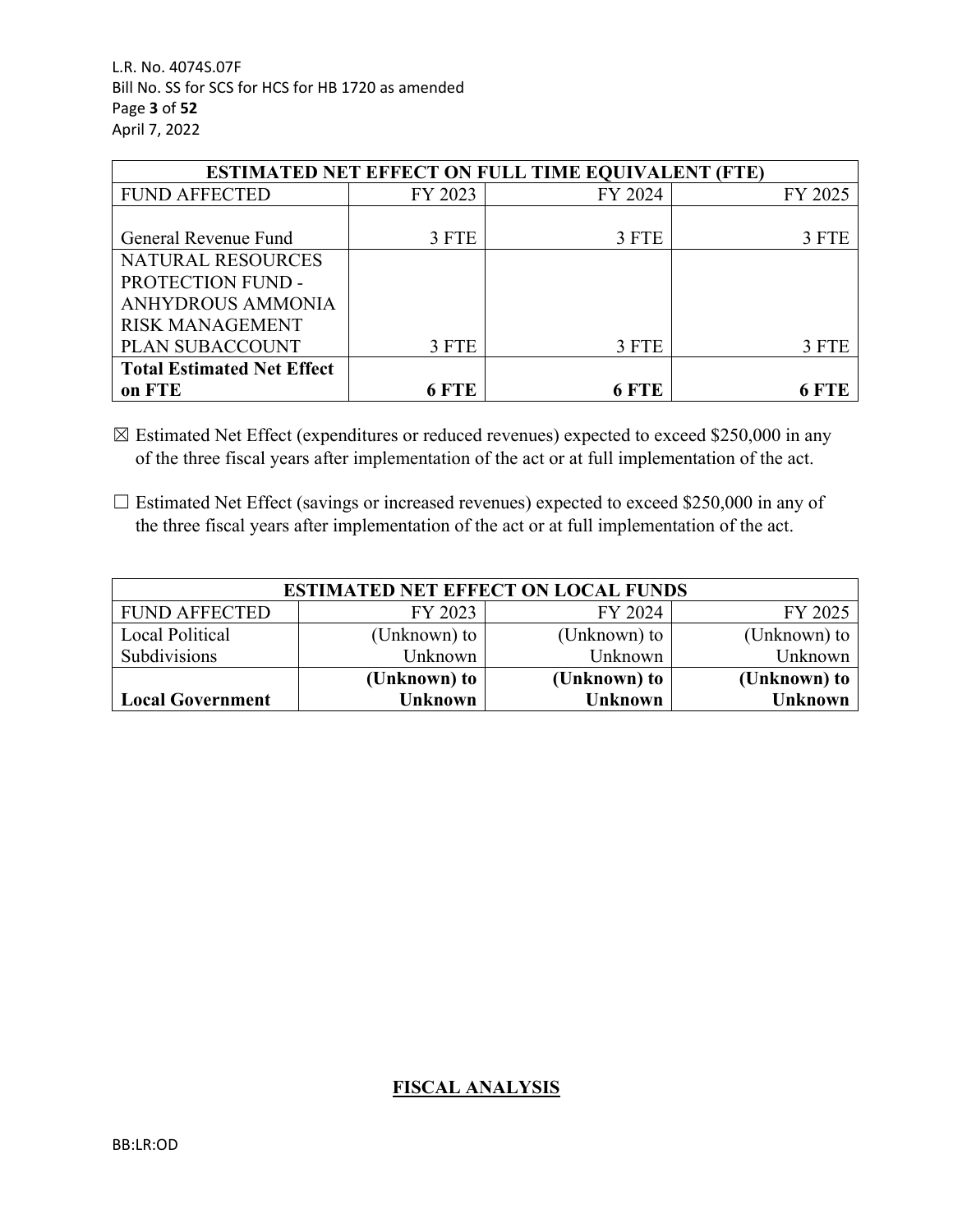### ASSUMPTION

**Oversight** was unable to receive some of the agency responses in a timely manner due to the short fiscal note request time. Oversight has presented this fiscal note on the best current information that we have or on prior year information regarding a similar bill. Upon the receipt of agency responses, Oversight will review to determine if an updated fiscal note should be prepared and seek the necessary approval to publish a new fiscal note.

#### **§9.315 Pet Breeders Week in Missouri**

In response to a similar, SB 1200 (2022), officials from the **Missouri Department of Agriculture** and the **Office of Administration** each assumed the proposal would have no fiscal impact on their respective organizations.

**Oversight** notes that the above mentioned agencies have stated the proposal would not have a direct fiscal impact on their organization. Oversight does not have any information to the contrary. Therefore, Oversight will reflect a zero impact on the fiscal note for this section.

#### **§21.915 Joint Committee on Economic Development**

In response to a similar proposal, SB 705 (2022), officials from the **Office of Administration (OA)** stated this bill establishes a joint committee on rural economic development to compile reports of recommendations they have for administrative and procedural changes for state government agencies and departments. Office of Administration staff would be required to cooperate with and provide assistance to provide any books, reports, and any other requested information when needed for the joint committee. The fiscal impact of this bill is unable to be calculated because it is unknown how often a request for such information would need or how much interaction the Office of Administration staff would be required to compile the requested information. Varying levels of staff time could be required depending upon the nature of the underlying request as well as the supplies that would be needed to provide the information. Therefore, the fiscal impact of this bill is \$0 to unknown.

Officials from the **Department of Health and Senior Services (DHSS)** stated Section 21.915.4 of the proposed legislation could affect DHSS. DHSS may be asked to provide to the committee a variety of socio-economic and demographic data from the most recent decennial US census as well as other metrics from health surveys that measure access to care and insurance status in rural areas of the state. The Bureau of Health Care Analysis & Data Dissemination (BHCADD) estimates that this work could total 40 hours to identify, analyze, download and convert into a consistent format the various indicators the Committee could request. As the proposed legislation does not specify what degree of assistance is to be provided or which agencies will provide assistance, the actual cost could be very minimal or it could be more extensive depending on the specific nature of the request.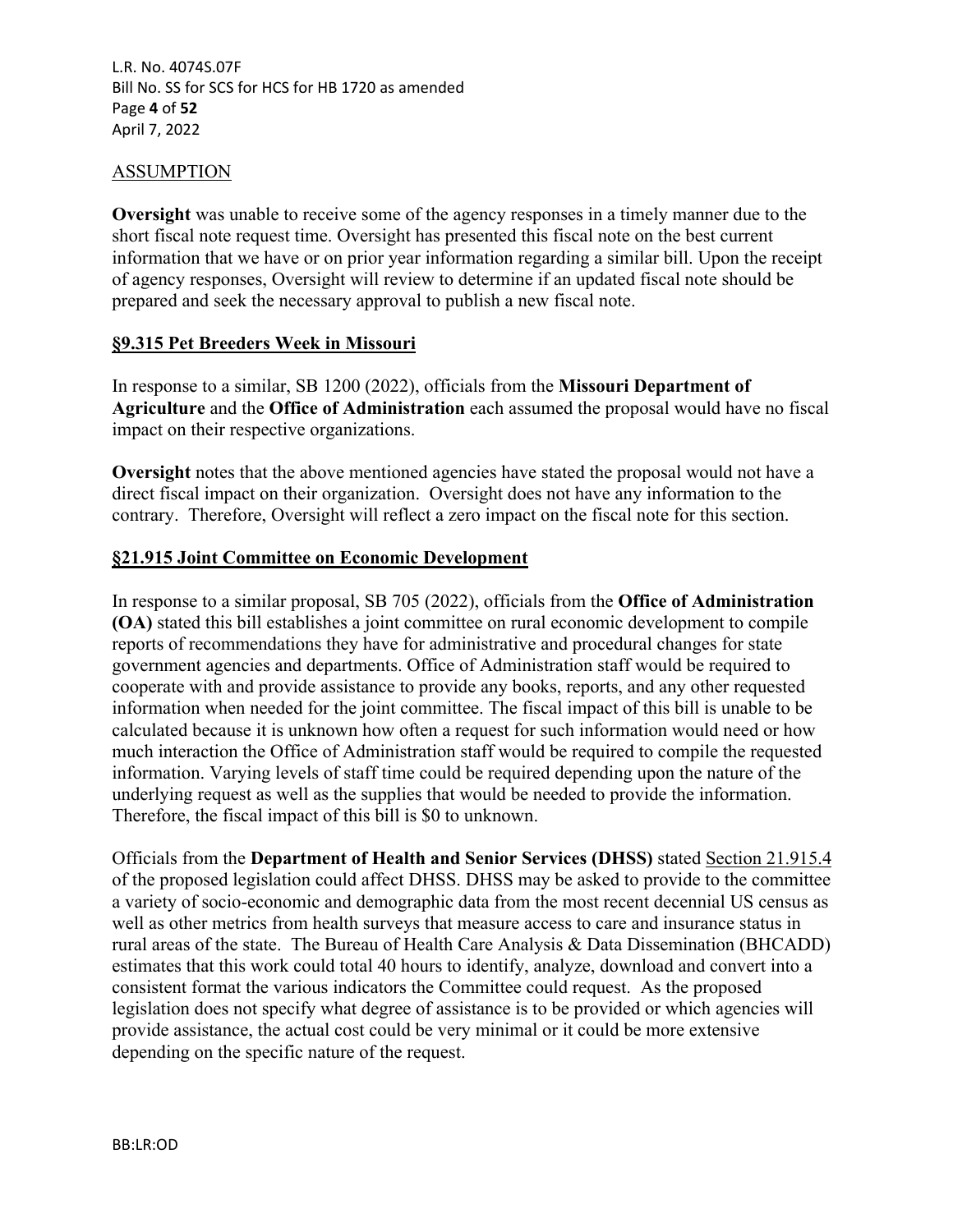L.R. No. 4074S.07F Bill No. SS for SCS for HCS for HB 1720 as amended Page **5** of **52** April 7, 2022

DHSS anticipates being able to absorb these costs. However, until the FY23 budget is final, the department cannot identify specific funding sources.

Officials from the **Missouri Senate** anticipated a negative fiscal impact to reimburse 5 senators for travel to Joint Committee on Rural Economic Development meetings. In summary, it will cost approximately \$639.45 per meeting for reimbursable travel expenses.

**Oversight** assumes neither the Missouri Senate nor the state departments would realize a material fiscal impact from the creation and activities of the new Joint Committee on Rural Economic Development.

In response to a similar proposal, officials from the **Attorney General's Office**, **Office of Administration - Budget and Planning**, **Department of Commerce and Insurance**, **Department of Economic Development**, **Department of Elementary and Secondary Education**, **Department of Higher Education and Workforce Development**, **Department of Mental Health**, **Department of Natural Resources**, **Department of Corrections**, **Department of Labor and Industrial Relations**, **Department of Revenue**, **Department of Public Safety**, **Department of Social Services**, **Missouri Department of Agriculture**, **Missouri Department of Conservation**, **Missouri Department of Transportation**, the **Missouri House of Representatives** and the **Joint Committee on Legislative Research** each assumed the proposal would not fiscally impact their respective agencies.

# **§60.301, 60.315 & 60.345– Laws Regarding Land Survey (Effective with Emergency Clause)**

In response to a previous version of the proposal, officials from the **Missouri Department of Transportation, Office of Administration – Budget & Planning, Department of Natural Resources**, **Department of Revenue**, **Joint Committee on Administrative Rules**, **Office of the State Treasurer, State Tax Commission**, **City of Kansas City**, **City of Saint Louis – Budget Division**, and **City of Springfield** each assumed this proposal would not have an impact on their respective organizations.

In response to a previous version of the proposal, officials from the **Department of Economic Development** & **Missouri Department of Agriculture** both assumed the proposal would not have a fiscal impact on their respective organizations.

**Oversight** notes that the above mentioned agencies have stated the proposal would not have a direct fiscal impact on their organization. Oversight does not have any information to the contrary. Therefore, Oversight will reflect a zero impact on the fiscal note for these sections.

# **§135.305- Wood Energy Tax Credit (Effective with Emergency Clause)**

Officials from the **Department of Revenue (DOR)** note: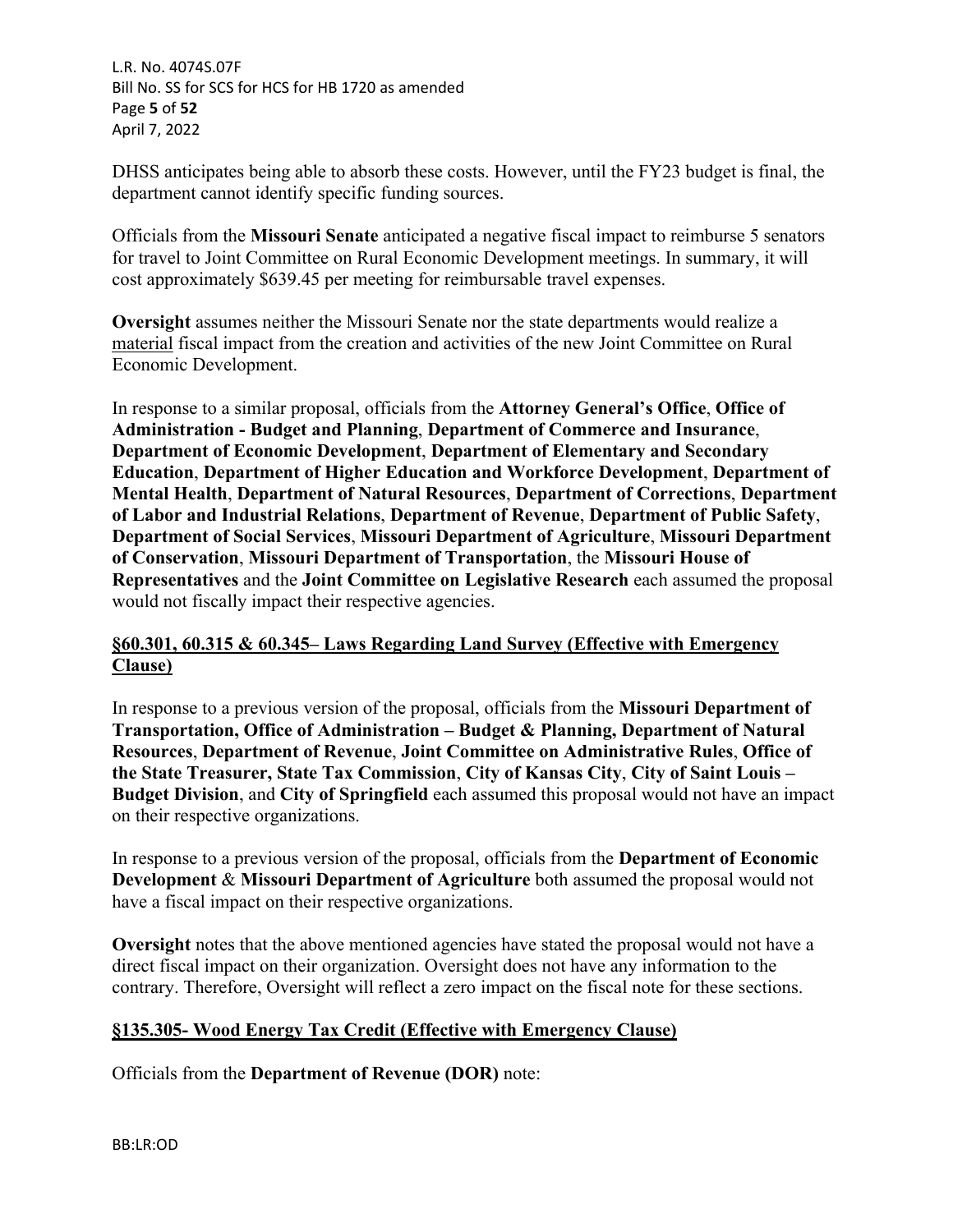L.R. No. 4074S.07F Bill No. SS for SCS for HCS for HB 1720 as amended Page **6** of **52** April 7, 2022

The proposed legislation would reauthorize the Missouri wood energy producer tax credit until June 30, 2028. DOR notes the Wood Energy Tax Credit has a \$6 million annual cap that is subject to appropriations. The legislature appropriated \$1 million in credits in FY 2018 and FY 2019. For FY 2020 they appropriated \$1.5 million and in FY 2021 they appropriated \$740,000. This credit does not currently allow authorization of additional credits after June 30, 2020 (FY 2021) as the credit has sunset.

For informational purposes, the Department is showing the issuance and redemption of these credits over the last several years. These credits began in 1985.

|               |                |                    |                  |                   | <b>Total</b>    |
|---------------|----------------|--------------------|------------------|-------------------|-----------------|
| Year          | <b>Issued</b>  | <b>Corp Income</b> | <b>Fiduciary</b> | <b>Individual</b> | Redeemed        |
| FY 2021       | \$717,800.00   | \$146,019.00       | \$0.00           | \$172,490.40      | \$318,509.40    |
| FY 2020       | \$1,455,000.00 | \$668,903.93       | \$0.00           | \$436,773.75      | \$1,105,677.68  |
| FY 2019       | \$678,887.19   | \$355,397.70       |                  | \$433,172.93      | \$788,570.63    |
| FY 2018       | \$970,000.00   | \$895,319.15       |                  | $-54,231.66$      | \$891,087.49    |
| FY 2017       | \$970,000.00   | \$294,516.28       | \$665,388.00     | \$414,717.72      | \$1,374,622.00  |
| FY 2016       | \$1,000,000.00 | \$273,846.00       |                  | \$370,433.49      | \$644,279.49    |
| FY 2015       | \$0.00         | \$306,775.07       |                  | \$1,913,564.51    | \$2,220,339.58  |
| FY 2014       | \$0.00         | \$691,843.00       |                  | \$2,161,274.36    | \$2,853,117.36  |
| FY 2013       | \$0.00         | \$990,603.00       |                  | \$1,291,797.51    | \$2,282,400.51  |
| FY 2012       | \$0.00         | \$973,467.50       |                  | \$2,519,741.48    | \$3,493,208.98  |
| <b>TOTALS</b> | \$5,791,687.19 | \$5,596,690.63     | \$665,388.00     | \$9,709,734.49    | \$15,971,813.12 |

This proposal would require that DOR re-implement and/or continue to conduct its processes pertaining to the wood energy producer tax credit until at least June 30, 2028 (and potentially longer if carryovers of such credits may be claimed after that date). For example, DOR would need to accept certifications of assignment of the wood energy producer tax credit (Section 135.305, RSMo), and conduct certain post-issuance compliance functions regarding Tax Credit Accountability Act reports required in connection with the wood energy producer tax credit (see, e.g., Section 135.800, RSMo).

Since DOR has forms and computer programs set up to handle this credit they do not believe this would have any additional administrative impact.

However, the restarting of this credit could result in a loss to general revenue and total state revenue Up to the \$6 million annual cap starting on July 1, 2022 (FY 2023).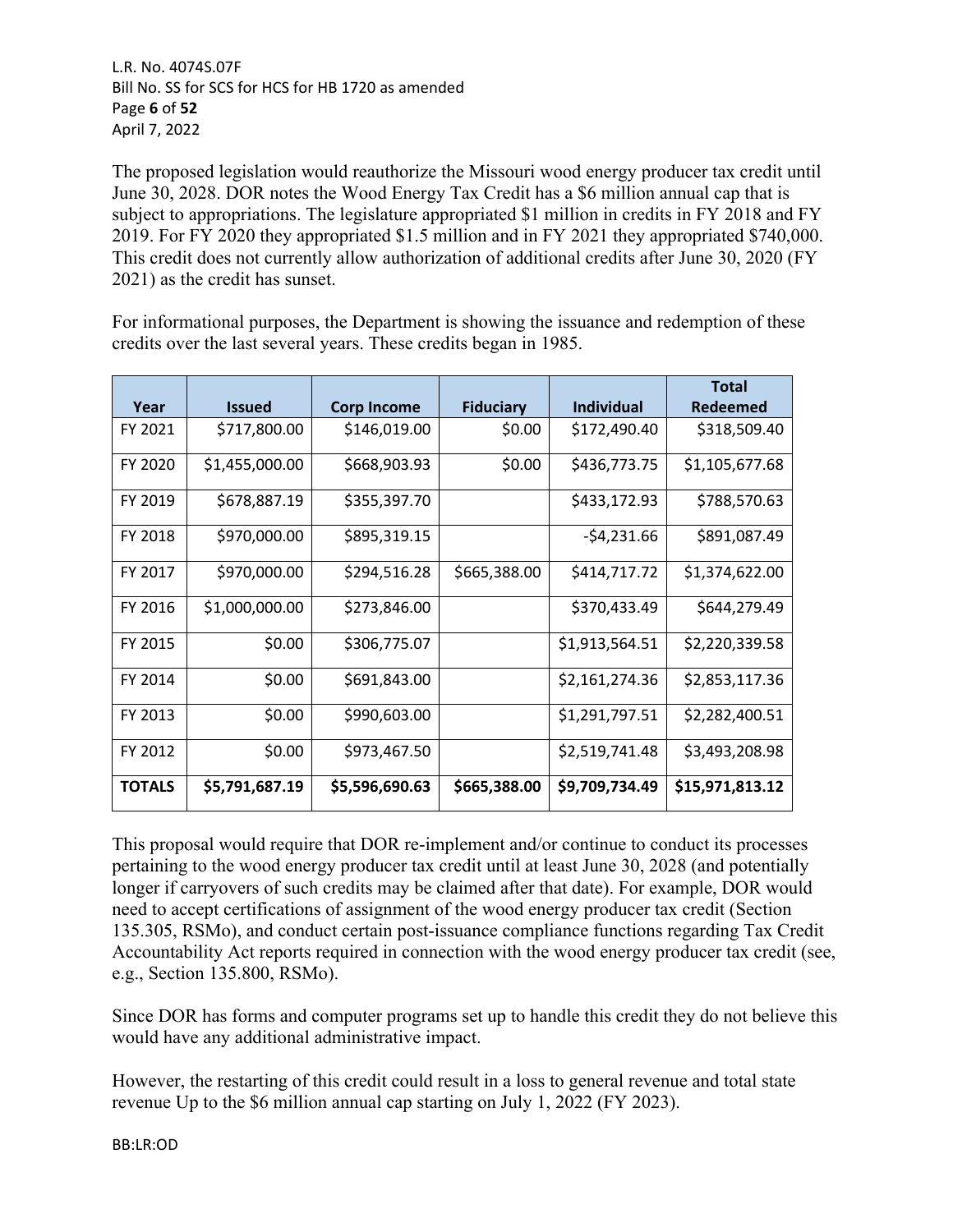In response to a previous version of the proposal, officials from the **Office of Administration – Budget & Planning noted:** 

The authorization, under Section 135.305, for the Wood Energy Producers Tax Credit ended on June 30, 2020. This would extend the tax credit of \$5 per ton of processed material to 2028, with an annual authorization cap of \$6 million, subject to appropriations. A Missouri wood energy producer shall be eligible for a tax credit on taxes otherwise due under chapter 143, except sections 143.191 to 143.261, as a production incentive to produce processed wood products in a qualified wood-producing facility using Missouri forest product residue.

| <b>Fiscal Year</b> | Appropriation              |
|--------------------|----------------------------|
| 2022               | \$1.5 million (HB 6 6.350) |
| 2021               | \$740,000 (HB 2006 6.350)  |
| 2020               | $$1.5$ million (HB 6)      |
| 2019               | \$1.0 million (HB 2007)    |
| 2018               | $$1.0$ million (HB 7)      |

The following redemption appropriations have been made for the Wood Energy tax credit:

B&P notes that this section would be impacted by the emergency clause. Therefore, B&P estimates that this proposal could reduce general and total state revenue between \$740,000 (low appropriation limit) and \$6,000,000 (statutory authorization cap) annually beginning in FY23.

**Oversight** notes, per the Tax Credit Analysis submitted to Oversight by the **Department of Natural Resources** (**DNR**) the Wood Energy Tax Credit had the following activity:

| <b>Wood Energy Tax</b><br><b>Credit</b> | FY 2019<br><b>ACTUAL</b> | FY 2020<br><b>ACTUAL</b> | FY 2021<br><b>ACTUAL</b> | FY 2022<br>(year to<br>date) | FY 2022<br>(Full Year -<br>est.) | FY 2023<br>(Budget<br>Year -<br>est.) |
|-----------------------------------------|--------------------------|--------------------------|--------------------------|------------------------------|----------------------------------|---------------------------------------|
| Certificates Issued<br>(#)              | 9                        | 8                        | 8                        | 0                            | 6                                | $\Omega$                              |
| Projects/Participants<br>(#)            | 9                        | 8                        | 8                        | 0                            | 6                                | $\Omega$                              |
| <b>Amount Authorized</b>                | \$678,887                | \$1,455,000              | \$717,800                | \$0                          | \$0                              | \$0                                   |
| Amount Issued                           | \$678,887                | \$1,455,000              | \$717,800                | \$0                          | \$0                              | \$0                                   |
| Amount Redeemed                         | \$789,077                | \$1,105,678              | \$1,014,359              | \$543,359                    | \$555,362                        | \$159,676                             |

**Oversight's** policy is to show the extension of the tax credit program in the fiscal note. Oversight will show the revenue reduction to TSR and GR for Fiscal Year(s) beginning in Fiscal Year 2023.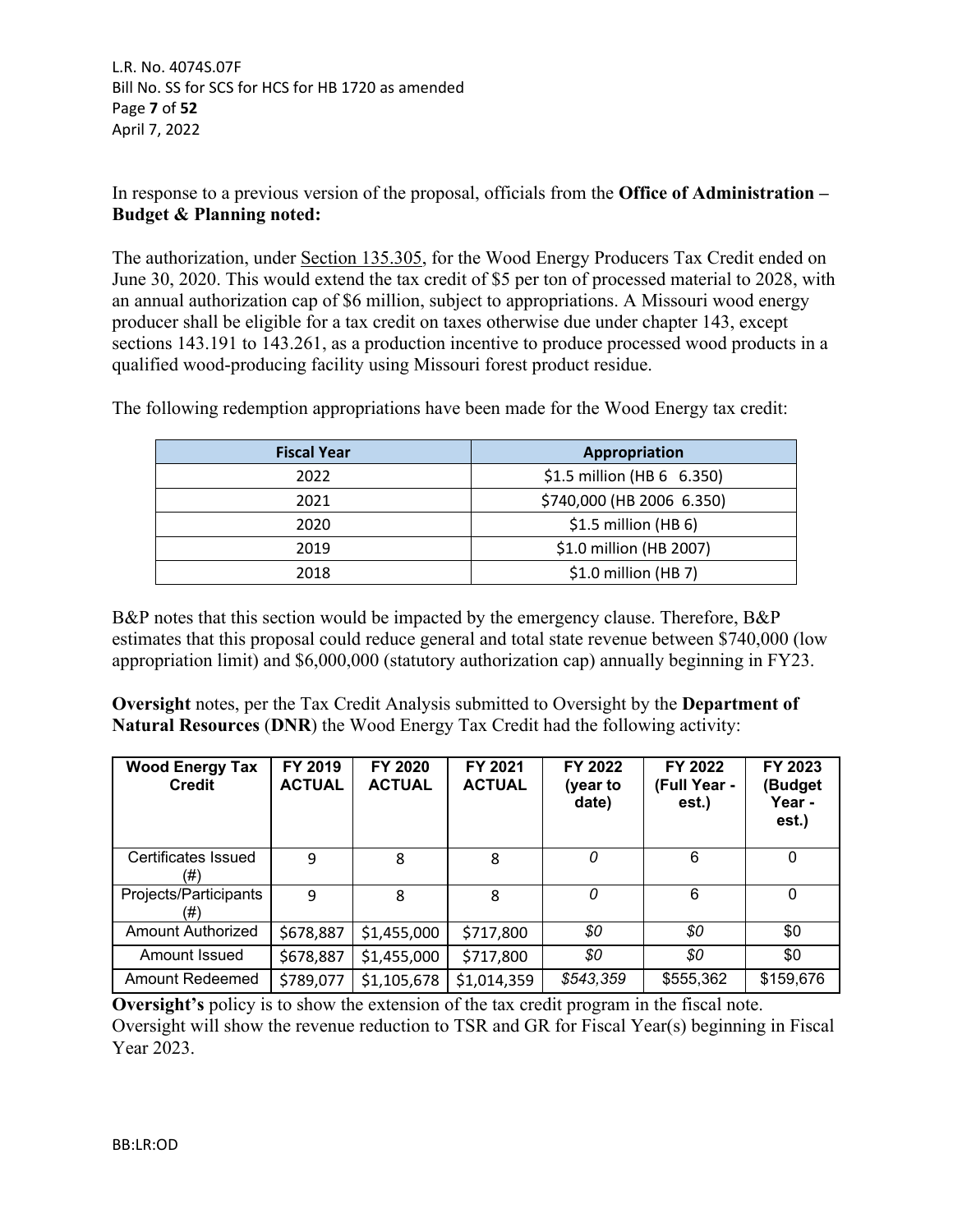L.R. No. 4074S.07F Bill No. SS for SCS for HCS for HB 1720 as amended Page **8** of **52** April 7, 2022

Since the cap for the Wood Energy Tax Credit is \$6 million annually (subject to appropriation), for purposes of this fiscal note, **Oversight** will report the extension of the tax credit as a continuation of the current appropriation level  $(\$1,500,000 - HB 6 (2022))$  up to the \$6 million cap beginning in Fiscal Year 2023.

# **§135.686 Meat Processing Facility Investment Tax Credit Act (Effective with Emergency Clause)**

Officials from the **Department of Revenue (DOR)** assume this Section would extend from December 31, 2021 to December 31, 2028, the ability of a taxpayer to claim a tax credit for meat processing modernization or expansion related to the taxpayer's meat processing facility. The credit is equal to 25% of the qualifying expenses. The meat processing facility tax credit shares a \$2 million annual cap with the Qualified Beef tax credit.

This proposal adds language requiring the company that owns the meat processing facility employ fewer than 500 people in the country. This may change who can qualify for the credit but will not impact the \$2 million cap.

This proposal removes the language that requires the sharing of the \$2 million cap with the Qualified Beef Tax Credit. Therefore, the meat processing facility tax credit will now receive the full \$2 million credit.

For informational purposes, the Department is providing information on the amount of the credit issued and redeemed since this credit began in 2018.

| Year          | <b>Authorized</b> | <b>Issued</b>  | <b>Total</b><br>Redeemed |
|---------------|-------------------|----------------|--------------------------|
| FY 2021       | \$829,675.76      | \$829,675.76   | \$573,398.04             |
| FY 2020       | \$1,171,805.57    | \$1,162,452.67 | \$380,371.14             |
| FY 2019       | \$627,807.59      | \$552,807.59   | \$214,777.94             |
| FY 2018       | \$286,781.89      | \$286,781.89   | \$5,561.00               |
| <b>TOTALS</b> | \$2,916,070.81    | \$2,831,717.91 | \$1,174,108.12           |

This proposal would require that DOR re-implement and/or continue to conduct its processes pertaining to the meat processing facility investment tax credit until at least December 31, 2028 (and potentially longer if carryovers of such credits may be claimed after that date). For example, DOR would need to accept certifications of assignment of the meat processing facility investment tax credit (Section 135.686, RSMo). Since DOR has forms and computer programs set up to handle this credit they do not believe this would have any additional administrative impact.

However, the restarting of this credit could result in a loss to general revenue and total state revenue Up to the \$2 million annual cap starting on July 1, 2022 (FY 2023).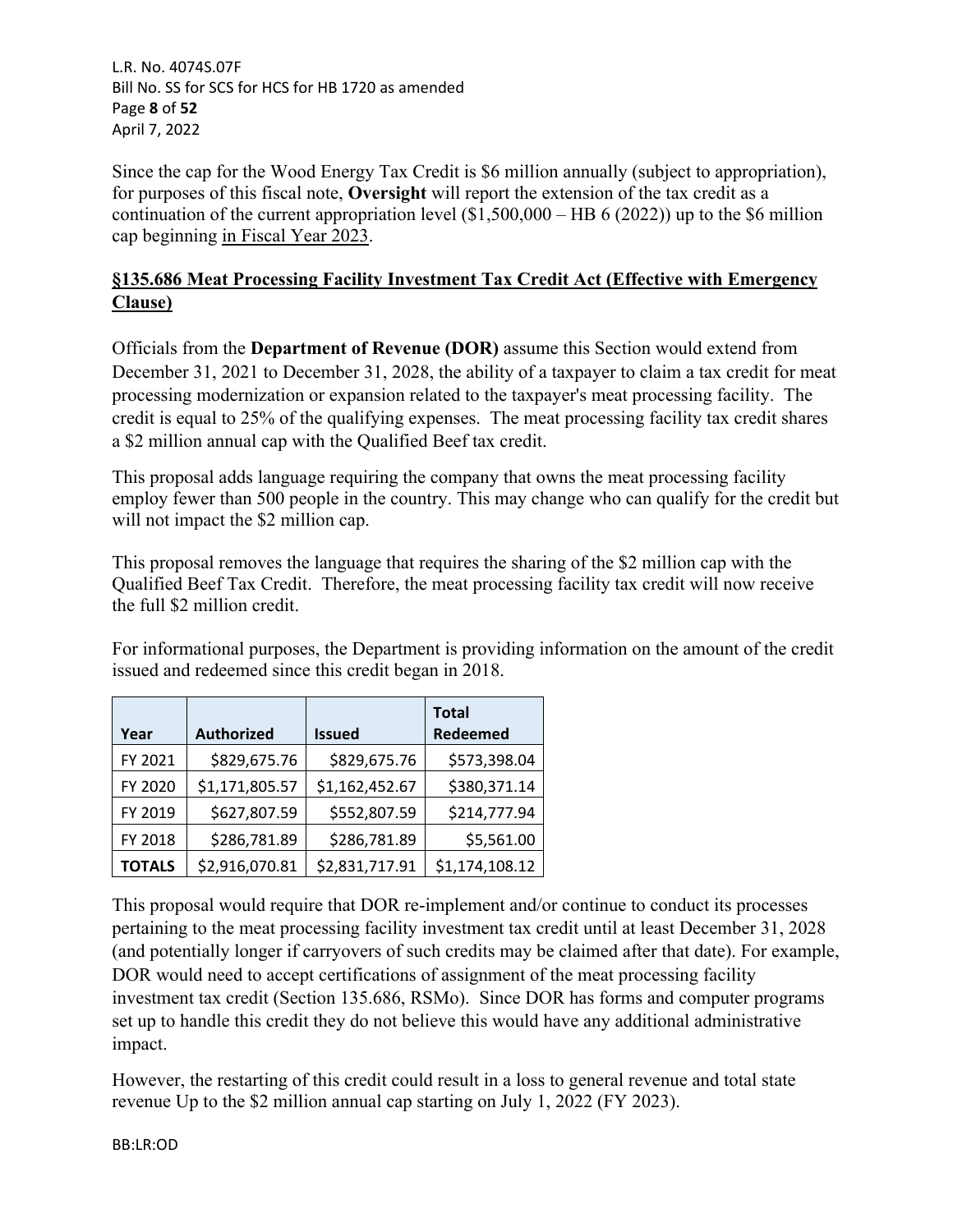L.R. No. 4074S.07F Bill No. SS for SCS for HCS for HB 1720 as amended Page **9** of **52** April 7, 2022

In response to a previous version of the proposal, officials from the **Office of Administration – Budget & Planning noted:**

The authorization for the Meat Processing Facility Tax Credit ended on June 30, 2020. This proposal would extend the \$2,000,000 cap to June 30, 2028. This proposal would also limit the tax credit to meat processing facilities with fewer than 500 employees throughout the United States.

B&P notes that the annual authorization cap for this program is \$2,000,000. While the 3-year average annual redemptions was \$389,516 for FY19 through FY21.

B&P notes that this section would be impacted by the emergency clause. Therefore, this proposal could reduce general revenue and total state revenues by \$389,516 to \$2,000,000 annually beginning in FY23.

**Oversight** notes, currently, for all tax years beginning on or after January 1, 2017, but ending on or before December 31, 2021, a taxpayer shall be allowed a tax credit for meat processing modernization or expansion as it relates to the taxpayer's meat processing facility.

This proposed legislation modifies the "end date" of this tax credit program by extending it to all tax years ending on or before December 31, 2028 (from 2021).

**Oversight** notes the Meat Processing Facility Investment Tax Credit and the Qualified Beef Tax Credit will no longer share the cap of two million dollars (\$2,000,000).

**Oversight's** policy is to show the extension of the tax credit program in the fiscal note. Oversight notes the current end date for the Meat Processing Facility Investment Tax Credit is December 31, 2021. Oversight notes this proposed legislation extends the end date to December 31, 2028. Oversight notes that taxpayers who are awarded the Meat Processing Facility Investment Tax Credit in Tax Year 2022 will not file their tax returns claiming the tax credit until after January 1, 2023 (Fiscal Year 2023). Therefore, Oversight will report the impact as a result of extending the end date of this tax credit program beginning in Fiscal Year 2023.

**Oversight** notes the three (3) year average (Fiscal Year(s)  $2019 - 2021$ ) amount of Meat Processing Facility Investment Tax Credits issued per DOR equals \$848,312.

Therefore, for purposes of this fiscal note, **Oversight** will report the extension of this tax credit as a reduction to GR by an amount "up to" \$848,311 (the three (3) year average amount of Meat Processing Facility Investment Tax Credits issued) to \$2,000,000 beginning in Fiscal Year 2023.

# **§135.755 Ethanol Tax Credit (Effective with Emergency Clause)**

In response to a similar proposal, officials from the **Department of Revenue (DOR)** noted: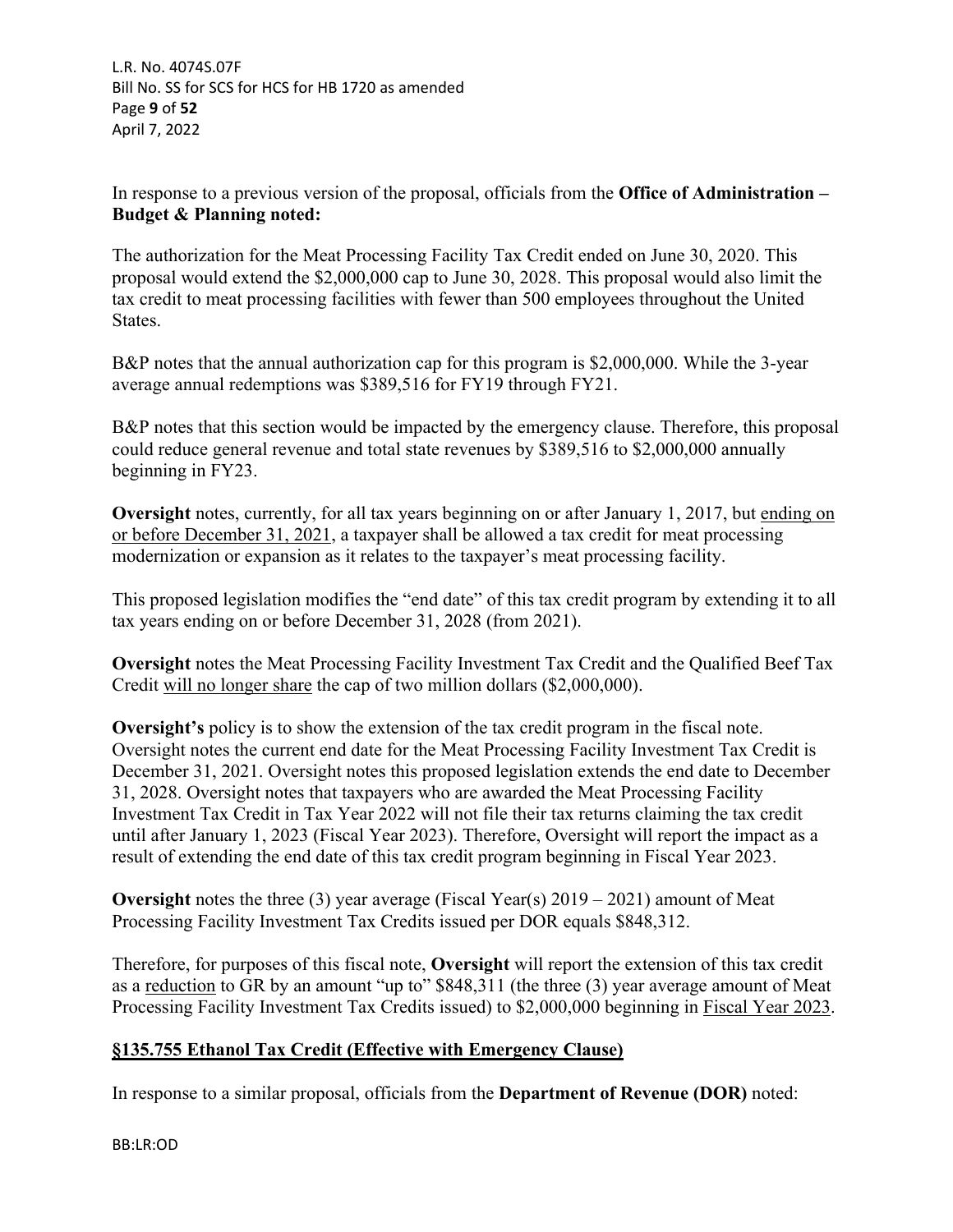L.R. No. 4074S.07F Bill No. SS for SCS for HCS for HB 1720 as amended Page **10** of **52** April 7, 2022

Under this Section starting January 1, 2023, a taxpayer that is a retail dealer that sells higher ethanol blend at their service station can claim a tax credit equal to five cents per gallon on the higher ethanol blend sold. This proposal requires that the higher ethanol blend be more than 15% but less than 85% ethanol. This is the ratio of the ethanol sold generally as E85 fuel.

The tax credit is capped at \$5,000,000 per fiscal year, is not refundable, and cannot be transferred or sold, but excess tax credits can be carried forward to any of the five subsequent tax years.

The U.S. Energy Information Administration reported that in 2019 (the most recent complete year of data) that Missouri consumed 25.7 trillion British thermal units (Btu) of ethanol. At a conversion rate of 120,286 Btu per gallon, it is estimated that Missouri used 213,657,450 gallons of fuel. This tax credit is five cents per gallon which is estimated to generate \$10,682,872 in tax credits. However, since this credit is capped at \$5 million DOR will show the impact to general revenue as the cap amount. This proposal allows the credit to be apportioned among all eligible retail dealers claiming the credit.

This tax credit would not be filed on the returns until January 2024 (FY 2024).

This is a new credit, primarily for business entities (corporations, maybe partnerships and S corporations and their members). The Department does not currently collect information on the amount of gallons of ethanol sold at the retail level. The Department would need to create a form and make changes to the existing tax credit form for taxpayers to claim this tax credit. This would require form and computer changes of at least \$3,596. Additionally, DOR would need the following FTE should the number claiming the tax credit reach these thresholds.

1 Associate Customer Service Rep. for every 6,000 credits redeemed 1 Associate Customer Service Rep for every 7,600 errors/correspondence generated

In response to a similar proposal, officials from the **Office of Administration – Budget & Planning (B&P)** noted:

This creates a tax credit, beginning in calendar year 2023, for retail dealers selling higher ethanol blend at their retail service station. The amount of the credit shall equal \$0.05 per gallon of higher ethanol blend sold by the retail dealer and dispensed through metered pumps during the tax year in which the tax credit is claimed. These credits cannot be transferred, sold, or assigned. The tax credit is not refundable but has a 5 year carry-forward. The total amount of tax credits authorized for any fiscal year shall not exceed \$5,000,000.

B&P notes that this section is not impacted by the emergency clause. Therefore, this proposal could reduce general and total state revenue by up to \$5M annually beginning in FY24. Due to the carryforward provision, in any given year the amount redeemed may exceed the estimate shown after the first full fiscal year.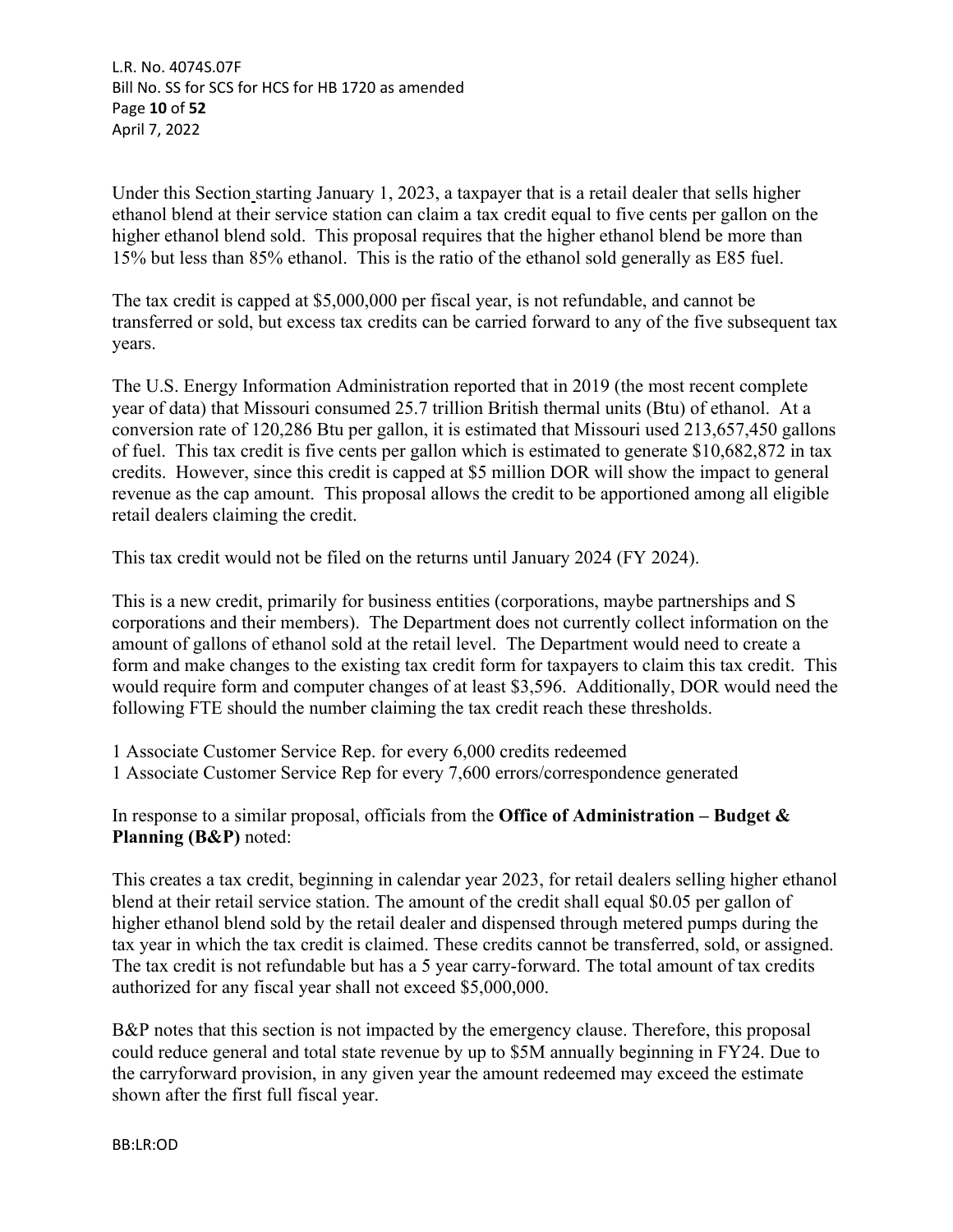L.R. No. 4074S.07F Bill No. SS for SCS for HCS for HB 1720 as amended Page **11** of **52** April 7, 2022

For purposes of this fiscal note, **Oversight** assumes DOR can absorb the responsibilities of this tax credit with existing resources. Oversight provides further explanation below. **Oversight** notes, for all tax years beginning on or after January 1, 2023, a retail dealer that sells higher ethanol blend at such retail dealer's service station is allowed a tax credit to be taken against the retail dealer's state income tax liability. The tax credit shall be equal to five cents (\$0.05) per gallon of higher ethanol blend sold. The tax credits authorized shall not be transferred, sold, or assigned. The tax credits authorized shall not be refundable. Any amount of tax credits that exceeds a taxpayer's tax liability shall be permitted to be carried forward to any of the five (5) subsequent tax years.

**Oversight** notes the State of Iowa (Iowa) provides several tax credits for biofuel sales by retailers and blenders. Two (2) of Iowa's tax credits are the E15 Plus Gasoline Promotion Tax Credit and E85 Gasoline Promotion Tax Credit. Detailed information about Iowa's Biofuel Retailers Tax Credits can be found [here.](https://tax.iowa.gov/sites/default/files/2020-06/Iowa%20Biofuel%20Retailer%20Tax%20Credits%20Evaluation%20Study%202019.pdf)

Iowa's E15 Plus Gasoline Promotion Tax Credit is available to retail dealers of gasoline who sell blended gasoline that is classified as E15 Plus but not classified as E85 gasoline. Currently, Iowa's tax credit is considered seasonal; providing various amounts of credit(s) at different times of the year. From June 1 – September 15 of each year, the tax credit is awarded at \$0.10 per gallon. At all other times, the tax credit is awarded at \$0.03 per gallon.

Iowa's E85 Gasoline Promotion Tax Credit is available to retail dealers of motor fuel that sell E85. A tax credit can be claimed for each gallon of E85 sold by the retailer during the tax year. The current tax credit is calculated at \$0.06 per gallon.

Using the 9 State Energy Consumption Estimates – 1960 through 2019, published by the U.S. Energy Information Administration, Oversight compared various energy consumption estimates for Iowa and Missouri. Oversight provides the comparison below: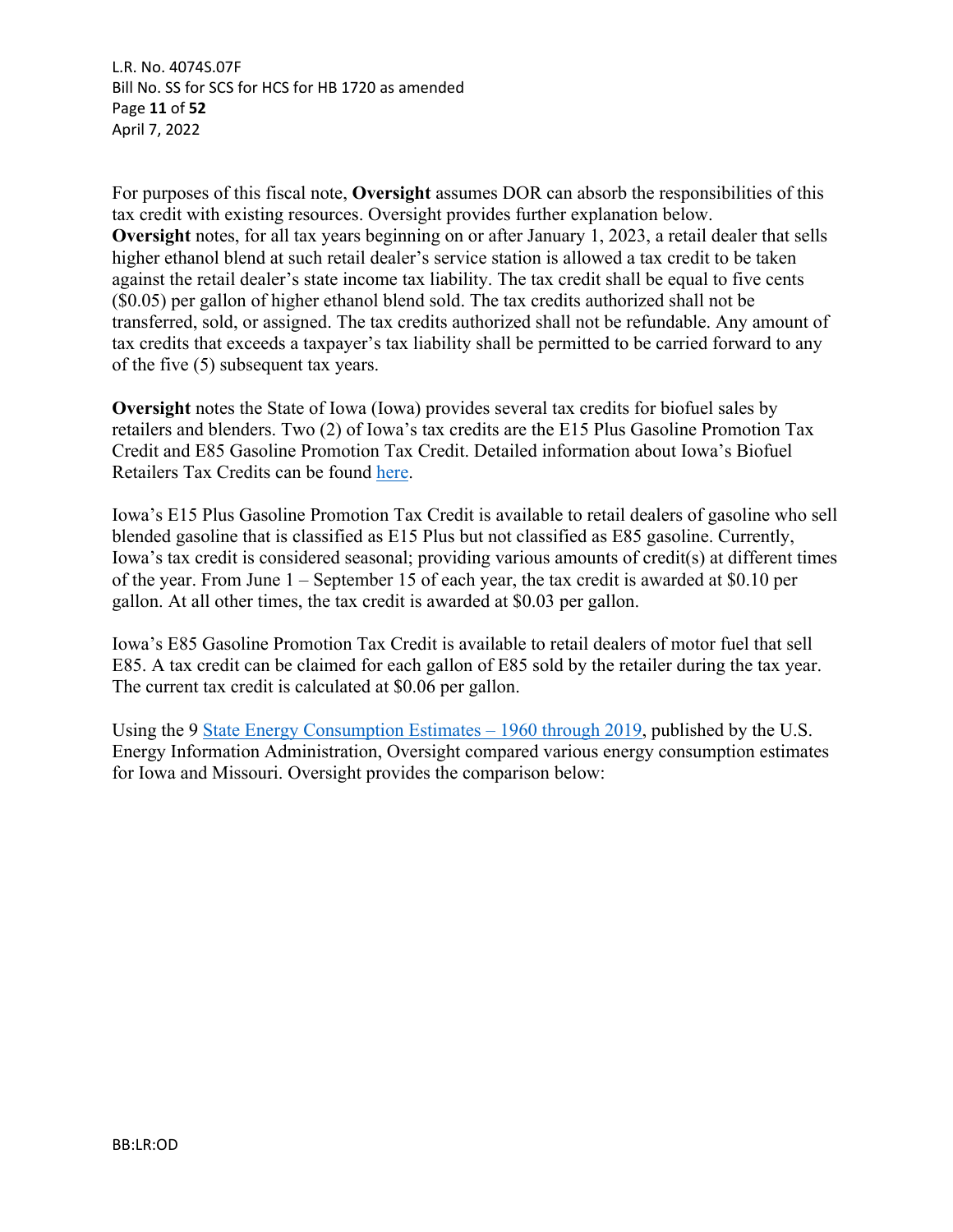| 2019 - State Energy Consumption Estimates - U.S. Energy Information Administration |                     |                     |                                  |  |
|------------------------------------------------------------------------------------|---------------------|---------------------|----------------------------------|--|
| <b>Iowa and Missouri</b>                                                           | Iowa                | Missouri            | lowa As a Percent of<br>Missouri |  |
| Barrels of Fuel Ethanol                                                            | 4,2733,000          | 7,378,000           | 58%                              |  |
| Total Motor Gasoline -<br>Including Fuel Ethanol (btu)                             | 186,900,000,000,000 | 376,200,000,000,000 | 50%                              |  |
| Total Fuel Ethanol (btu)                                                           | 14,900,000,000,000  | 25,700,000,000,000  | 58%                              |  |
| <b>Total Energy Consumption by</b><br>End - Use Sector<br>(Transportation)         | 303,100,000,000,000 | 555,100,000,000,000 | 55%                              |  |
| Iowa As a Percent of Missouri/Topic Average<br>55%                                 |                     |                     |                                  |  |

**Oversight** assumes, based on the Iowa and Missouri energy consumption comparison shown above, that Iowa's fuel ethanol operations (specific to end user consumption/transportation) could be operating at 55% capacity of Missouri's fuel ethanol operations.

Using information included in Iowa's Biofuel Retailers Tax Credits Program Evaluation Study (December 2019), Oversight reviewed the amount of tax credits claimed in 2016 for Iowa's E15 Plus and E85 Promotion Tax Credit(s) to estimate the number of gallons sold by tax credit claimants and compared such estimate to the *actual* number of gallons sold: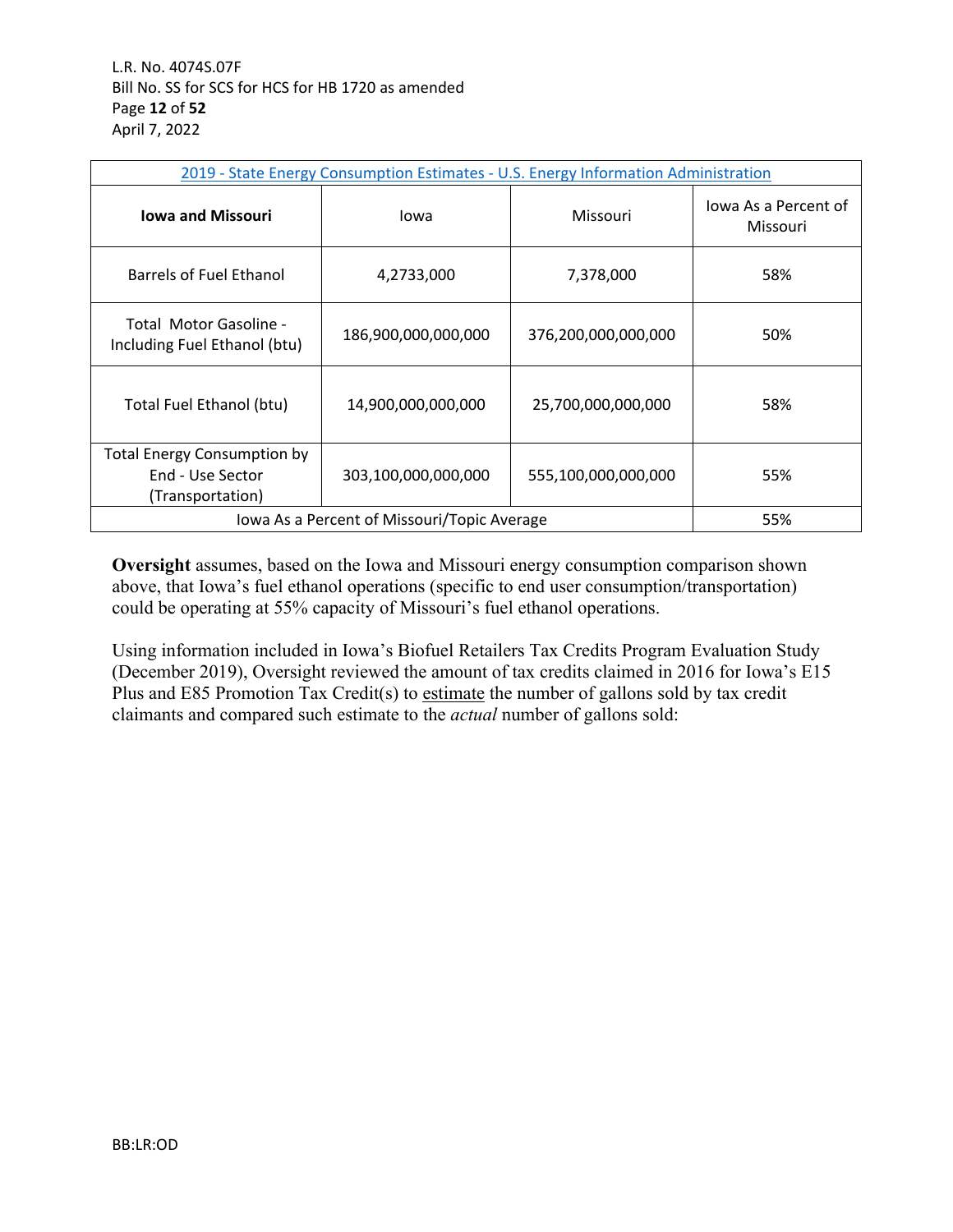| <b>State of Iowa Summary</b>                                                         |                   |                                                     |                            |                                                                                         |                                            |                                                                                    |
|--------------------------------------------------------------------------------------|-------------------|-----------------------------------------------------|----------------------------|-----------------------------------------------------------------------------------------|--------------------------------------------|------------------------------------------------------------------------------------|
| <b>E85 Gasoline Promotion Tax Credit</b>                                             |                   |                                                     |                            |                                                                                         |                                            |                                                                                    |
| <b>Iowa Actuals</b><br>(2016)                                                        | Amount<br>Claimed | lowa Tax Credit %                                   |                            | Oversight<br>Estimated<br>Number of<br>Gallons<br>Claimed By Tax<br>Credit<br>Claimants | Actual<br>Number of<br><b>Gallons Sold</b> | <b>Actual Total</b><br>Number of<br>E15-20 & E85<br><b>Gallons Sold</b><br>In Iowa |
| E85 is a blend<br>of gasoline<br>that contains<br>between 70%<br>and 85%<br>ethanol. | \$2,143,259       | \$0.16 per gallon                                   |                            | 13,395,368.75                                                                           | 13,471,861                                 |                                                                                    |
|                                                                                      |                   | <b>E15 Plus Gasoline Promotion Tax Credit</b>       |                            |                                                                                         |                                            |                                                                                    |
| Iowa Actuals<br>(2016)                                                               | Amount<br>Claimed | Iowa Tax<br>Credit %                                | Amount<br>Claimed<br>Per % |                                                                                         |                                            | 22,506,449                                                                         |
| E15 Plus are<br>blends of<br>gasoline that<br>contain                                | \$426,788         | June 1 -<br>September<br>$15 - $0.10$<br>per gallon | \$227,620                  | 8,915,127.11                                                                            | 9,034,588                                  |                                                                                    |
| between 15%<br>and 69%<br>ethanol                                                    |                   | All Other<br>Dates -<br>\$0.03 per<br>gallon        | \$199,168                  |                                                                                         |                                            |                                                                                    |

**Oversight** notes the amount of estimated gallons sold by tax credit claimants and the actual amount of gallons sold are very similar. Therefore, Oversight anticipates a near one hundred percent (100%) participation rate in Missouri for each gallon of qualifying fuel sold.

**Oversight** notes, based on the data reported above, the total amount of E-15 & 20 & E85 gallons sold in Iowa during 2016 totals 22,506,449.

If the assumption that Iowa's fuel ethanol operations are operating at 55% capacity of Missouri's fuel ethanol operations is accepted, Oversight estimates Missouri's total E15 Plus and E85 gallons sold could total 40,920,816 gallons (22,506,449 / 55%). Oversight notes, a tax credit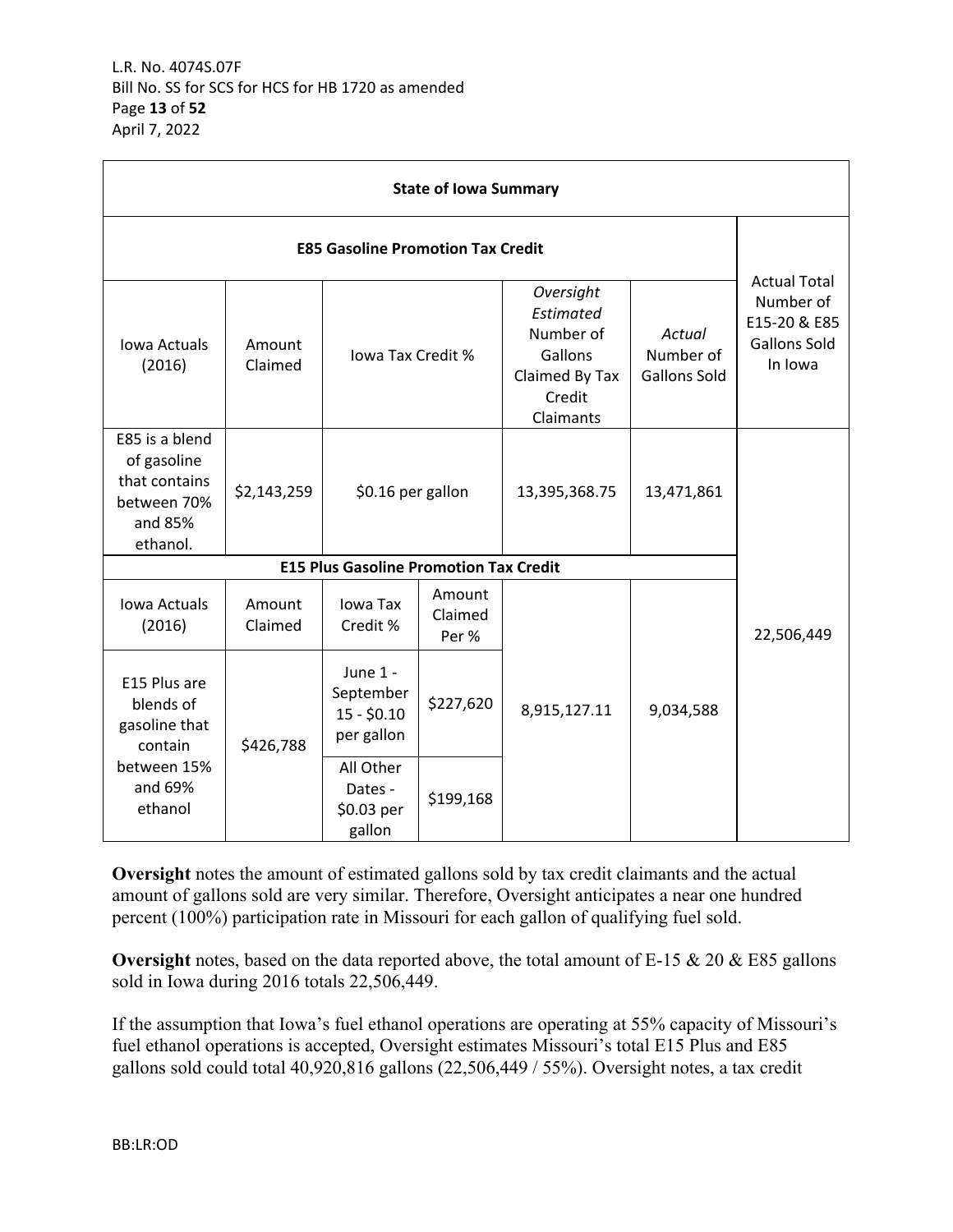L.R. No. 4074S.07F Bill No. SS for SCS for HCS for HB 1720 as amended Page **14** of **52** April 7, 2022

equal to \$0.05 per gallon would generate a total amount of tax credits equal to \$2,046,041  $(40,920,816 * $0.05)$ .

**Oversight** notes the tax credit created if for all tax years beginning on or after January 1, 2023. Oversight notes taxpayers will not filed their Tax Year 2023 tax returns until after January 1, 2024 (Fiscal Year 2024).

**Oversight** notes the actual and overall impact of this proposed legislation is unknown. For purposes of this fiscal note, Oversight will report a revenue reduction to GR equal to a range beginning with an amount "Up to" \$2,046,041 (as estimated by Oversight) to \$5,000,0000 beginning in Fiscal Year 2024.

**Oversight** notes the tax credit created would automatically sunset on December 31, 2028 unless reauthorized by the General Assembly.

# **§135.775 – Biodiesel Retail Sellers Tax Credit (Effective with Emergency Clause)**

Officials from the **Department of Revenue (DOR)** noted:

This proposal creates a new tax credit for a retail dealer that sells biodiesel fuel. To qualify as biodiesel fuel it must be a blend of diesel and biodiesel between 5% and 20% for on-road and off-road diesel-fuel vehicle use. Proof that that biodiesel meets ASTM International specifications will need to be provided to the Department. The tax credit will be equal to two cents (\$0.02) per gallon on biodiesel blend of 5% but no more than 10% mix or five cents (\$0.05) per gallon sold on a biodiesel blend in excess of 10%.

The retailer must show proof they own or operate the station and meet all the specifications in the proposal in order to apply for the credit. Verification and certification processes are usually handled by other agencies. Once another agency verifies a person's qualifications, they are given a receipt that is attached to the tax return for DOR to process. Requiring DOR to do the verification and certification is outside their normal administrative scope. The proposal indicates that DOR can work with the Department of Agriculture to do some of this verification. MDA has indicated that this is also outside their normal scope of work. They assume in order to do this verification they will need 1 Auditor FTE and 2 Associate Customer Service Representatives to do the necessary verifications.

This tax credit is to begin on January 1, 2023. Tax returns claiming the credit will not be filed until January 2024 (FY 2024). This tax credit has a \$16 million cap annually. The credit is refundable but cannot be sold, transferred or assigned. This credit says that if the cap is reached then the credit must be apportioned among all applicants.

The U.S. Energy Information Administration reported that in 2019 (the most recent complete year of data) 3.7 trillion Btu of biodiesel was consumed in Missouri. At a conversion rate of 120,286 Btu per gallon, it is estimated that Missouri used 30,760,021.95 gallons of fuel. It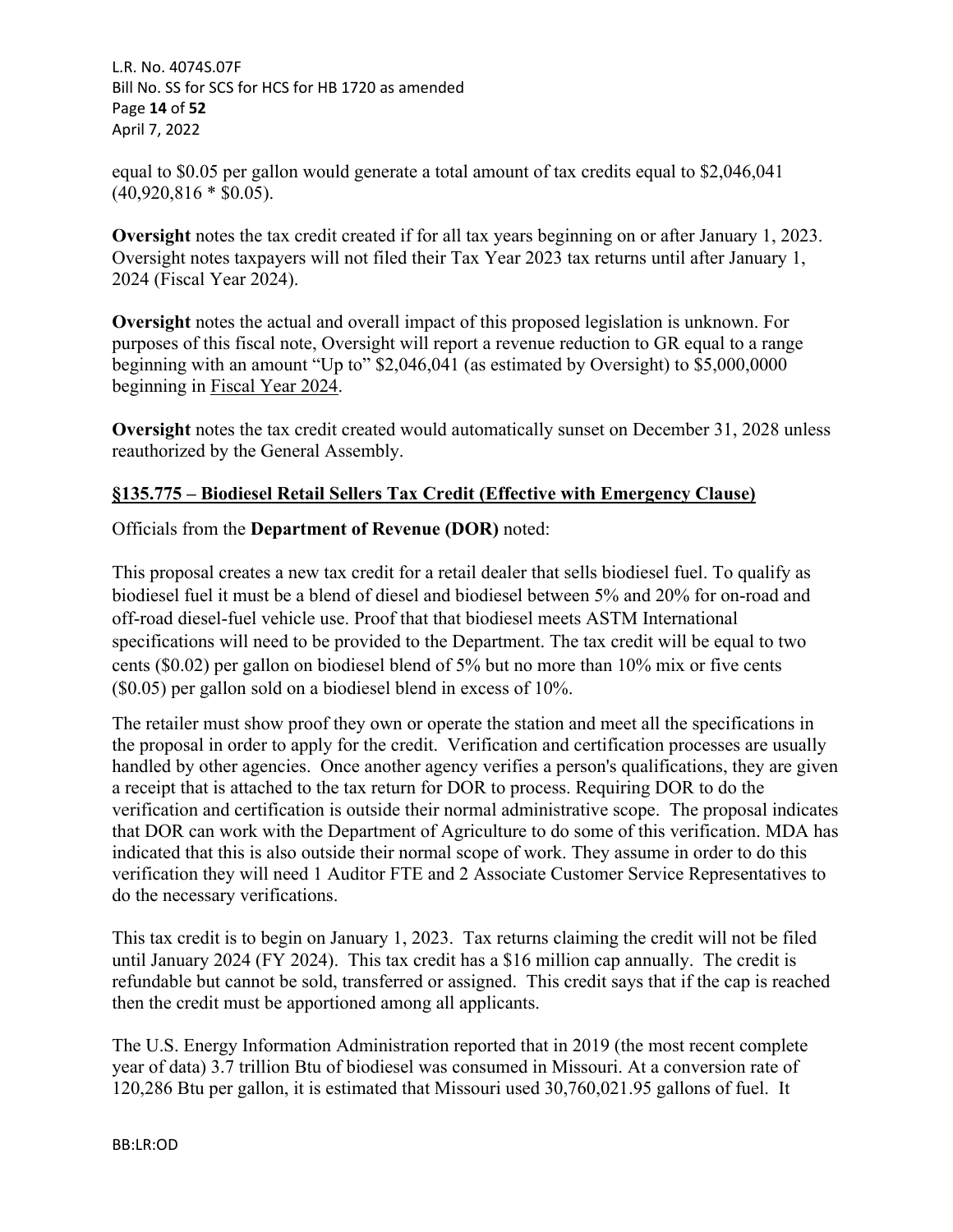L.R. No. 4074S.07F Bill No. SS for SCS for HCS for HB 1720 as amended Page **15** of **52** April 7, 2022

should be noted this information does not indicate the percent of mix of the fuel. For fiscal note purposes they will assume that all of it would qualify for the five cents per gallon credit. It is estimated at five cents per gallon it could generate \$1,538,001 in tax credits.

The motor fuel tax is paid by a supplier/distributor. They purchase and mix the fuel then distribute to a retail station to sell to customers. DOR has a report on the number of biodiesel blended each month; however, the suppliers do not indicate the mix amount (such as E15 or E85).

| <b>Total Biodiesel Gallons</b> |
|--------------------------------|
| 54,990,702                     |
| 52, 352, 437                   |
| 63,683,900                     |
| 49,536,202                     |
|                                |

Based on figures reported by the suppliers/distributors of what fuel they mixed, they show 63,683,900 gallons (last complete year of data) mixed of biodiesel in calendar year 2020. At the five cents per gallon credit this would result in \$3,184,195 in credits being issued. It is unclear if all these gallons would meet the requirements of this proposal.

At the estimated amount sold in 2019 and 2020 it does not appear this will reach its apportionment cap inside the fiscal note period. DOR will show the impact as a loss to general revenue of \$1,538,000 to \$16,000,000.

This credit will need to be added to the MO-TC form as well as into their individual income tax filing system. The estimated cost of this credit is \$3,596. Additionally they will need the 1 Auditor (\$40,978) and the 2 Associate Customer Service Representatives (\$26,328) for the verification and apportionment of the credit.

In response to a similar proposal, officials from the **Office of Administration – Budget & Planning (B&P)** assumed the Section would create a tax credit to be taken against a retail dealer 's state income tax liability. The amount of the credit shall equal two cents per gallon of biodiesel blend of at least five percent but not more than ten percent and five cents per gallon of biodiesel blend in excess of ten percent sold by the retail dealer at a retail service station during the tax year in which the tax credit is claimed. The total amount of tax credits authorized shall not exceed \$16 million per fiscal year.

According to data from the U.S. Energy Information Administration, Missouri consumed 0.7 million barrels of biodiesel in 2019 (0.7M barrels \* 42 gallons per barrel = 29,400,000 gallons). If all of the biodiesel sold fit the eligibility for the tax credit, the cost to the state could be between \$588,000 (0.02 \* 29,400,000) and \$1,470,000 (0.05 \* 29,400,000). This tax credit may incentivize additional biodiesel retail sales in Missouri; however, no estimate of a potential increase in sales is available.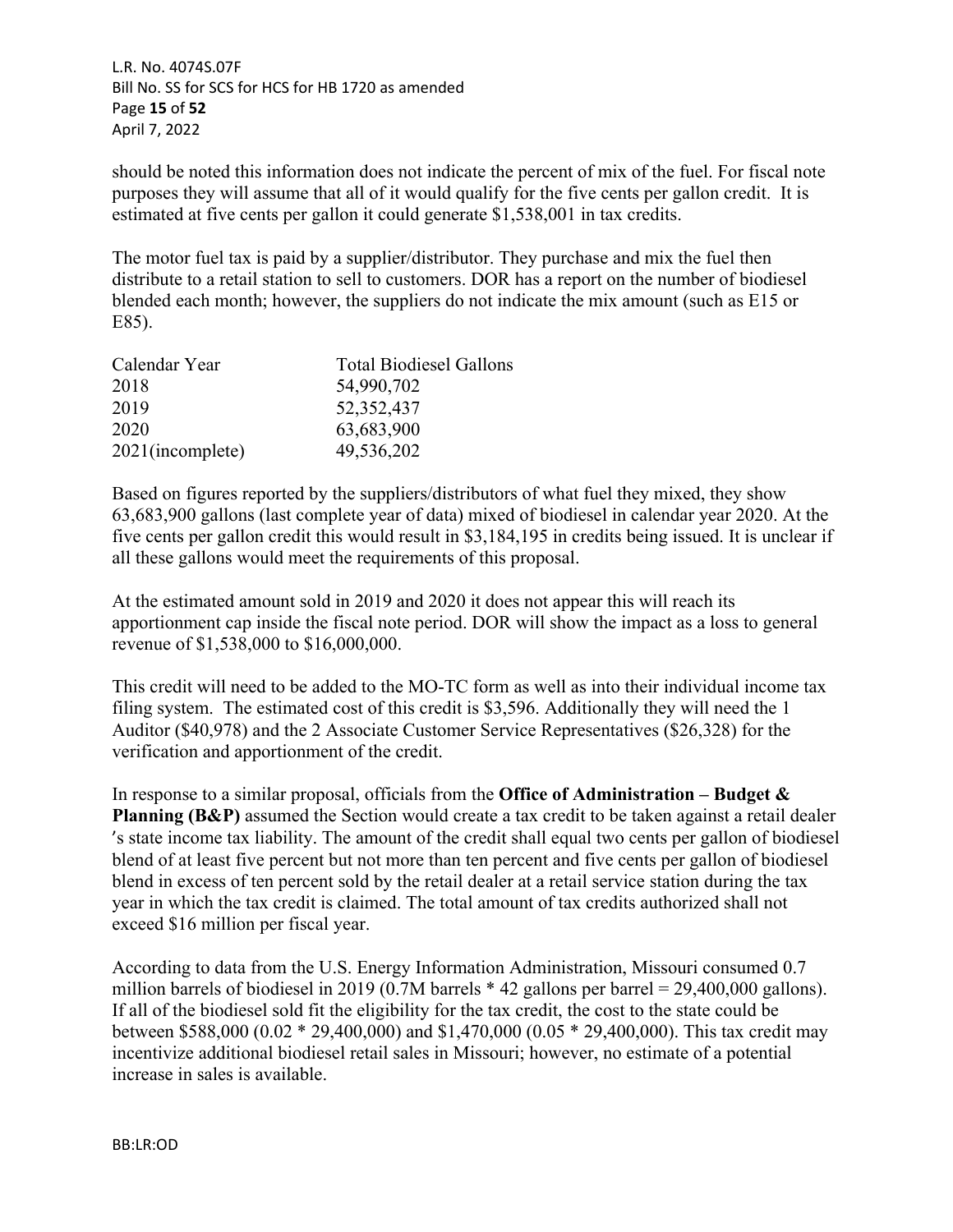L.R. No. 4074S.07F Bill No. SS for SCS for HCS for HB 1720 as amended Page **16** of **52** April 7, 2022

B&P notes that this section is not impacted by the emergency clause. Therefore, this provision could reduce general and total state revenue between (\$588,000) and (\$16,000,000) annually beginning in FY24.

In response to a similar proposal, officials from the **Missouri Department of Agriculture (MDA)** noted:

**MDA** assume that the Department of Revenue will administer the tax credits for both the biodiesel retail dealers and biodiesel producers. MDA assumes that the supporting role of the Weights and Measures Division to validate that the biodiesel blend a retail dealer claims is accurate (as specified in Subsection 135.775.6, RSMo) will require limited compliance checks and that the cost could be absorbed by MDA. However, if that assumption is incorrect and the Department of Revenue requires more stringent proof of compliance and MDA needs to collect and test many fuel samples at the discretion of DOR, there would likely be a fiscal impact to MDA.

**Oversight** notes that Missouri ranked among the top one-third of states in biodiesel consumption of 29 million gallons in 2019. [\(State by State Biodiesel Consumption EIA.GOV](https://www.eia.gov/state/analysis.php?sid=MO)). Oversight agrees with the DOR's estimated impact of this tax credit; however, will show the lower estimated impact as average of the total sales between 2% & 5% because the actual sales information does not indicate the percent of mix of the fuel estimates. Oversight calculate the average of sales as follow:

| Total Consumption 2019  | \$30,760,022 |
|-------------------------|--------------|
| 2% credit per gallon    | 615,200      |
| 5% credit per gallon    | 1,538,001    |
| Average of $2\% \& 5\%$ | \$1,076,601  |

Therefore, for purpose of this fiscal note (extreme fluctuation of biodiesel markets 2020 & 2021due to COVID-19), **Oversight** will show the impact as a loss to general revenue beginning FY 2024 ranging from \$1,076,601 to \$16,000,000 (using 2019 consumption of biodiesel). Additionally, **Oversight** will note DOR's requested 1 Auditor FTE (\$40,978 annually) and 2 Associate Customer Service Representatives FTE (\$26,328 annually per each representative needed) for implementation and necessary verifications of this program beginning FY 2023.

**Oversight** assumes the DOR will be able to absorb the cost for additional part time positions needed to maintain compliance of Section 135.775.4 (part time FTE hired at \$10,164 annually) as they are ordinarily hiring part time positions annually in order to handle the extra overflow of tax filings.

# **§135.778 - "Biodiesel fuel" - Producer Tax Credit (Effective with Emergency Clause)**

Officials **Department of Revenue (DOR)** assumed this proposal creates a new tax credit for a producer of biodiesel fuel. Starting January 1, 2023 this will allow a credit against their state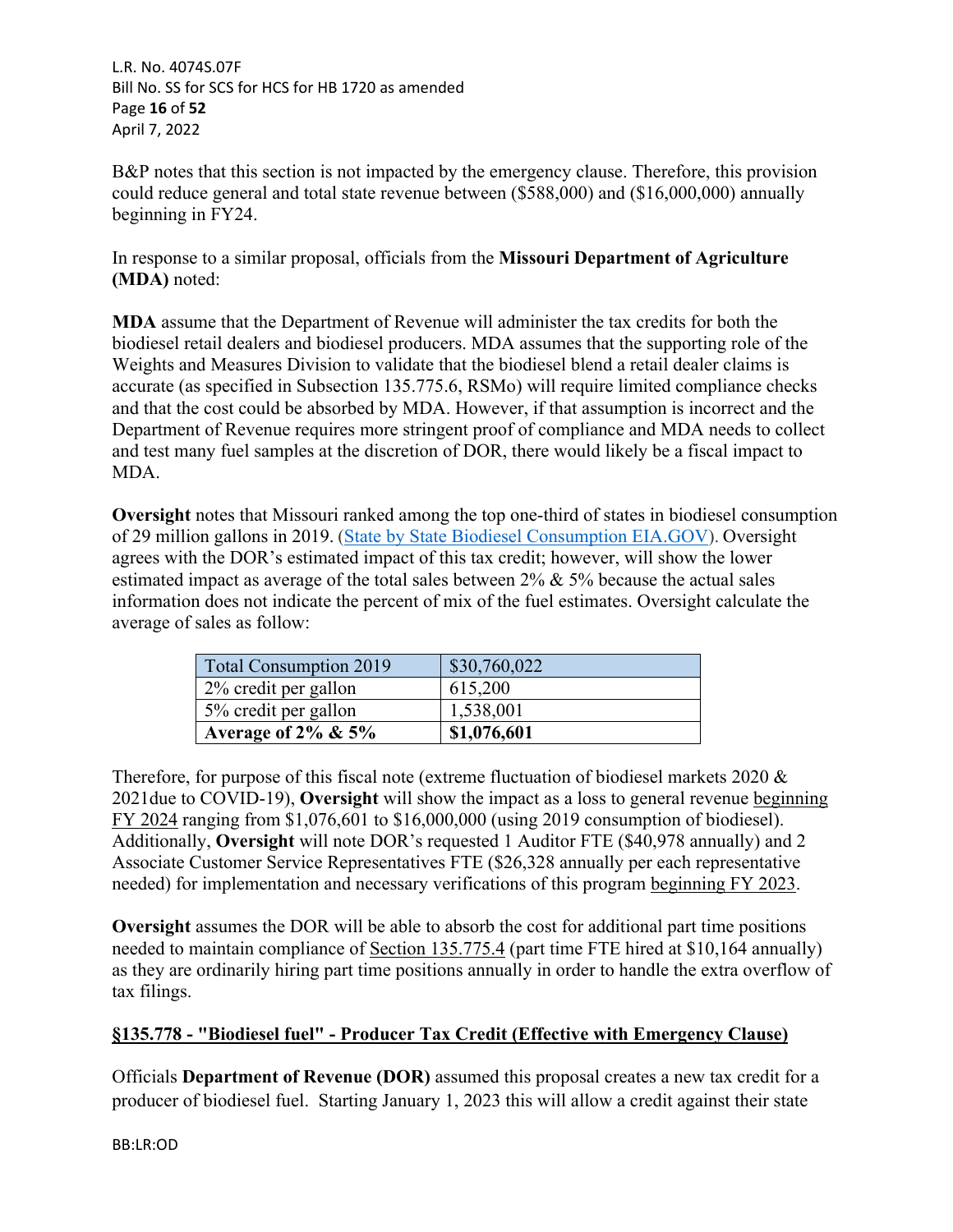L.R. No. 4074S.07F Bill No. SS for SCS for HCS for HB 1720 as amended Page **17** of **52** April 7, 2022

income tax liability. The amount of the credit will be \$0.02 per gallon of biodiesel fuel produced by a Missouri biodiesel producer. The Department notes there are currently 6 producers in the state.

The producer must show proof they are registered with the United States Environmental Protection Agency and began construction on their facility before August 28, 2022. Verification and certification processes are usually handled by other agencies. Once another agency verifies a person's qualifications, they are given a receipt that is attached to the tax return for DOR to process. Requiring DOR to do the verification and certification is outside their normal administrative scope. The proposal indicates that DOR can work with the Department of Agriculture to do some of this verification. MDA has indicated that this is also outside their normal scope of work. They assume in order to do this verification they will need 1 Auditor FTE and 2 Associate Customer Service Representatives to do the necessary verifications. They believe the same staff needed for the retailers could handle these producers as well.

The tax credit cannot be transferred, sold or assigned but is refundable. This proposal places a \$4 million annual cap on the credit. This credit says that if the cap is reached then the credit must be apportioned among all applicants.

Using the same number of gallons calculated above, 30,760,021.95, this \$0.02 per gallon credit could result in a loss to general revenue of \$615,200. Additionally, if they assume the suppliers reported the 63,683,900 and that all were Missouri produced then this would result in \$1,273,678 in credits being issued. They will show the loss from \$615,200 to \$4,000,000.

This credit will need to be added to the MO-TC form as well as into their individual income tax filing system. The estimated cost of this credit is \$3,596. The FTE required for the retailer's tax credit is estimated to be able to handle this credit as well.

It should be noted that this proposal is allowing the producers' tax credits to be claimed against the income tax liability imposed by Chapter 143. However, the proposal is not excluding withholding tax as is the usual practice. Allowing this credit against withholding tax could require additional programming changes expected to exceed \$10,000.

In response to a similar proposal, officials from the **Office of Administration Budget & Planning (B&P)** assumed**:** 

This would create a tax credit to be taken against a Missouri biodiesel producer's state income tax liability for all tax years beginning with tax year 2023. The amount of the credit shall equal two cents per gallon of biodiesel fuel produced by a biodiesel facility that qualifies as a " Missouri biodiesel producer" according the bill language.

A Missouri biodiesel producer is defined as a person, firm, or corporation doing business in Missouri, is registered with the EPA, and has begun construction on a facility or been selling biodiesel produced at a Missouri facility on or before August 28, 2022.

BB:LR:OD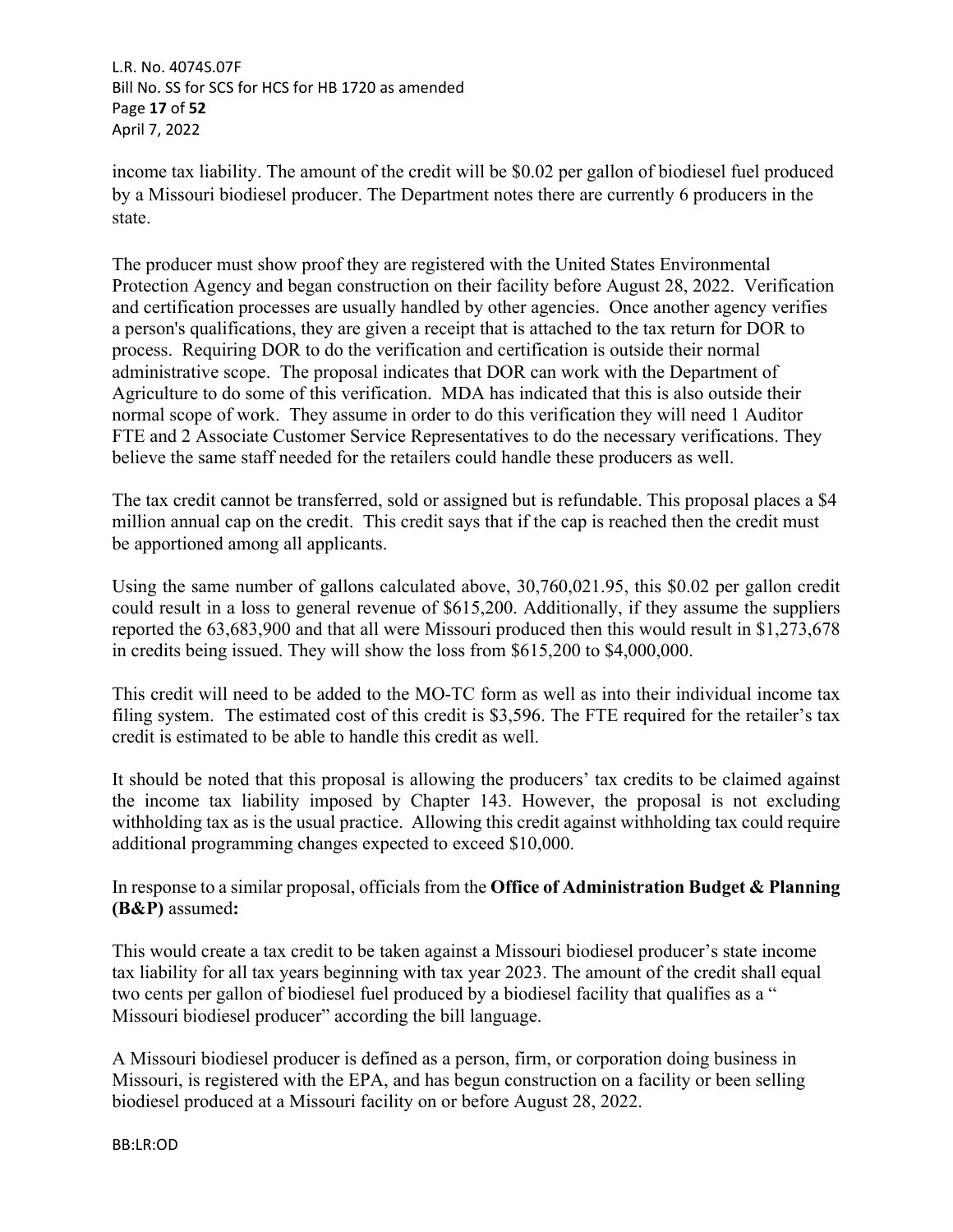L.R. No. 4074S.07F Bill No. SS for SCS for HCS for HB 1720 as amended Page **18** of **52** April 7, 2022

B&P notes that the final requirement – begun construction or selling biodiesel fuel produced at a Missouri facility on or before August 28, 2022 would prevent new biodiesel producers entering Missouri after August 28, 2022 from receiving this tax credit. Therefore, this tax credit would only be available to existing Missouri biodiesel producers.

The total amount of tax credits shall not exceed \$4,000,000 per fiscal year.

According to the Missouri Department of Natural Resources, as of April 2020, Missouri had five commercial biodiesel production facilities. The total nameplate capacity in the state is around 216 million gallons, which roughly accounts for 9% of the nation's capacity of nearly 2.5 billion gallons. If all of Missouri's biodiesel facilities qualify as a "Missouri biodiesel producer" according to the bill language (status of qualifications are unknown), and produce between 80% and 100% of their capacity, the cost to the state could be between \$3,456,000 (\$.02 \* 216M gallons \* 80%) and \$4,320,000 (\$.02 \* 216M gallons \* 100%). However, with a \$4M maximum, the range would be between \$3,456,000 and \$4,000,000.

B&P notes that this section is not impacted by the emergency clause. Therefore, this provision could reduce general and total state revenue between (\$3,456,000) and (\$4,000,000) annually beginning in FY24.

**Oversight** notes the section further clarifies & adds a language regarding distributors that sell biodiesel blend directly to final users located in the state. Oversight assumes the clarification will not have an additional fiscal impact.

**Oversight** notes that Missouri ranked among the top one-third of states in a biodiesel production of 253 million gallons in 2019. [\(State by State Biodiesel Consumption EIA.GOV](https://www.eia.gov/state/analysis.php?sid=MO)). Oversight agrees with the B&P's estimated impact of this tax credit. Oversight will assume that there is range of 50% and 100% participation rate in this program for purpose of this fiscal note. Therefore, **Oversight** will reflect the estimated impact of reduction in general revenues beginning Fiscal Year 2024 ranging from \$2,277,000 up to all available cap of \$4,000,000 (see table below). Additionally, **Oversight** will reflect the DOR cost for programing changes which could exceed \$10,000 beginning FY 2023.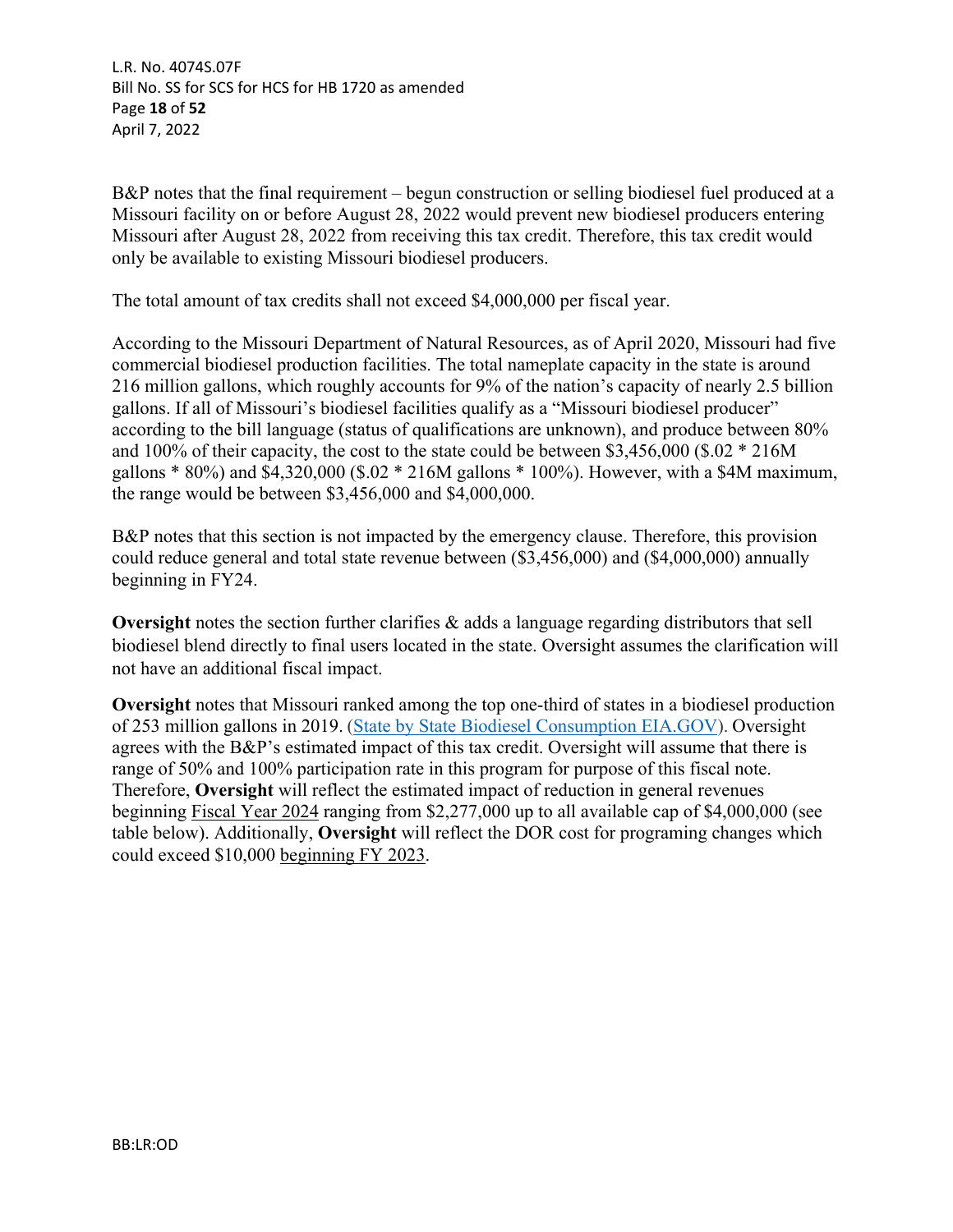L.R. No. 4074S.07F Bill No. SS for SCS for HCS for HB 1720 as amended Page **19** of **52** April 7, 2022

| <b>Origination Type</b>                                              | Tax Credit* Annual<br><b>Consumption</b> | <b>Total</b> |
|----------------------------------------------------------------------|------------------------------------------|--------------|
| Blend of at least eighty percent<br>feedstock originates in Missouri | $($0.02 * 253,000,000)*.8$               | \$4,048,000  |
| 100% percent blend                                                   | $(\$0.02 * 253,000,000)*1$               | \$5,060,000  |
|                                                                      |                                          |              |
| Average of both $\omega$ 100%<br>participation rate                  |                                          | \$4,554,000  |
| Average of both $\omega$ , 50% participation<br>rate                 |                                          | \$2,277,000  |

# **§135.1610 Urban Tax Credits (Effective with Emergency Clause)**

In response to a similar proposal, officials from the **Office of Administration – Budget & Planning Division (B&P)** stated this proposed legislation, for all tax years beginning on or after January 1, 2023, creates a tax credit for taxpayers who establish an urban farm within a classified food desert within the state. If an urban farm is established within a qualifying area, the qualifying taxpayer would be able to claim a tax credit against their state tax liability up to 50% of the eligible expenses for establishing the urban farm. No urban farm can claim a tax credit in excess of \$25,000. The tax credits may be carried forward to the next three (3) succeeding tax years. There is a \$200,000 cap placed on the tax credit.

This proposed legislation could reduce General Revenue (GR) and Total State Revenue (TSR) up to (\$200,000) annually and could impact the calculation under Article X, Section 18(e).

Officials from the **Missouri Department of Revenue (DOR)** state this proposal would allow a tax credit against a taxpayer's state tax liability equal to fifty percent (50%) of the eligible expenses for establishing an urban farm starting on January 1, 2023 ( the effective date of the act). The tax credit cannot be transferred, sold or assigned. The credit is not refundable but can be carried forward the next three years (3). The total amount of credits that can be authorized annually is \$200,000. No taxpayer may receive more than \$25,000 in credits per each urban farm. DOR assumes the impact to General Revenue would be a loss of Up to the \$200,000 that can be authorized annually. The first tax returns claiming the credit will start being filed in January 2024 (FY 2024).

| <b>Fiscal Year</b> | Loss to General Revenue |
|--------------------|-------------------------|
| 2022               | \$0                     |
| 2023               | \$0                     |
| 2024               | (Up to $$200,000$ )     |
| 2025               | (Up to \$200,000)       |

This proposal defines an urban farm as a community-run garden but does not include personal farms or residential lots for personal use. Then this proposal adds a provision that requires the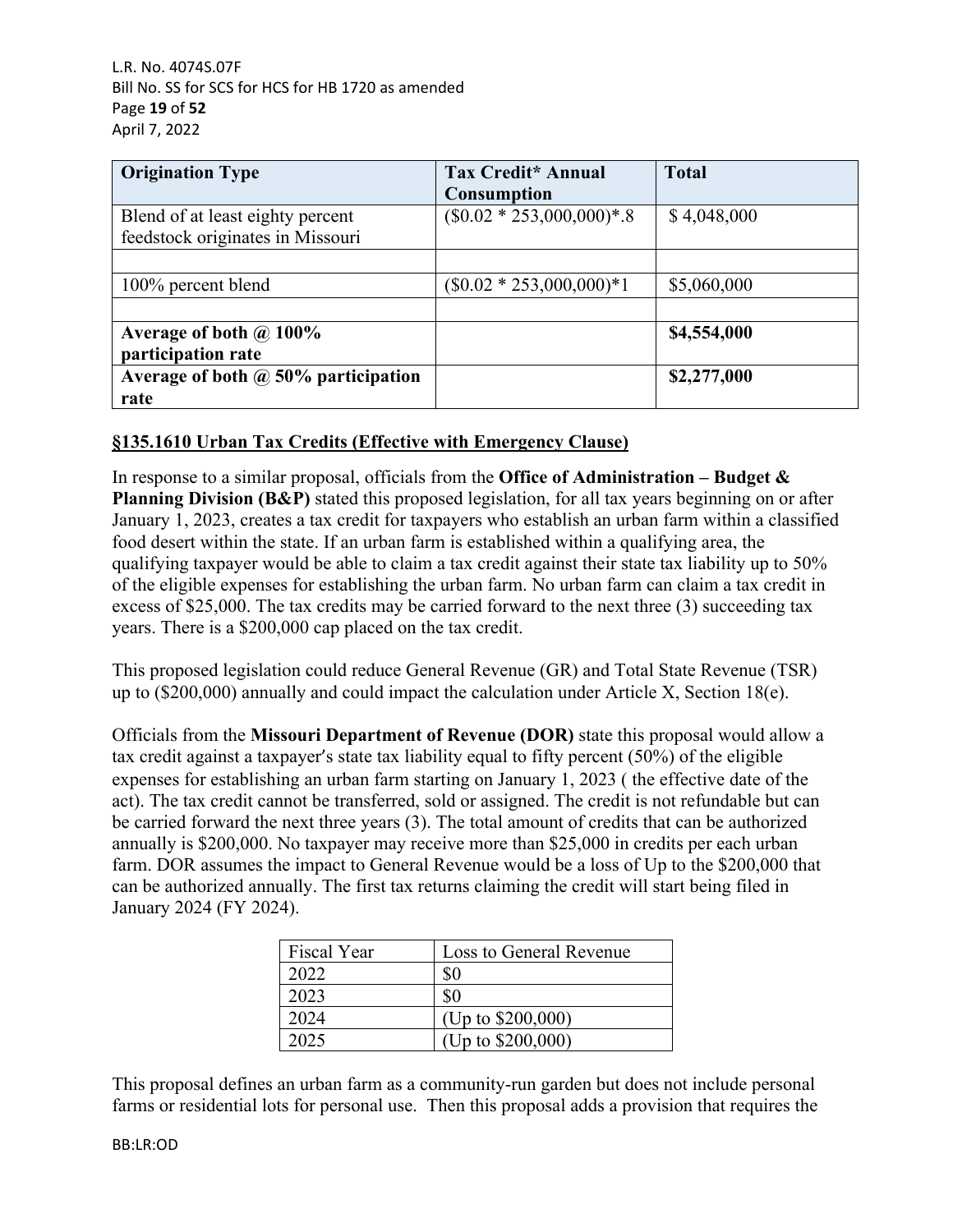L.R. No. 4074S.07F Bill No. SS for SCS for HCS for HB 1720 as amended Page **20** of **52** April 7, 2022

taxpayer to repay the tax credit if the urban farm is used for the personal benefit of the taxpayer instead of for producing agricultural products solely for distribution to the public for sale or for donation. Should credits be given out and then someone has used the products in violation of this provision then the credits could result in the recapture of the credit; however, the amount of the recapture is unknown.

DOR assumes this would be a new income tax credit and it would be added to the MO-TC and information about the credit would be added to their website and changes would be needed in their individual income tax system. DOR notes the costs to update these items is \$3,596.50. DOR will need the following FTE should the number of credits redeemed justify the FTE.

- a) One (1) FTE Associate Customer Service Representative is needed for every 6,000 tax credits redeemed, and
- b) One (1) FTE Associate Customer Service Representative is needed for every 7,600 errors/correspondence generated. DOR also anticipates the need for additional equipment and expense for form and system updates.

**Oversight** notes this proposed legislation states that no taxpayer shall claim a tax credit in excess of twenty five thousand dollars (\$25,000). The cumulative amount of tax credits that may be authorized in any calendar year shall not exceed two hundred thousand dollars (\$200,000). In addition, the tax credits created shall not be transferred, sold, or assigned. Therefore, Oversight assumes DOR can absorb the responsibilities associated with the new tax credit with existing resources. Should the number of redemptions or the number of errors generated prove to be significant, DOR may seek additional FTE through the appropriation process.

Officials from the **Missouri Department of Agriculture – Missouri Agricultural & Small Business Development Authority (MASBDA)** stated MASBDA does not currently receive funds from General Revenue or Federal sources to administer any programs. All revenues are from fees which pay for MASBDA's administrative costs.

MASBDA assumes that a non-refundable application fee of \$100 will be charged to each applicant.

MASBDA states Section 348.080 gives MASBDA the authority to collect fees and charges, as the authority determines to be reasonable, in connection with its loans, advances, insurance, commitments, and servicing.

This is the same application fee for four (4) other MASBDA tax credit programs (New Generation Processing Entity initial application, New Generation Producer/Investor Tax Credit application, Agricultural Product Utilization Contributor contribution application, Qualified Beef Tax Credit application).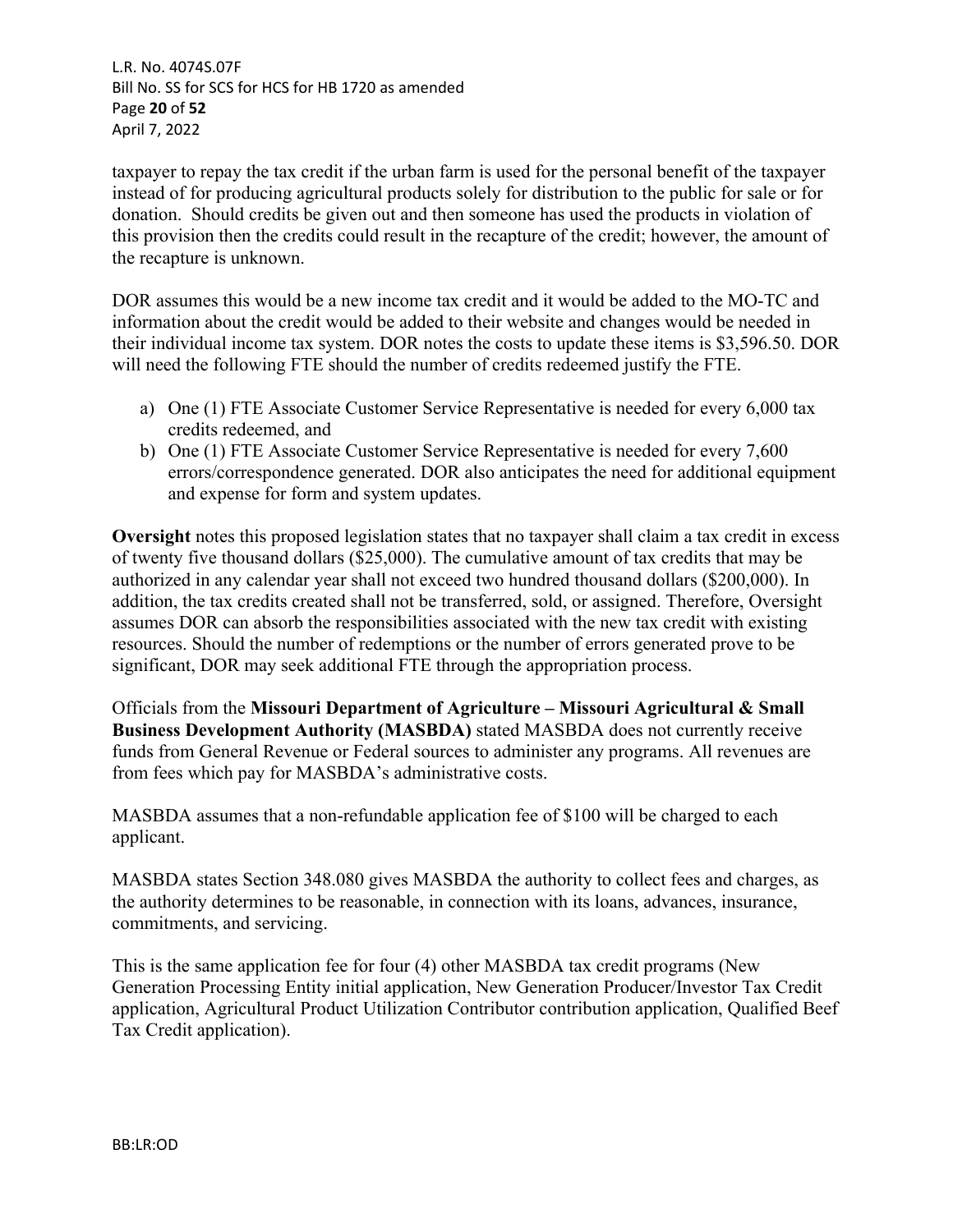L.R. No. 4074S.07F Bill No. SS for SCS for HCS for HB 1720 as amended Page **21** of **52** April 7, 2022

MASBDA notes the only program that does not charge the \$100 fee is the Family Farm Breeding Livestock Tax Credit program. The program has a review fee of 1% of the family farm loan amount and that fee is under Section 348.500.

MASBDA indicates that each tax credit program has a bank account set up for all administrative/program activities.

MASBDA assumes that the current (5) employees of MASBDA will be sufficient to run this program and no additional equipment will need to be purchased. MASBDA's cost allocation is based on percentage of time spent on each program per fiscal year by employee. Their assumption is that the Urban Farms Tax Credit program will add approximately 8% more program activity for Fiscal Year 2022. Fiscal Year 2023 estimated salary total is \$16,466 per Fiscal Note worksheet. Other administrative costs such as office supplies, postage, printing, etc… . are estimated approximately at \$1,500 for this new program.

**Oversight** notes "Eligible Expenses" are defined as "expenses incurred in the construction or development of establishing an urban farm", defined as "an agricultural plot or facility in an urban area that produces agricultural products solely for distribution to the public by sale or donation…; however, "shall not include personal farms or residential lots for personal use."

The fifty percent (50%) tax credit shall not exceed a taxpayer's state tax liability. Any amount of tax credit that exceeds the taxpayer's state tax liability may be carried forward to the next three (3) succeeding tax years.

**Oversight** notes the Senate Substitute allows for the maximum of \$25,000 award to one of the potential applicant, and the total tax credit must not surpass \$200,000 annually for the entire program. Therefore, there could be potentially minimum of 8 (\$200,000/\$25,000) urban farms who could receive the tax credit.

**Oversight** notes this proposal allows for recapture of tax credits issued in circumstances where the use of the tax credit is deemed for the personal benefit of the taxpayer thus in violation of the act. Therefore, **Oversight** will reflect an unknown saving to the General Revenue in the fiscal note beginning FY 2024.

**Oversight** will report a revenue reduction to GR by an amount "Up to" \$200,000 beginning in Fiscal Year 2024. Oversight notes the tax credit program created would sunset December 31<sup>st</sup> six (6) years after the effective date of this section.

# **§144.030 Farm Machinery and Utility Vehicle – Sales Tax Exemption (Effective August 28, 2022)**

Officials from the **Department of Revenue (DOR)** note this provision modifies the sales tax exemption on farm equipment. Currently farm equipment purchased for use on a farm is exempt from sales tax. A purchaser provides his sales tax exemption certificate to the seller and no sales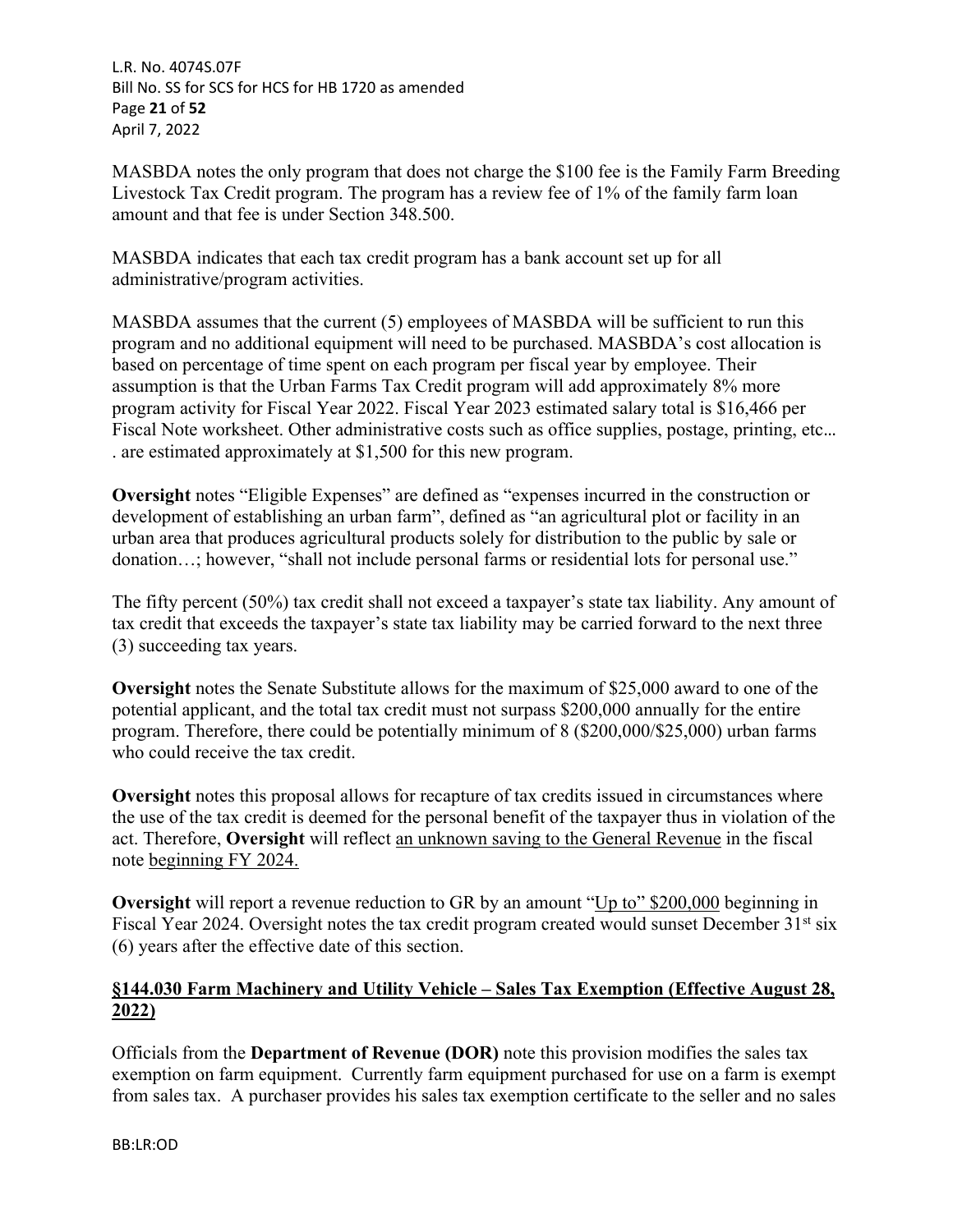L.R. No. 4074S.07F Bill No. SS for SCS for HCS for HB 1720 as amended Page **22** of **52** April 7, 2022

tax is charged on the purchase if the purchaser says he will use the equipment on his farm. The Department notes this exemption certificate process is not changed by this provision.

This provision adds the definition of utility vehicle to the list of farm equipment that is exempt to clarify what counts as "farm equipment". Questions have arisen as to what counts as farm equipment and this proposal adds language clarifying that utility vehicles are farm equipment. The Department assumes no fiscal impact from the clarifying language.

This provision would no longer require the machinery in question to be used "exclusively" for agricultural purposes. Now, the qualifying machinery would only need to be used for "any" agricultural purpose. These changes could expand the current exemption to include more "dual purpose" items, such as a vehicle, which is used on a farm, but also driven on public roads. The Department believes that this is already happening with equipment that qualifies for the sales tax exemption. Should there be some equipment that was not eligible for the exemption that will now be, this could have a minimal negative impact on the state.

In response to the similar version of the proposal, SB 1152 (2022), officials from the **Office of Administration - Budget and Planning (B&P)** noted Section 144.030.2(22)(a) would add utility vehicles (UTVs) to the farm equipment sales tax exemption. In addition, this section would expand the farm equipment exemption to all vehicles used for any farm activities. B&P notes that the current exemption is for farm equipment used exclusively for farm activities.

Based on information provided by DOR, they believe the sales tax exemption is already being used for UTV purchases and for other motor vehicles that are not actually being used exclusively for farm activities. Therefore, B&P notes this provision may have an unknown, likely minimal, negative impact on MV sales tax funds.

B&P notes this provision will not impact TSR as vehicles sales taxes are explicitly excluded from the TSR calculation. This proposal may impact the calculation under Article X, Section 18(e).

**Oversight** notes the proposed changes to the current sales tax exemptions could result in additional equipment that was not previously eligible for exemption that would now be exempt under this proposal. DOR and B&P both indicated this could impact state revenues; therefore, Oversight will show a negative impact of an unknown amount. However, based on DOR and B&P's response of "minimal negative impact to the state", **Oversight** will assume the impact would not exceed the \$250,000 threshold.

Officials from the **Department of Natural Resources** deferred to the **Department of Revenue** for the potential fiscal impact of this proposal.

In response to the similar proposal, SB 1152, officials from the **Missouri Department of Conservation** noted this proposal would have an unknown fiscal impact but greater than \$250,000. The Conservation Sales Tax funds are derived from one-eighth of one percent sales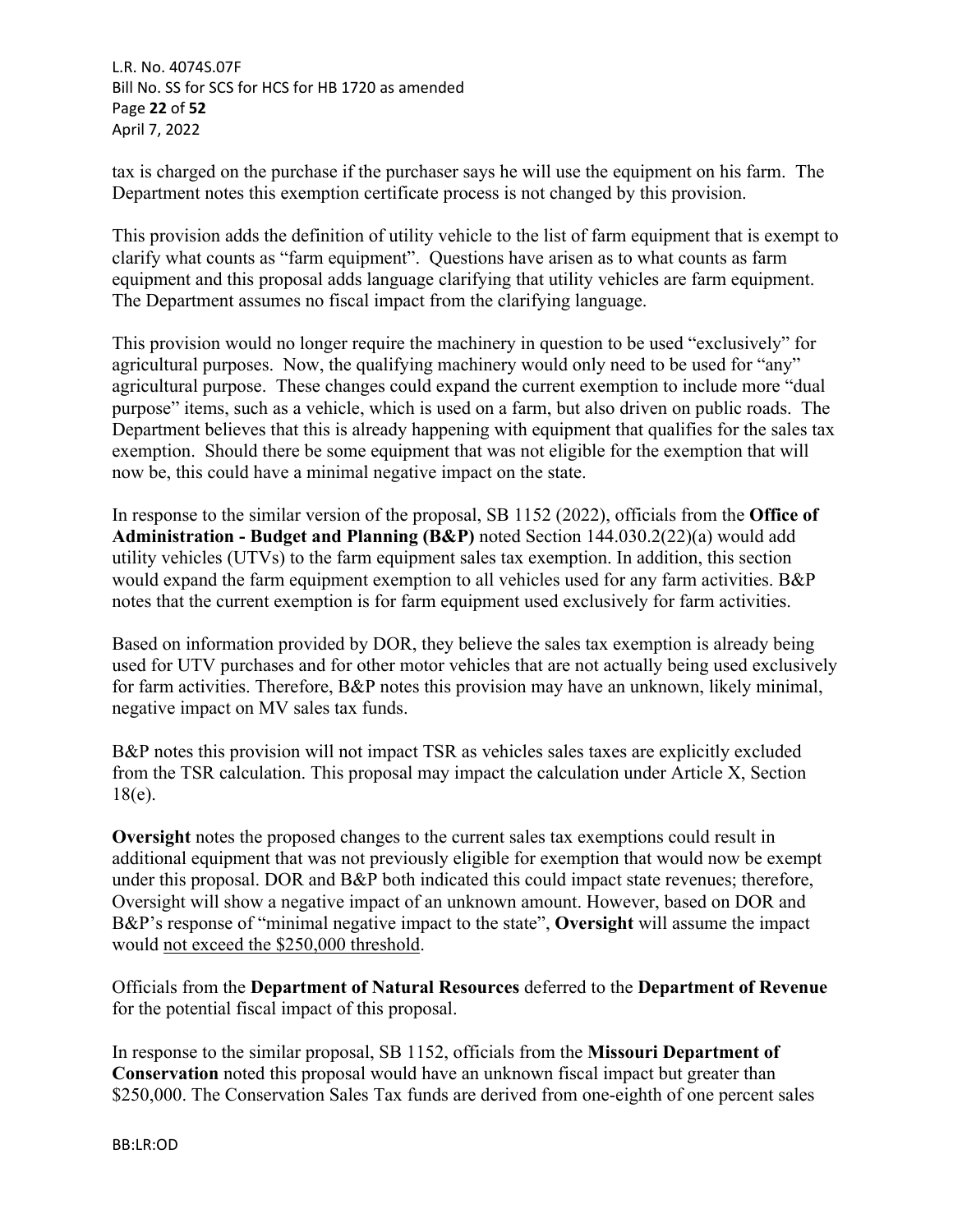L.R. No. 4074S.07F Bill No. SS for SCS for HCS for HB 1720 as amended Page **23** of **52** April 7, 2022

and use tax pursuant to Article IV Section 43 (a) of the Missouri Constitution. Any change in sales and use tax collected would affect revenue to the Conservation Sales Tax funds. However, the initiative is very complex and may require adjustments to Missouri sales tax law which could cause some downside risk to the Conservation Sales Tax. The Department assumes the Department of Revenue would be better able to estimate the anticipated fiscal impact that would result from this proposal.

**Oversight** notes that the Conservation Sales Tax funds are derived from one-eighth of one percent sales and use tax pursuant to Article IV Section 43 (a) of the Missouri Constitution, thus MDC=s sales taxes are constitutional mandates. Therefore, Oversight will reflect the B&P's and DOR's fiscal impact estimates for MDC's funds.

In response to the similar proposal, SB 1152 (2022), officials from the **City of Springfield** anticipates a negative fiscal impact but does not have data regarding the amount of tax presently collected for the items that would become exempt so cannot determine the amount of impact.

**Oversight** notes some jurisdiction impose certain amount of sales tax on sales of above farm equipment; however, DOR assume this exemption is available to all the buyers currently and this specific section just clarifies the language so all retailers know this specific merchandise is exempt from sales tax. Therefore, **Oversight** will note zero impact to the local political subdivisions.

# **§260.221 & 644.060 - Recycled Asphalt Shingles (Effective August 28, 2022) with SA 1 & SA 2**

Officials from the **Department of Natural Resources** assumed the proposal would have no fiscal impact on their organization.

**Oversight** notes the **SA 1** is used as a clarification language where asphalt shingles shall not be used for such purposes below surface level and closer than fifty feet above the water table.

**Oversight** notes that **SA 2** is used as clarification of how to properly use asphalt shingles and specifies that they should not be used for such purposes within five hundred feet off any lake, river, sinkhole, perennial stream, or ephemeral stream.

**Oversight** notes the SA 1 and SA 2 will not fiscally impact above agency. Therefore, **Oversight**  will note zero impact in the fiscal note for above amendments.

**Oversight** notes that the above mentioned agency has stated the proposal would not have a direct fiscal impact on their organization. Oversight does not have any information to the contrary. Therefore, **Oversight** will reflect a zero impact on the fiscal note for this section.

# **§275.357 Soybean Check-off program (Effective with Emergency Clause)**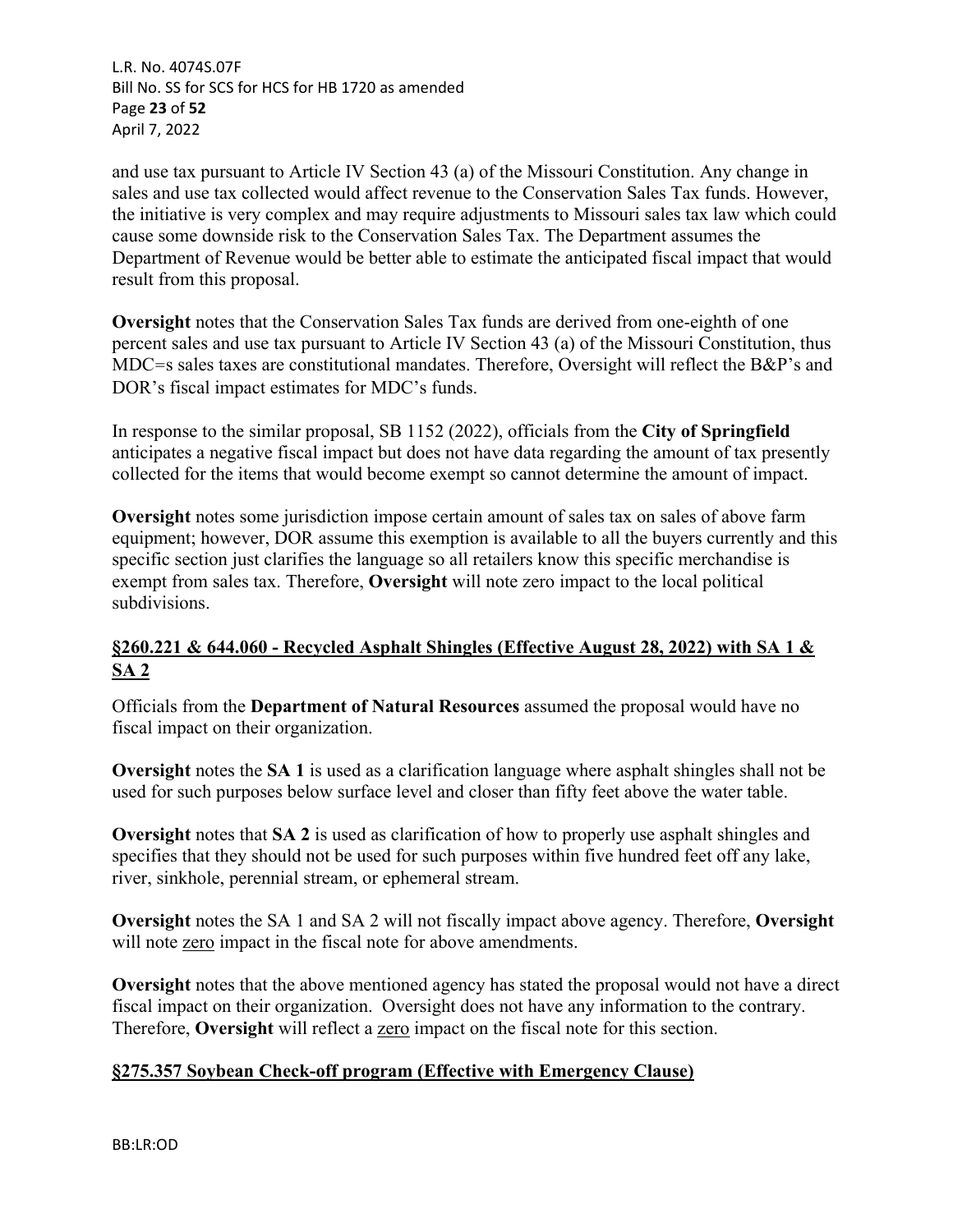L.R. No. 4074S.07F Bill No. SS for SCS for HCS for HB 1720 as amended Page **24** of **52** April 7, 2022

In response to a similar proposal, officials from the **Department of Revenue**, **Office of Administration – Budget & Planning**, **Missouri Department of Agriculture**, **Missouri Department of Transportation**, **Department of Economic Development**, **Office of the State Treasurer**, **State Tax Commission**, **Joint Committee on Administrative Rules, Kansas City**, **City of Springfield**, **City of Saint Louis – Budget Division** each assumed this provision would have no direct fiscal impact on their respective organizations.

**Oversight** notes that the above mentioned agencies have stated the proposal would not have a direct fiscal impact on their organization. Oversight does not have any information to the contrary. Therefore, Oversight will reflect a zero impact on the fiscal note for this section.

## **§301.010, 301.062, 304.180 & 304.240 – Log Truck (effective August 28, 2022)**

Officials from the **Department of Revenue (DOR)** state to implement the proposed legislation, they will be required to:

• Update procedures, correspondence letters, forms, and the Department website.

FY 2023 – Motor Vehicle Bureau Lead Administrative Support Assistant 4 hrs  $\omega$  \$14.83 per hr. = \$59 Associate Research/Data Analyst 20 hrs @  $$18.87$  per hr. = \$377 Administrative Manager 5 hrs @ \$25.56 per hr. = \$128  $Total = $564$ 

FY 2023 – Communications Bureau Associate Research/Data Analyst 10 hrs  $\omega$  \$18.87 per hr. = \$189 Research/Data Assistant 10 hrs  $\omega$  \$23.55 per hr. = \$235  $Total = $424$ 

#### **Total Costs \$988**

DOR anticipates that they will be able to absorb these costs and that there will be No Impact. If multiple bills are passed that require Department resources, FTE may be requested through the appropriations process.

**Oversight** has no information to the contrary and assumes DOR will use existing staff and will not hire additional FTE to conduct these activities; therefore, Oversight will not reflect the administrative costs DOR has indicated on the fiscal note.

**DOR** notes OA-ITSD services will be required at a cost of **\$8,926** in FY 2023 (93.95 hours x \$95 per hour).

**Oversight** assumes DOR is provided with core funding to handle a certain amount of activity each year. Oversight assumes DOR could absorb the OA-ITSD costs related to this proposal. If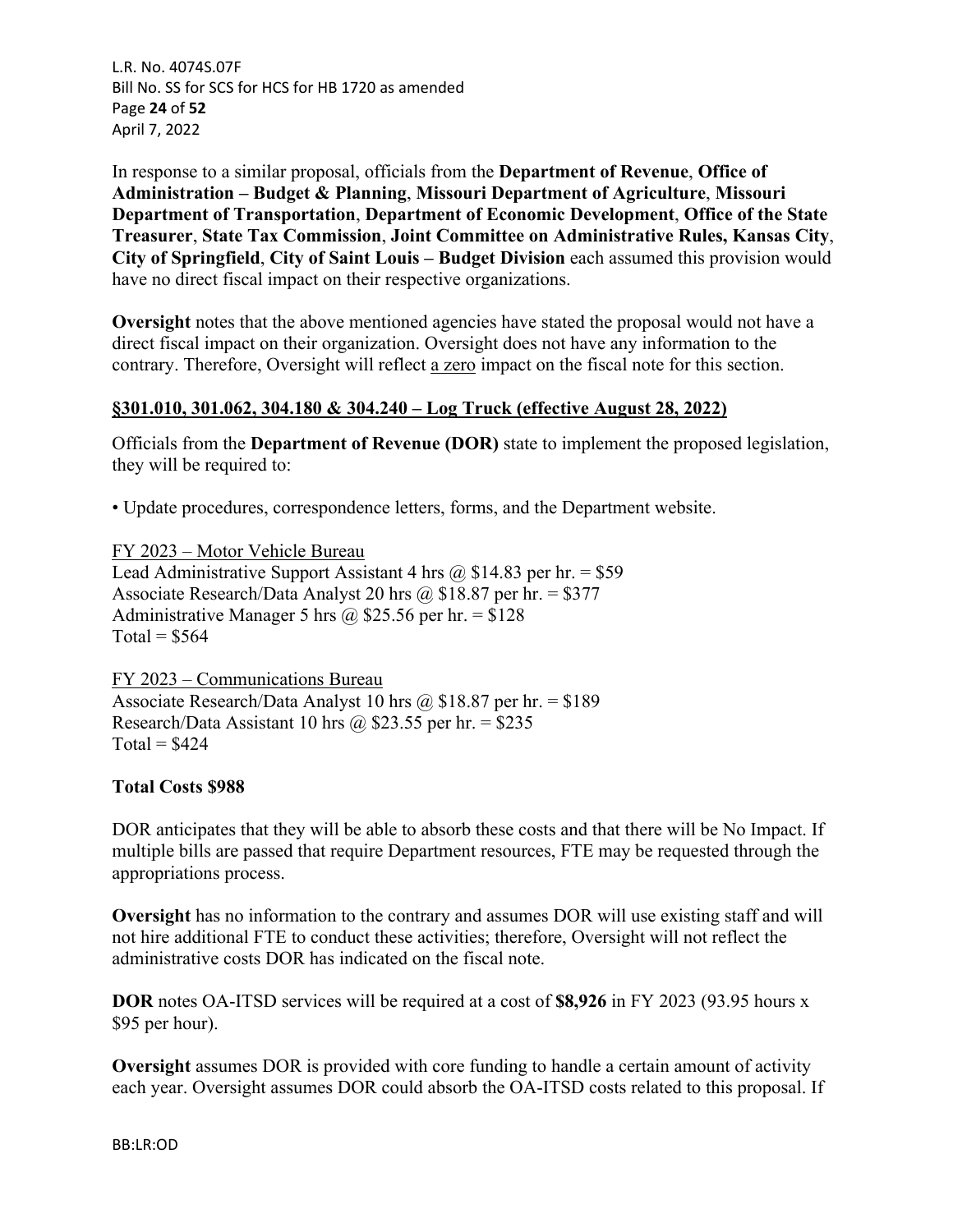L.R. No. 4074S.07F Bill No. SS for SCS for HCS for HB 1720 as amended Page **25** of **52** April 7, 2022

multiple bills pass which require additional staffing and duties at substantial costs, DOR could request funding through the appropriation process.

Officials from the **Missouri Department of Transportation** and **Missouri Highway Patrol** each assume the proposal will have no fiscal impact on their respective organizations. **Oversight** does not have any information to the contrary. Therefore, Oversight will reflect a zero impact in the fiscal note for these agencies.

**Oversight** notes §304.240.2 creates a special carve out fine for local log trucks for load-limit violations. The current fine and proposed fine are:

| Current          |          | Proposed           |          |
|------------------|----------|--------------------|----------|
| excess weight    | Fine     | excess weight      | Fine     |
| Up to 500 lbs.   | \$.02/lb | Up to 5,000 lbs.   | \$.10/lb |
| 500 - 1,000 lbs  | \$.05/lb | 5,000 - 10,000 lbs | \$.20/lb |
| above 1,000 lbs. | \$.10/lb | above 10,000 lbs.  | \$.50/lb |
|                  |          |                    |          |

**Oversight** notes the fine per pound has increased with this proposal, potentially increasing fine revenue to local school districts. However, the definition of Local Log Truck (and the weight limit dimensions) has also changed. Oversight is unsure how the changes will impact load limits. Therefore, **Oversight** will reflect a potential impact to fine revenue to school districts as positive unknown (higher fine per pound charged) to a negative unknown (specified weight distribution and maximum weight per truck changes may reduce number of tickets/convictions).

**Oversight** notes the following misdemeanor guilty dispositions were processed by the Office of the State Courts Administrator for charge codes §304.180 – §304.220 in the previous three years (Although, Oversight has no information regarding how many of these are for local log trucks):

| FY 2021 | 3,212 |
|---------|-------|
| FY 2020 | 3,995 |
| FY 2019 | 1,270 |

# **§348.436 Agricultural Production Tax Credits and Utilization and New Generation Cooperative Tax Credits (Effective with Emergency Clause)**

Officials from the **Department of Revenue (DOR**) assume:

This proposal extends the Agricultural Product Utilization Contributor tax credit program and the New Generation Cooperative Incentive tax credit program from December 31, 2021 to December 31, 2028. These credits share a \$6 million annual cap. The cap is distributed to the New Generation Cooperative Incentive program first and the remaining unissued credits are disbursed then to the Agricultural Product Utilization Contributor program.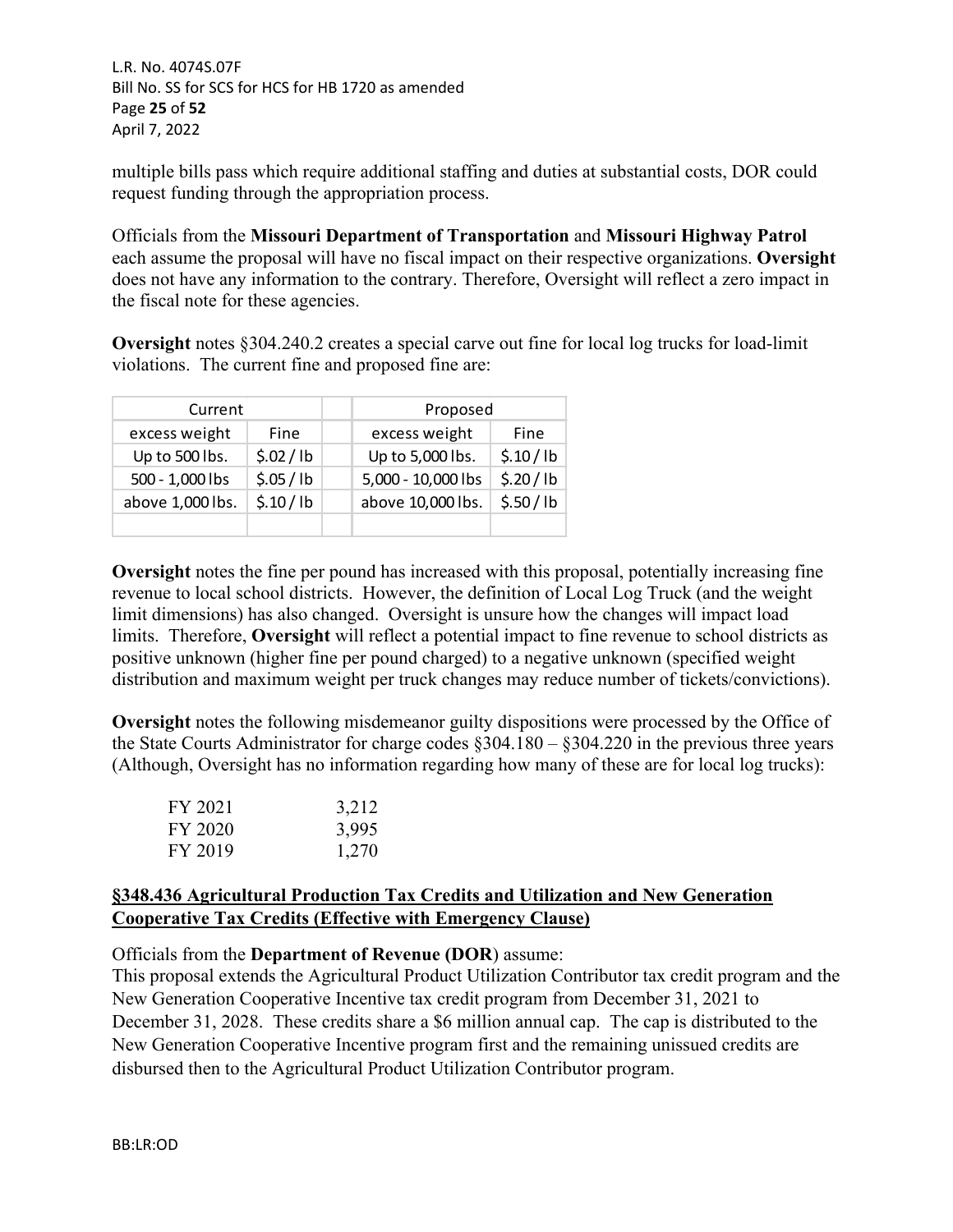For informational purposes, the Department is showing the issuance and redemption of these credits over the last few years. Both these credits began in 1999.

|               |                   |                 | <b>Total</b>    |
|---------------|-------------------|-----------------|-----------------|
| Year          | <b>Authorized</b> | <b>Issued</b>   | Redeemed        |
| FY 2021       | \$146,500.00      | \$146,325.46    | \$654,873.01    |
| FY 2020       | \$190,000.00      | \$182,377.36    | \$2,713,522.64  |
| FY 2019       | \$195,000.00      | \$168,988.98    | \$2,278,431.86  |
| FY 2018       | \$4,068,190.27    | \$4,048,690.27  | \$2,785,905.52  |
| FY 2017       | \$3,247,845.84    | \$2,908,334.26  | \$2,638,868.14  |
| FY 2016       | \$2,513,350.09    | \$2,513,350.09  | \$1,553,332.97  |
| FY 2015       | \$2,376,167.67    | \$2,376,167.67  | \$1,051,661.96  |
| FY 2014       | \$1,573,719.77    | \$1,573,719.77  | \$2,022,953.37  |
| FY 2013       | \$1,062,510.26    | \$1,062,510.26  | \$1,267,239.12  |
| FY 2012       | \$2,479,356.45    | \$2,479,356.45  | \$1,468,155.74  |
| <b>TOTALS</b> | \$17,852,640.35   | \$17,459,820.57 | \$18,434,944.33 |

## **Agricultural Product Utilization Credit**

# **New Generation Cooperative Credit**

|               |                   |                 | <b>Total</b>    |
|---------------|-------------------|-----------------|-----------------|
| Year          | <b>Authorized</b> | <b>Issued</b>   | Redeemed        |
| FY 2021       | \$12,650,000.00   | \$3,406,311.34  | \$462,260.73    |
| FY 2020       | \$1,500,000.00    | \$360,000.00    | \$467,167.83    |
| FY 2019       | \$3,153,843.50    | \$0.00          | \$839,615.09    |
| FY 2018       | \$2,011,156.50    | \$1,931,717.01  | \$1,431,010.11  |
| FY 2017       | \$1,873,475.00    | \$2,383,129.06  | \$2,093,123.93  |
| FY 2016       | \$1,481,529.00    | \$1,278,144.64  | \$1,730,341.67  |
| FY 2015       | \$7,938,220.00    | \$2,112,545.32  | \$2,842,869.70  |
| FY 2014       | \$4,267,500.00    | \$4,426,280.23  | \$4,747,229.63  |
| FY 2013       | \$5,612,982.00    | \$4,937,489.74  | \$2,100,091.11  |
| FY 2012       | $-$652,500.00$    | \$2,023,500.00  | \$826,952.82    |
| <b>TOTALS</b> | \$39,836,206.00   | \$22,859,117.34 | \$17,540,662.62 |

This proposal would require that DOR re-implement and/or continue to conduct its processes pertaining to these tax credits until at least December 31, 2028 (and potentially longer if carryovers of such credits may be claimed after that date). For example, DOR would need to accept certifications of assignment of the tax credits, and conduct certain post-issuance compliance functions regarding Tax Credit Accountability Act reports required in connection with the tax credits (see, e.g., Section 135.800, RSMo).

Since DOR has forms and computer programs set up to handle this credit they do not believe this would have any additional administrative impact. However, the restarting of this credit could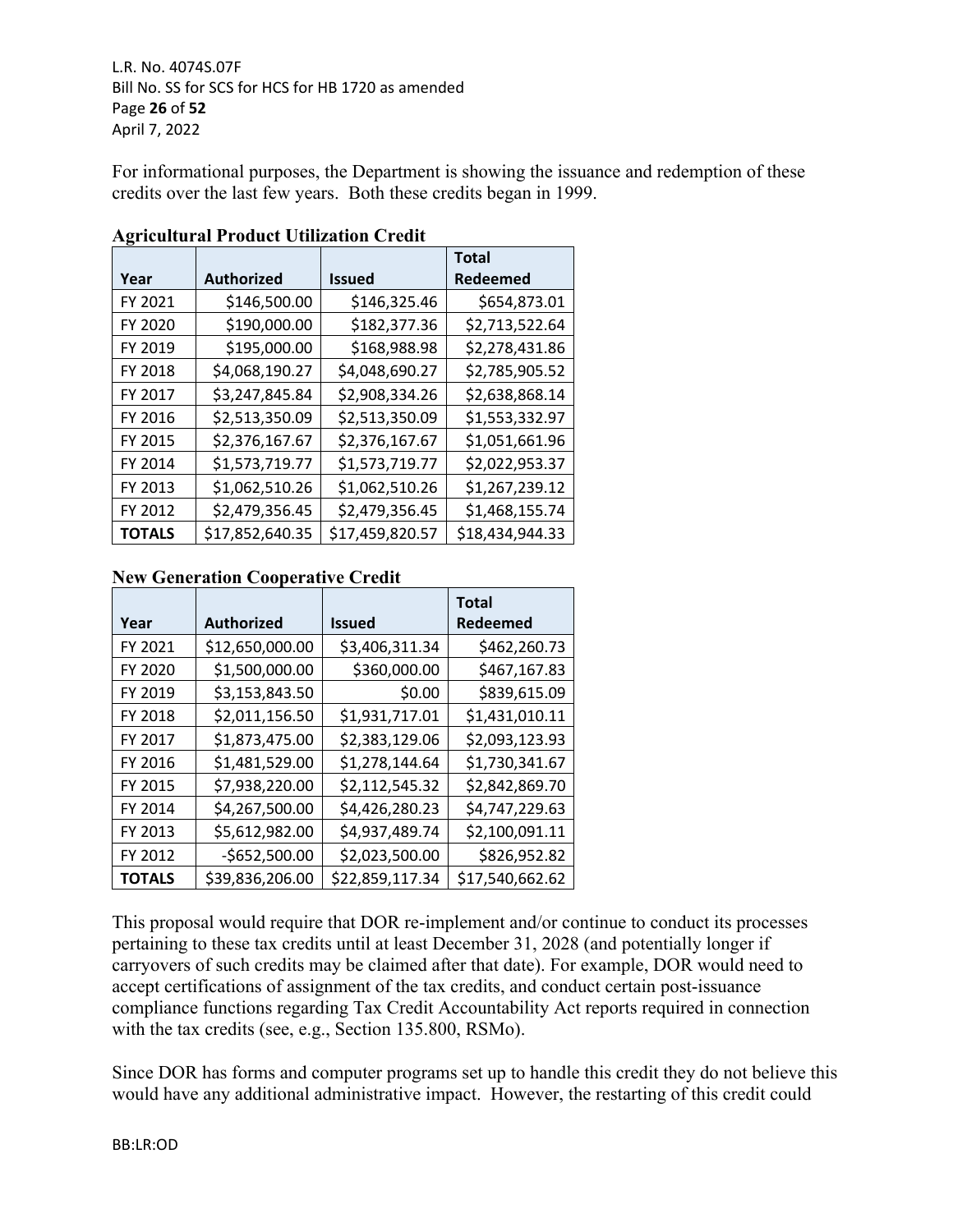L.R. No. 4074S.07F Bill No. SS for SCS for HCS for HB 1720 as amended Page **27** of **52** April 7, 2022

result in a loss to general revenue and total state revenue of Up to the \$6 million annual cap starting on July 1, 2022 (FY 2023).

In response to the previous version of the proposal, officials from the **Office of Administration (B&P)** assume any producer member (a person, partnership, corporation, trust or limited liability company whose main purpose is agricultural production that invests cash funds to an eligible new generation cooperative or eligible new generation processing entity) who invests cash funds in an eligible new generation cooperative or eligible new generation processing entity may receive a credit against the tax or estimated quarterly tax otherwise due pursuant to chapter 143, other than taxes withheld pursuant to sections 143.191 to 143.265, chapter 147 or chapter 148, in an amount equal to the lesser of fifty percent of such producer member's investment or fifteen thousand dollars.

According to the Tax Credit Analysis, the average annual redemption from FY 2019 to FY 2021 was as follows:

\$1,882,276 Agricultural Product Utilization Contributor Tax Credit \$ 590,015 New Generation Cooperative Incentive Tax Credit \$2,472,291 3-year average annual redemption combined

B&P notes that this section would be impacted by the emergency clause. This proposal could reduce general and total state revenue between (\$2,472,291) and (\$6,000,000) annually beginning in FY23.

**Oversight** notes this proposed legislation extends the expiration date for the Agricultural Product Utilization Contributor Tax Credit, as authorized under Section 348.430 and the New Generation Cooperative Incentive Tax Credit, as authorized under Section 348.432.

**Oversight** further notes, the aggregate amount of tax credits issued per fiscal year under Section(s) 348.430 and 348.432 shall not exceed six million dollars (\$6,000,000). In May of each year, the Missouri Agricultural and Small Business Development Authority determines whether six million dollars (\$6,000,000) will be utilized as New Generation Cooperative Incentive Tax Credits or not. The amount of New Generation Cooperative Incentive Tax Credit(s) that are determined to be unused may be sold as Agricultural Product Utilization Contributor Tax Credits.

**Oversight's** policy is to show the extension of the tax credit program(s) in the fiscal note. Oversight notes the current expiration date for the Agricultural Utilization Product Contributor Tax Credit and the New Generation Cooperative Incentive Tax Credit is December 31, 2021. Oversight notes this proposed legislation extends the expiration date to December 31, 2028. Oversight notes that taxpayers who are awarded the Agricultural Product Utilization Contributor Tax Credit or the New Generation Cooperative Incentive Tax Credit in Tax Year 2022 will not file their tax returns claiming the tax credit until after January 1, 2023 (Fiscal Year 2023).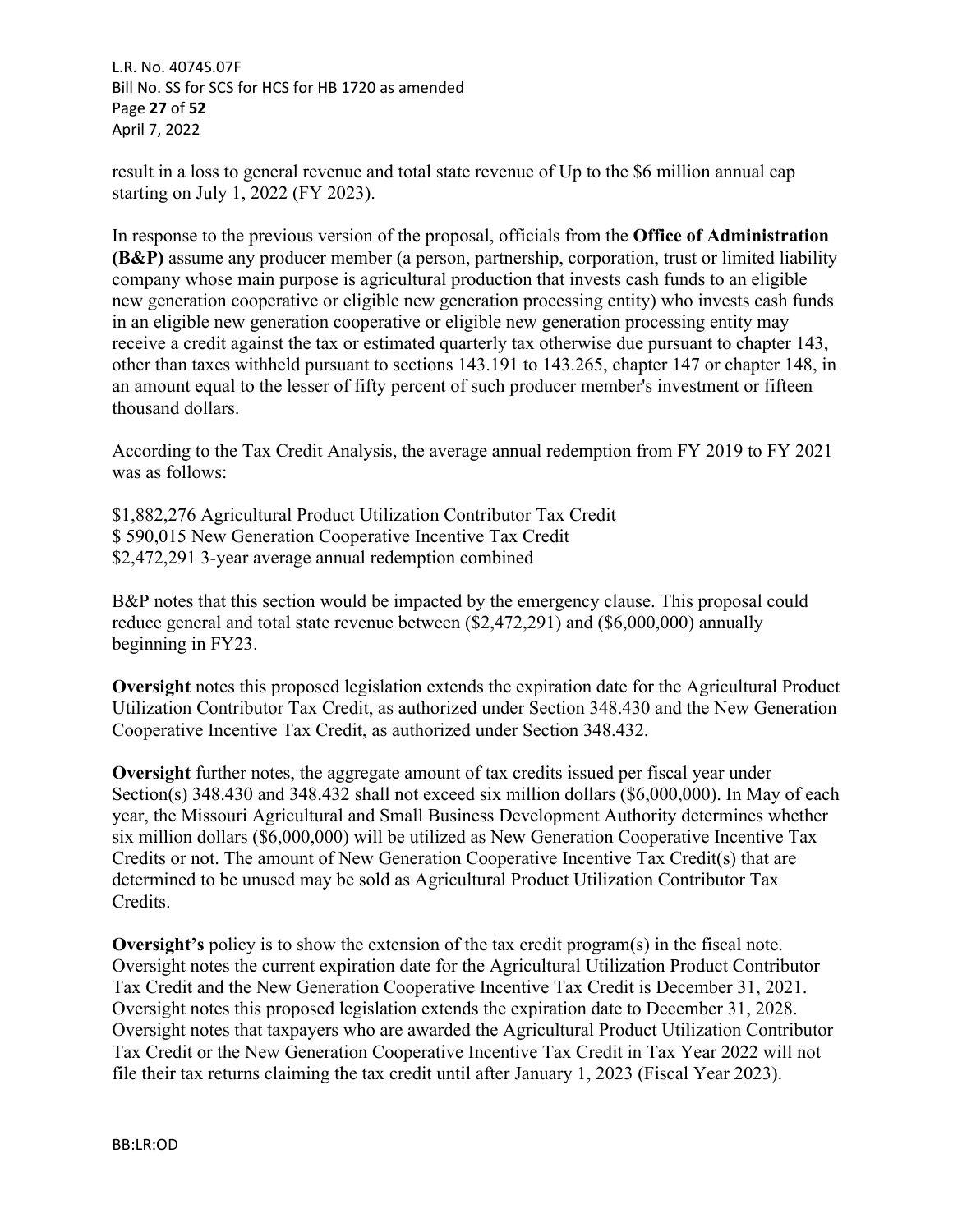L.R. No. 4074S.07F Bill No. SS for SCS for HCS for HB 1720 as amended Page **28** of **52** April 7, 2022

Therefore, **Oversight** will report the impact as a result of extending the end date of this tax credit program beginning in Fiscal Year 2023.

**Oversight** notes the five (5) year average (Fiscal Year(s) 2017 – 2021) amount of Agricultural Product Utilization Contributor Tax Credit(s) issued equals \$1,490,943. **Oversight** notes the five (5) year average (Fiscal Year(s) 2017 – 2021) amount of New Generation Cooperative Incentive Tax Credit(s) issued equals \$1,616,231.

Therefore, for purposes of this fiscal note, **Oversight** will report the extension of these tax credits as a reduction to GR by an amount "up to" \$3,107,174 (the combined five (5) year average amount of tax credits issued  $(1,490,943 + 1,616,231)$  to the shared cap of \$6,000,000, beginning in Fiscal Year 2023.

# **Section 348.491 & 348.493 – Specialty Agriculture Crops Act Tax Credit**

In response to a similar proposal, HCS HB 2720 (2022), officials from the **Office of Administration – B&P** noted:

The proposal would create the specialty agricultural crops loan program. A family farmer with less than \$100K in gross sales per year can apply for a loan up to \$35K for up to 90% of the anticipated cost of the purchase of specialty crop seeds, seedlings or trees and other supplies and equipment needed for producing specialty crops - fruits and vegetables, tree nuts, dried fruits, and horticulture and nursery crops including, but not limited to, floriculture. Each family farmer is limited to one loan per family. The farmer shall be not charged interest on the loan for the first year.

The program would be managed by the Missouri Agricultural and Small Business Development Authority (MASBDA), who may impose a one-time loan review fee of one percent, which shall be collected by the lender at the time of the loan and paid to the authority. These fees go directly to the authority, not the state treasury.

The total amount of loans is not restricted, however the lender tax credits proposed in Section 348.493 below are restricted to \$300K. According to MASBDA, agriculture loans are typically made at higher interest rates than a home mortgage or vehicle. They estimate interest rates for the loans associated with this program could be from 5% - 10%.

• 5% rate: The potential loans would be up to  $$6M ($300,000 = .05x; x = $300,000/.05)$  and potential fees would be up to \$60K (\$6M x 1%).

• 10% rate: The potential loans would be up to  $$3M ($300,000 = .10x; x = $300,000/.10)$  and potential fees would be up to \$30K (\$3M x 1%).

Therefore, the fees generated could range from \$0 to \$60,000 annually.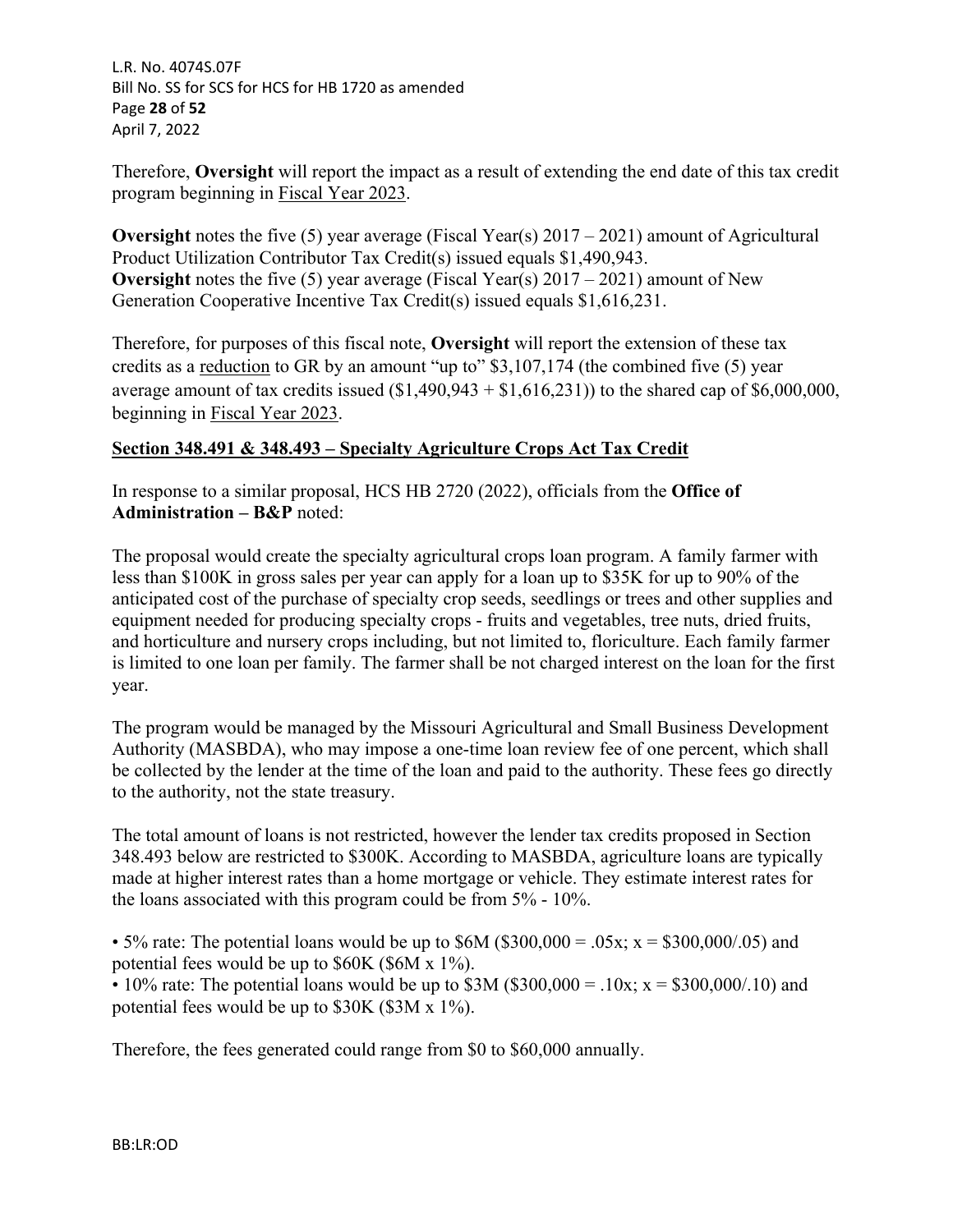L.R. No. 4074S.07F Bill No. SS for SCS for HCS for HB 1720 as amended Page **29** of **52** April 7, 2022

This provision could impact the calculation under Article X, Section 18(e) between (\$0) and (\$60,000) annually beginning in FY24.

This would create a tax credit against a lenders income tax liability. The tax credit would be equal to 100% of the amount of interest waived by the lender in the first year of loans extended under the specialty agricultural crops loan program established in section 348.491 above. Tax credits issued in a fiscal year shall not exceed \$300K and may be claimed quarterly to apply to estimated quarterly tax. The credit shall not be refunded, but may be carried over for 3 years. It may be assigned, transferred, sold or conveyed.

This provision could reduce general and total state revenue between (\$0) and (\$300,000) annually, beginning in FY24.

**Oversight** notes the B&P assumes the proposal will have a direct fiscal impact to the General Revenue Fund. Oversight notes the proposal allows for up to \$300,000 lenders tax credit. Therefore, **Oversight** will reflect the B&P estimated impact to the GR in the fiscal note.

Officials from the **Department of Revenue (DOR)** note:

This provision creates a tax credit for the lenders in the Specialty Crops Act. No start date is listed for the tax credit so it is assumed it will start August 28, 2022 (FY 2023). The tax credit is equal to 100% of the interest waived in the first year the loan is made. The lender must apply to the Missouri Agricultural and Small Business Development Authority for approval of the credit. Once approved they will receive a certificate that will need to be submitted with their tax return for the redemption of the tax credit.

This proposal limits the amount of all tax credits issued in a single year to \$300,000. While the credit cannot be refunded it is allowed to be carried forward three years or transferred or assigned.

The Department notes this will be a loss to general revenue of up to the \$300,000 cap annually.

This is a new tax credit that would need to be added to the MO-TC form. Programming updates, website updates and form updates are estimated to cost \$3,596.

The Department notes this proposal requires the taxpayer to present a certificate of tax credit to the Department when they redeem their credit. The proposal also indicates that the Department will note on the certificate the amount of credit redeemed and the date redeemed. It should be noted that tax credits issued by agencies are currently entered into the central tax credit system (CMS). The agency enters into CMS the date of issuance of the credit, the amount of credit and the contact information of the person that receives the tax credit. The Department upon receipt of a claim for the redemption of the credit, reviews the system to determine if the credit is being claimed by the correct person and enters into the system the date of redemption and amount redeemed. The CMS system maintains the outstanding balance of all credits. It is assumed that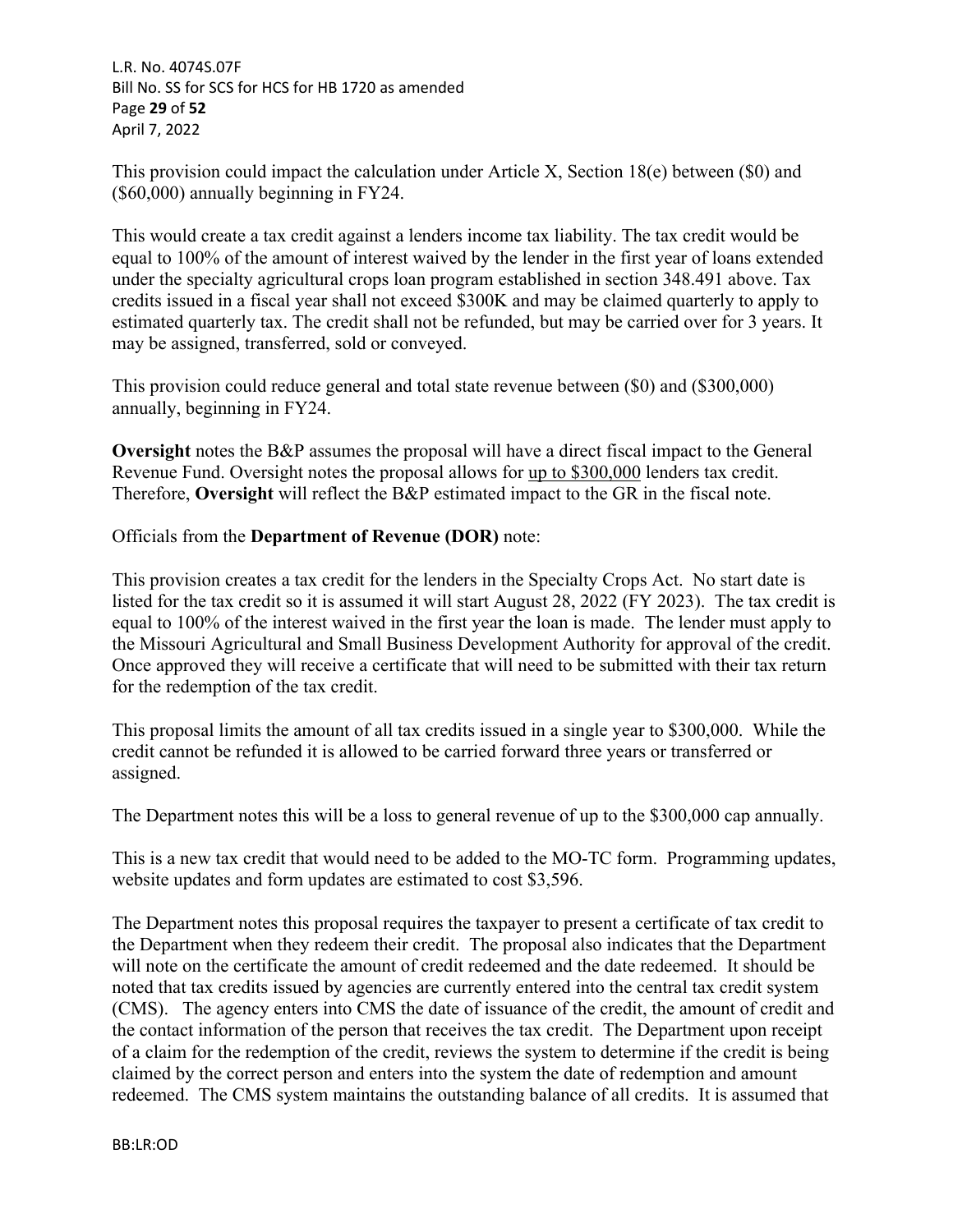L.R. No. 4074S.07F Bill No. SS for SCS for HCS for HB 1720 as amended Page **30** of **52** April 7, 2022

since this system exists, the Department would use it instead of doing the manual marking system requested by this proposal. Should the Department be required to process these tax credits differently than all the other credits this could result in additional unknown costs. **Oversight** assumes DOR is provided with core funding to handle a certain amount of activity each year. Oversight assumes DOR could absorb the costs related to this proposal. If multiple bills pass which require additional staffing and duties at substantial costs, DOR could request funding through the appropriation process.

In response to a similar proposal, HCS HB 2720 (2022), officials from the **Missouri Department of Agriculture (MDA)** assumed the proposal would have no fiscal impact on their organization.

**Oversight** notes **MDA** provided further information, via e-mail, as follows:

The family farmer has to obtain approval for the specialty agricultural crop loan from the lender and the lender then submits the specialty agricultural crop tax credit application to Missouri Agricultural and Small Business Development Authority. MASBDA staff and commissioners would review and either approve or disapprove the application. During the review, MASBDA determines if the family farmer does qualify as farming specialty crop. If the application is approved, the family farmer would have their first year loan interest waived and at the anniversary of the first year, the lender is eligible to receive a tax credit up to the amount of the first year interest that was approved by MASBDA when the application was approved.

**Oversight** notes that according to the [U.S. Census of Agriculture - Missouri \(2017\)](https://urldefense.com/v3/__https:/www.nass.usda.gov/Publications/AgCensus/2017/Full_Report/Volume_1,_Chapter_1_State_Level/Missouri/st29_1_0035_0035.pdf__;!!EErPFA7f--AJOw!RauDfEp8Ddcsf5zlBt-dTCO5UZ5F6sAbo1WVAUG-YhoWzmpk91uuzqpn5TTktteBSWSl$), data regarding Special Crops, there were 3,654 existing farms involved in cultivation of such a harvest. The breakdown is shown below:

- $\cdot$  Vegetables 1449
- Orchards  $-1359$
- Berries  $846$
- Total  $-3,654$

**Oversight** notes the proposal limits this loan opportunity only to those farms with annual gross sales below \$100,000. According to the MDA website there are currently 95,000 farms in Missouri.

**Oversight** notes, using U.S. Census of Agriculture (2017) data for Missouri (see table 1), that there are currently about 81,851 farms which would potentially qualify for this program. The data regarding Special Crop Farms, above, does not specify the annual sales produced by each farm (above or below \$100,000). However, Oversight notes that using MDA and U.S. Census for Agriculture there could be potentially about 86% (81,851 / 95,000) of all Special Crop Farms (from 3,654) making below the \$100,000 limit. This would represent about 3,142 farms currently harvesting special crops and potentially eligible for the up to \$35,000 loan.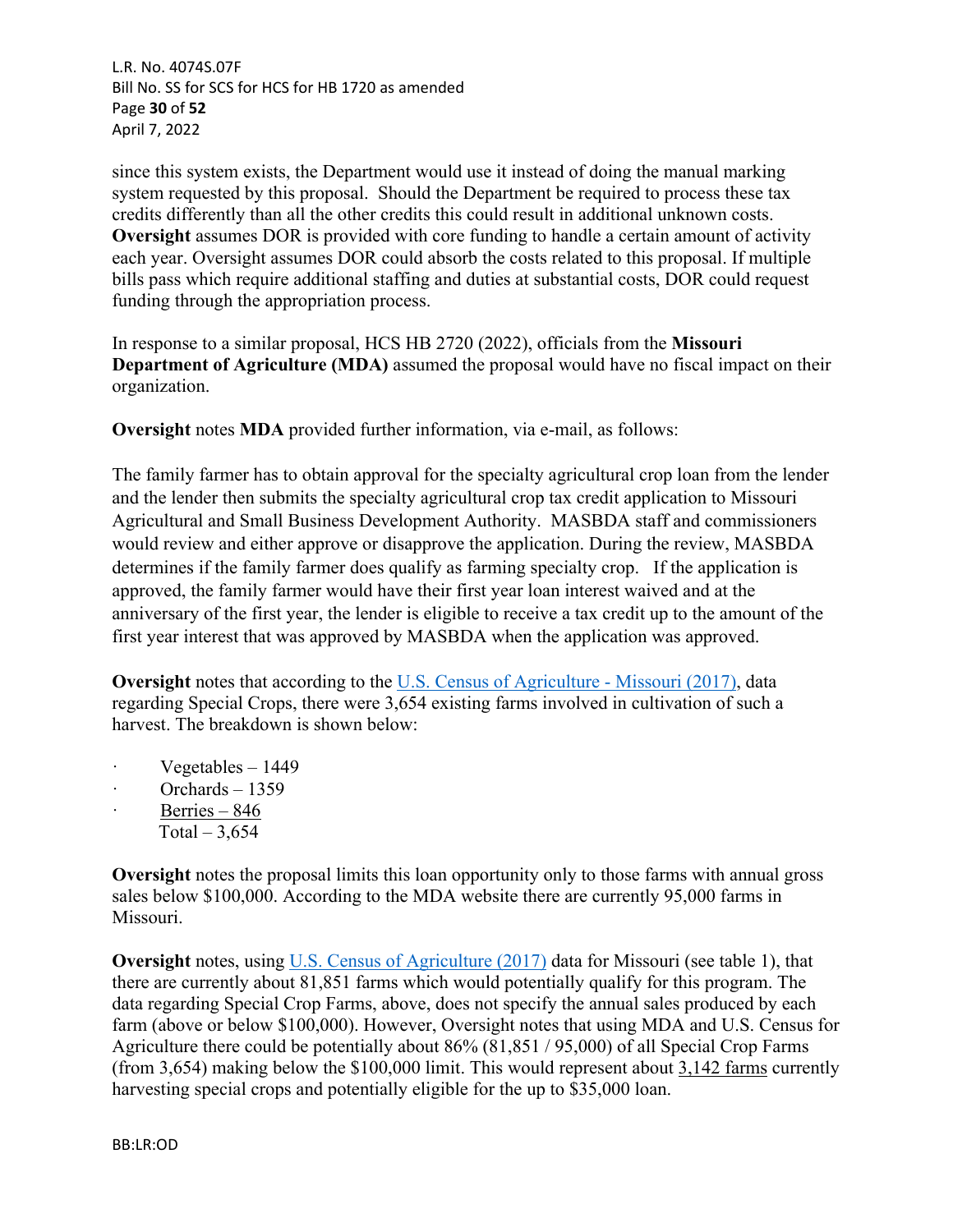| Table 1.             |            |             |                                      |                  |                   |  |
|----------------------|------------|-------------|--------------------------------------|------------------|-------------------|--|
|                      |            |             | <b>Total Farms in</b><br>Missouri in |                  |                   |  |
| Range                | Low        | High        | \$100,000 range                      | Low              | High              |  |
| Less than            | 100<br>S   | \$<br>999   | 17,281                               | \$<br>1,728,100  | \$<br>17,281,000  |  |
| \$1,000 to           | 1,000      | \$<br>2,499 | 8,914                                | Ś<br>8,914,000   | \$<br>22,276,086  |  |
| \$2,500 to           | 2,500<br>S | \$<br>4,999 | 9,754                                | 24,385,000<br>S  | \$,<br>48,760,246 |  |
| \$5,000 to           | 5,000<br>S | \$<br>9,999 | 12,529                               | 62,645,000<br>S. | \$<br>125,277,471 |  |
| \$10,000 to \$10,000 |            | \$24,999    | 14,949                               | \$149,490,000    | \$<br>373,710,051 |  |
| \$25,000 to \$25,000 |            | \$49,999    | 11,112                               | \$277,800,000    | \$<br>555,588,888 |  |
| \$50,000 to \$50,000 |            | \$99,999    | 7,312                                | \$365,600,000    | Ś<br>731,192,688  |  |
| <b>Total</b>         |            |             | 81,851                               | \$890,562,100    | \$1,874,086,430   |  |

[U.S. Census of Agriculture - Missouri \(2017\)](https://urldefense.com/v3/__https:/www.nass.usda.gov/Publications/AgCensus/2017/Full_Report/Volume_1,_Chapter_1_State_Level/Missouri/st29_1_0035_0035.pdf__;!!EErPFA7f--AJOw!RauDfEp8Ddcsf5zlBt-dTCO5UZ5F6sAbo1WVAUG-YhoWzmpk91uuzqpn5TTktteBSWSl$)

**Oversight** notes Section 348.491 allows for one time maximum loan of \$35,000 per such a farm. The lender is than required to forgive first year interest on such a loan.

**Oversight** notes that Section 348.491. 8 says: "The authority may impose a one-time loan review fee of one percent, which shall be collected by the lender at the time of the loan and paid to the authority." According to Missouri Agricultural and Small Business Development Authority (MASBDA), agriculture loans are typically made at higher interest rates than a home mortgage or vehicle. MASBDA estimate interest rates for the loans associated with this program could range from 5% to 10%. For informational purposes, **Oversight** will assume the maximum loan amount of \$35,000 is borrowed at 5% for 10 years. The simple amortization of the loan would show principle payment of \$1,687 to be forgiven in first year, per each borrower, as shown in Table 2 below:

| abie |  |
|------|--|
|------|--|

| Month                                         | <b>Beginning Balance</b> | Interest   | Principal | <b>Ending Balance</b> |
|-----------------------------------------------|--------------------------|------------|-----------|-----------------------|
|                                               | \$35,000.00              | \$145.83   | \$225.40  | \$34,774.60           |
| 2                                             | \$34,774.60              | \$144.89   | \$226.34  | \$34,548.27           |
| 3                                             | \$34,548.27              | \$143.95   | \$227.28  | \$34,320.99           |
| 4                                             | \$34,320.99              | \$143.00   | \$228.23  | \$34,092.77           |
| 5                                             | \$34.092.77              | \$142.05   | \$229.18  | \$33,863.59           |
| 6                                             | \$33,863.59              | \$141.10   | \$230.13  | \$33,633.46           |
| 7                                             | \$33,633.46              | \$140.14   | \$231.09  | \$33,402.37           |
| 8                                             | \$33,402.37              | \$139.18   | \$232.05  | \$33,170.32           |
| 9                                             | \$33,170.32              | \$138.21   | \$233.02  | \$32,937.30           |
| 10                                            | \$32,937.30              | \$137.24   | \$233.99  | \$32,703.31           |
| 11                                            | \$32,703.31              | \$136.26   | \$234.97  | \$32,468.34           |
| 12                                            | \$32,468.34              | \$135.28   | \$235.95  | \$32,232.40           |
| <b>First Year</b><br><b>Interest</b><br>Total | Year 1 end               | \$1,687.13 |           |                       |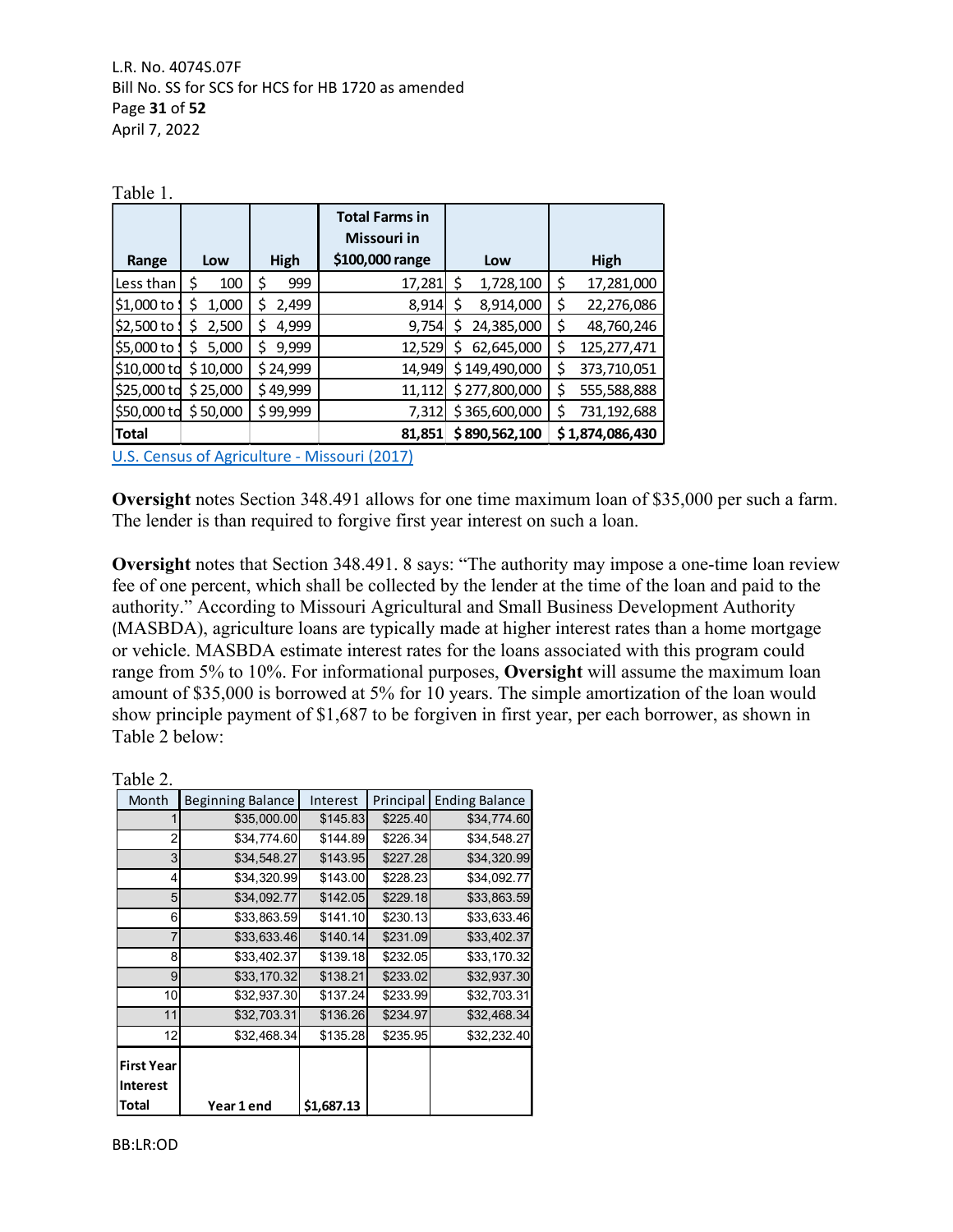L.R. No. 4074S.07F Bill No. SS for SCS for HCS for HB 1720 as amended Page **32** of **52** April 7, 2022

**Oversight** notes that the maximum tax credit allowable for lenders, under the proposal is \$300,000 annually. To cover the forgone interest maximum it would allow for a 177 (\$300,000 / \$1687) potential borrowers (family farms) to obtain this loan before the lenders begin to surpass the allowable maximum of \$300,000 in tax credits.

Therefore, **Oversight** will show the potential gain in revenue, from the collection of the 1% in fees to the MDA Fund, as a range from less or more of higher amount of \$61,950 if the lender applies 5% interest for the loans (177 potential - borrowers x  $$350 - 1%$  application fee).

Lastly, this bill ensures that "specialty crops" do not include medical marijuana or industrial hemp and the eligible purchases do not include nonchemical pesticides and herbicides.

# **348.500 Family Farms Act (Effective with Emergency Clause)**

Officials from the **Department of Revenue (DOR)** assumed:

Section 348.500.2 outlines the definitions and qualifications for participation in the Family Farm Breeding Livestock tax credit program. Previously the definition of "small farmer" required a farmer to have less than \$250,000 in gross sales annually. This proposal is increasing the gross sales limit to \$500,000. Increasing the limit may result in more farmers being able to qualify for the tax credit program.

Section 348.500.4 removes the restriction that a small farmer can only be eligible for one loan per family and per type of livestock. Removing this restriction may also increase the number of tax credits a farmer may receive and could increase the participation in the program of additional farmers.

Section 348.500.5 increases the loan amount for each type of livestock. This may result in larger loans that would qualify for the tax credits. This could also increase the participation in the program by additional farmers.

| <b>Livestock Type</b> |           | Current Loan Amt. New Proposed Loan Amt. |
|-----------------------|-----------|------------------------------------------|
| <b>Beef Cattle</b>    | 75,000.00 | 150,000.00                               |
| Dairy Cattle          | 75,000.00 | 150,000.00                               |
| Swine                 | 35,000.00 | 70,000.00                                |
| Sheep + Goats         | 30,000.00 | 60,000.00                                |

This tax credit program currently has a \$300,000 annual cap. The annual cap on this program is not changed by this proposal. So while these changes may result in more credits being eligible to be claimed, the Department assumes this will not result in additional fiscal impact to the State.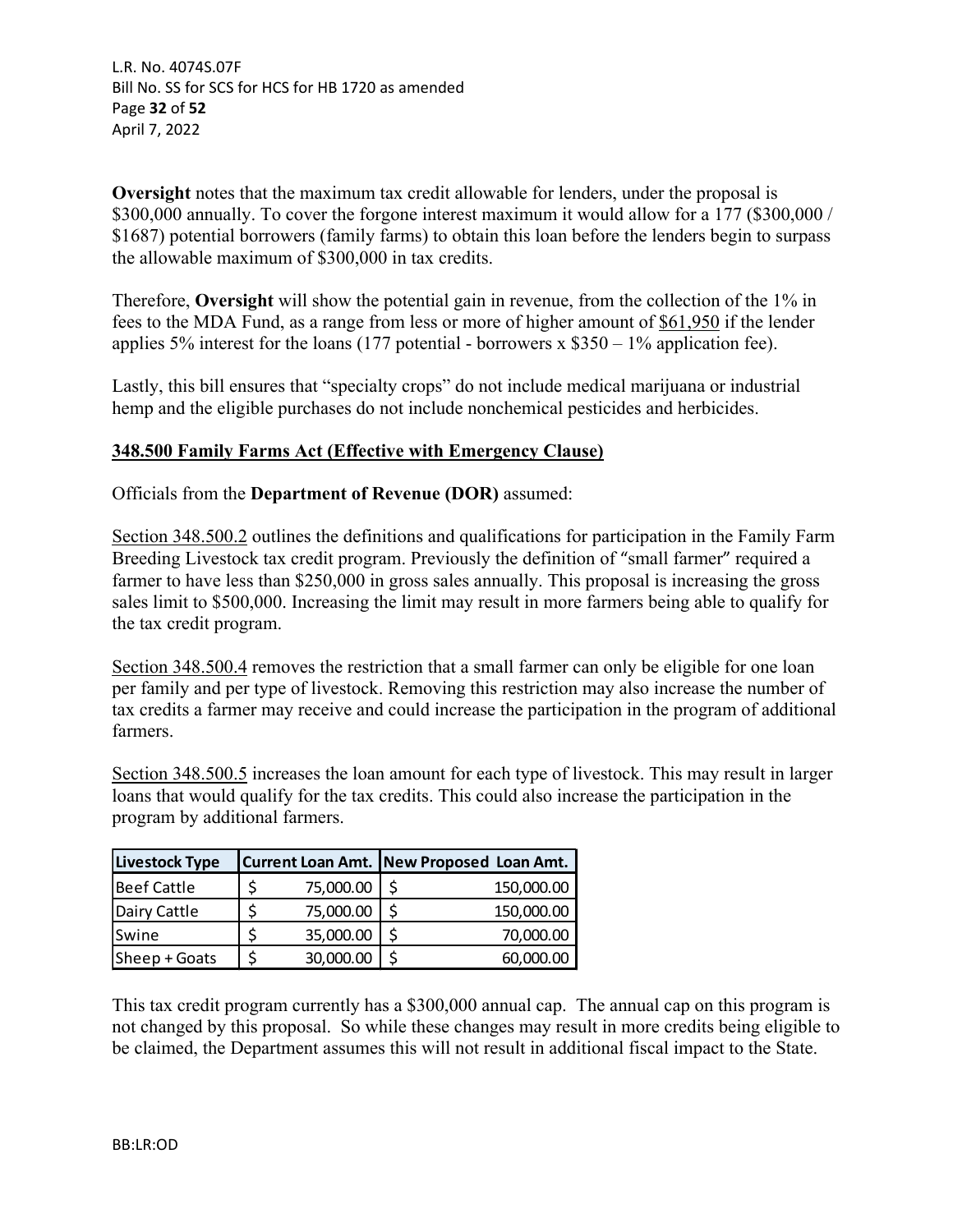L.R. No. 4074S.07F Bill No. SS for SCS for HCS for HB 1720 as amended Page **33** of **52** April 7, 2022

For informational purposes, the Department is providing the amount of credits that have been authorized, issued and redeemed, the last few years.

|               |                   |               | <b>Total</b> |
|---------------|-------------------|---------------|--------------|
| Year          | <b>Authorized</b> | <b>Issued</b> | Redeemed     |
| FY 2021       | \$12,488.50       | \$2,429.88    | \$18,232.07  |
| FY 2020       | \$26,849.87       | \$16,817.30   | \$9,636.08   |
| FY 2019       | \$14,898.18       | \$39,235.88   | \$34,022.54  |
| FY 2018       | \$42,093.03       | \$52,507.91   | \$106,558.44 |
| FY 2017       | \$66,801.60       | \$70,892.19   | \$27,178.36  |
| FY 2016       | \$72,855.33       | \$48,967.77   | \$35,495.50  |
| FY 2015       | \$40,506.00       | \$39,309.78   | \$24,981.60  |
| FY 2014       | \$39,423.64       | \$34,251.88   | \$22,770.02  |
| FY 2013       | \$39,732.39       | \$35,044.24   | \$32,032.50  |
| FY 2012       | \$31,328.73       | \$32,228.75   | \$53,947.47  |
| <b>TOTALS</b> | \$386,977.27      | \$371,685.58  | \$364,854.58 |

In response to a similar proposal, officials from the **Office of Administration – Budget & Planning (B&P)** assumed this proposal would increase the number of famers that would qualify for family farm breeding livestock loans. This provision would also increase the amount of loans that could be taken by farms, depending on the type of livestock.

B&P notes that the family farm tax credit is granted to lenders for interest forgone during the first year of a family farm breeding livestock loan. Therefore, this proposal could increase the number and dollar amount of loans granted, which in turn would increase the amount of interest eligible for the tax credit. B&P further notes that this proposal does not change the \$300,000 annual issuance cap on the tax credit program, but it could increase the utilization of the loan program and tax credit. The three-year average issuance amount is \$26,754 (FY19 – FY21).

B&P notes that this section would be impacted by the emergency clause. Therefore, this proposal could increase annual issuances by up to \$273,246 beginning in FY23.

Officials from the DOR assume the proposal will have no fiscal impact on their organization. **Oversight** does not have any information to the contrary. Therefore, Oversight will reflect a zero impact in the fiscal note for DOR for this section.

**Oversight** notes, according to the Tax Credit Analysis form, the Family Farms Act provides Missouri tax credits to lenders in lieu of the first year interest being paid on breeding livestock loans made to "small farmers" who are Missouri residents and who have less than \$250,000 in gross agricultural product sales per year. The maximum eligible loan cannot exceed 90% of the cost of purchasing breeding livestock. Each small farmer shall be eligible for only one family farm livestock loan per immediate household family and only one type of livestock. The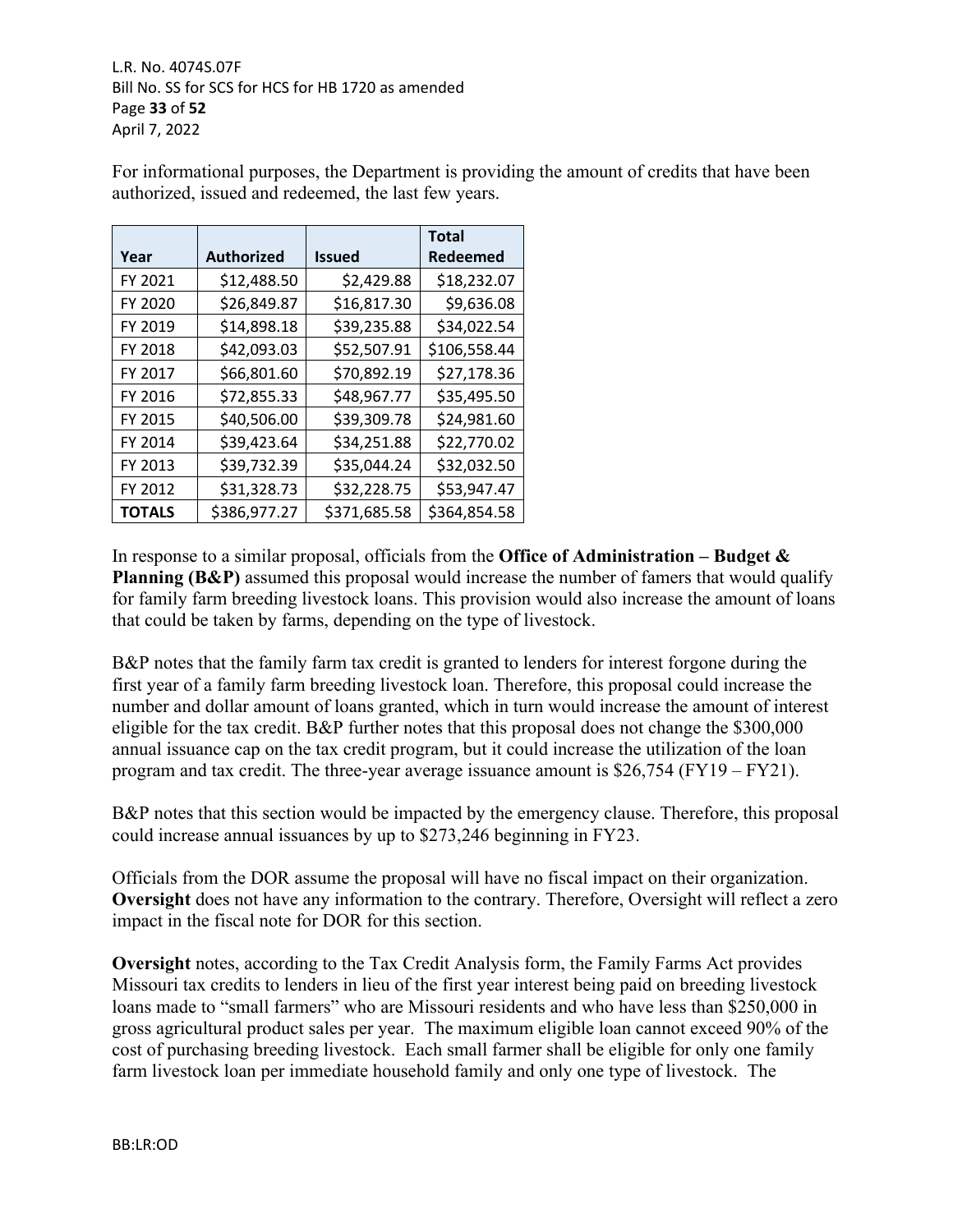L.R. No. 4074S.07F Bill No. SS for SCS for HCS for HB 1720 as amended Page **34** of **52** April 7, 2022

maximum amount of loan for each type of livestock is: Beef or Dairy cattle \$75,000; Sheep or Goads \$30,000; Swine \$35,000.

**Oversight** notes the following certificates and amounts have been issued (from Missouri Depart. of Agriculture via e-mail) for the Family Farm Breeding Livestock Loan Program:

|                                      | <b>FY 2017</b> | <b>FY 2018</b> | <b>FY 2019</b> | <b>FY 2020</b> | <b>FY 2021</b> |
|--------------------------------------|----------------|----------------|----------------|----------------|----------------|
| <b>Certificates</b><br><b>Issued</b> | 29             | 22             | 15             | 11             |                |
| Amount<br><b>Issued</b>              | \$70,892       | \$52,508       | \$39,236       | \$16,817       | \$12,449       |

**Oversight** notes this proposal expands eligibility to farmers with less than \$500,000 (from \$250,000) in gross agricultural product sales per year, which could expand the program and increase the number of projects that qualify. The program has a \$300,000 annual cap, and Oversight assumes this proposal may increase the number of projects that qualify for the credits; however, Oversight assumes the increase will not be by a substantial amount. Therefore, **Oversight** will reflect a cost of "Less than \$100,000" to the General Revenue Fund for the Family Farm Breeding Tax Credit beginning in Fiscal Year 2023.

# **Sections 620.3500, 620.3505, 620.3510, 620.3515, 620.3520, 620.3525 & 620.3530 "Missouri Rural Workforce Development Act" with SA 3, SA 5, SA 1 to SA 5, and SA 7**

In response to the similar proposal, SB 465 -2021, officials from the **Office of Administration – Budget & Planning Division (B&P)** stated this proposed legislation would create a tax credit for taxpayers making a capital investment in a rural fund against such investor's state tax liability. The tax credit shall be equal to a proportion of their investment into the rural fund. There is a cap of \$16 million that can be redeemed each calendar year; therefore, Total State Revenue (TSR) could be reduced by up to \$16 million. The tax credit has a five (5) year carry forward; therefore, in any particular calendar year, more than \$16 million may be redeemed.

In addition, a rural fund that seeks to have an equity investment certified as a capital investment eligible for credits shall pay a nonrefundable application fee of five thousand dollars (\$5,000) to the Missouri Department of Economic Development. B&P assumes this money would be deposited into the General Revenue Fund (GR). Therefore, GR could be increased by an unknown amount. There is not enough available data for B&P to estimate the potential revenues.

The rural fund could be subject to a penalty. B&P assumed this money would be deposited into GR. Therefore, GR and TSR could be increased by an unknown amount.

This proposal could impact the calculation pursuant to Art. X, Sec. 18(e).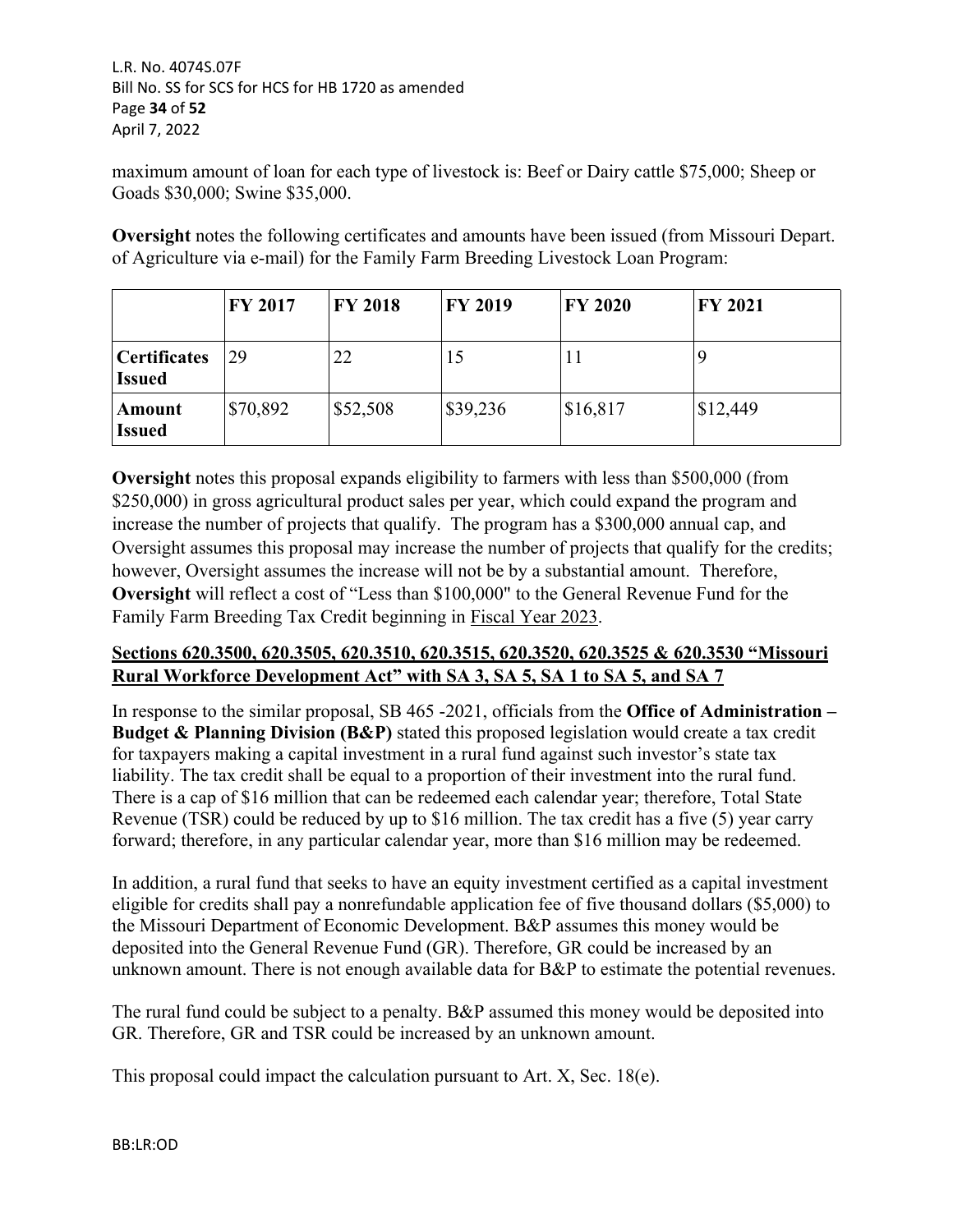L.R. No. 4074S.07F Bill No. SS for SCS for HCS for HB 1720 as amended Page **35** of **52** April 7, 2022

Officials from the **Missouri Department of Economic Development (DED)** stated this proposed legislation shall be known as the Missouri Rural Workforce Development Act.

This proposed legislation requires DED to accept applications from "rural funds" that seek to have an equity investment certified as a "capital investment" eligible for tax credits.

DED notes a "Rural Fund" is any entity certified by DED under this proposed legislation. A " Capital Investment" is an investment in a rural fund by a rural investor that is acquired after the effective date of this proposed legislation at its original issuance solely in exchange for cash, has one hundred percent (100%) of its cash purchase price used by the rural fund to make qualified investments in eligible businesses located in this state by the third anniversary of the initial credit allowance date, and is designated by the rural fund as a capital investment and certified by DED as a capital investment.

DED notes, upon making a capital investment, a rural investor shall have a vested right to a credit against the investor's state tax liability in an amount equal to the applicable percentage for such credit allowance date multiplied by the purchase price paid to the rural fund for the capital investment. DED states that no eligible business that receives a qualified investment, or any affiliates of such eligible business, shall directly or indirectly own or have the right to acquire an ownership interest in a rural fund.

DED notes that no new applications can be accepted after  $12/31/32$ .

DED states there is an annual program cap of twenty five million dollars (\$16,000,000). DED anticipates the need to hire two (2) FTE Economic Development Specialists to administer the program created.

**Oversight** will include DED's FTE costs, as reported by DED, less the costs reported for in-state and out-of-state travel, as this proposed legislation does not require DED to inspect or audit any  $site(s)$ .

Officials from the **Missouri Department of Revenue (DOR)** note this proposal would add new sections 620.3500 to 620.3530, known as the "Missouri Rural Workforce Development Act." It would be administered by DED. DOR is not mentioned in the proposal, but would be responsible for processing the tax credits claimed by taxpayers on returns and coordinate, as necessary, with DED.

Section 620.3515 sets the annual cap for the tax credit at \$16 million. The credits are not refundable or sellable.

Section 620.3520 - Authorizes the tax credit, not exceeding the amount of the rural investor's income tax for the year in which the credit is claimed. Unused portions of the credit may be carried forward to the next five tax years but may not be carried back.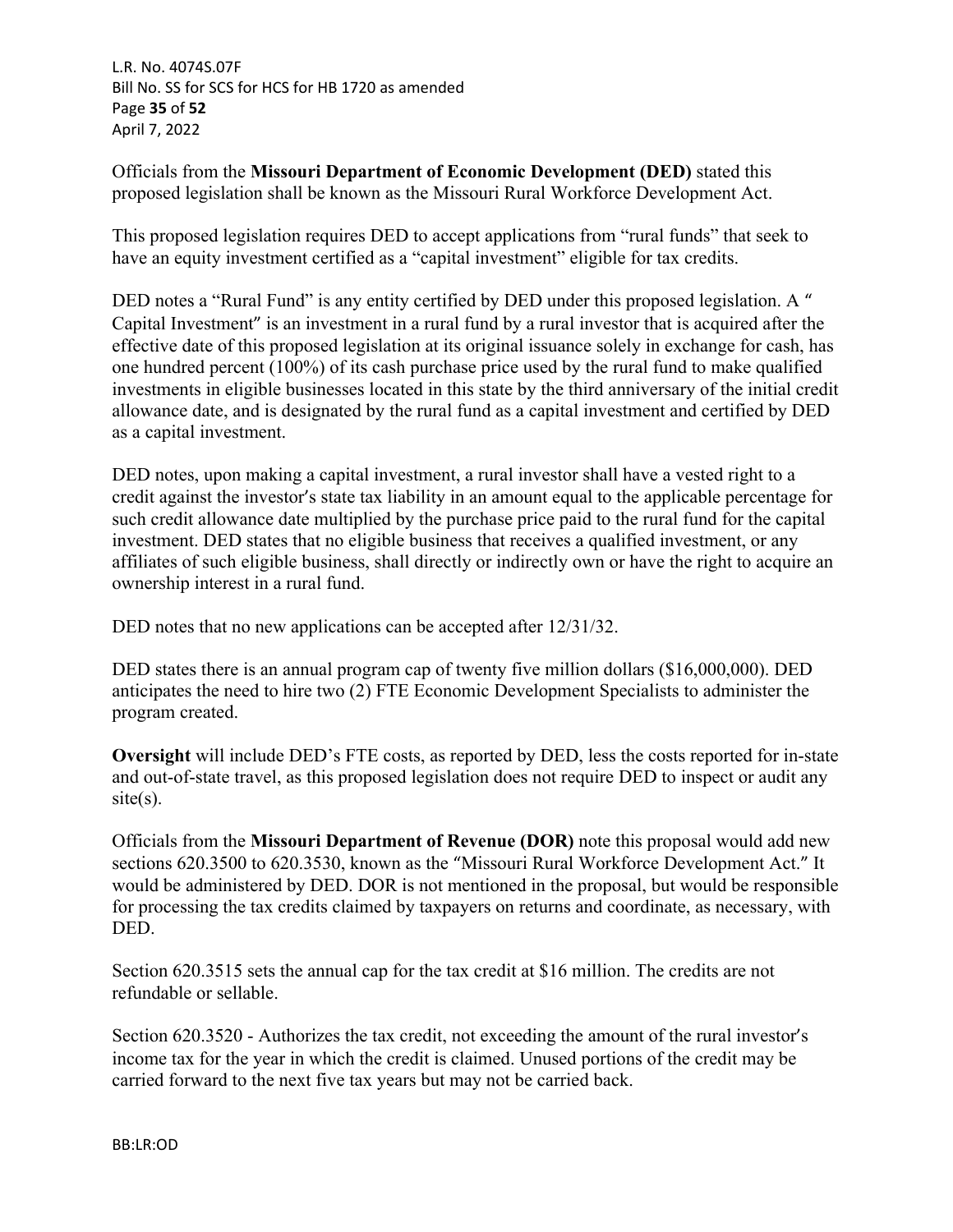L.R. No. 4074S.07F Bill No. SS for SCS for HCS for HB 1720 as amended Page **36** of **52** April 7, 2022

**SA 3** - Section 620.3520.3 - Sets forth the circumstances under which DED **shall** recapture from a rural investor that claimed the credit.

**SA 5** – Section 620.3505 – the amendment insert language that eligible business shall not employ any individual who is **unlawfully present** in this country.

**SA 1 to SA 5** the amendment insert language that eligible business shall not **knowingly** employ any individual who is **unlawfully present** in this country.

**SA 7** – Section 620.3505 ensures that the rural area, is noted as any county of this state that is set out in the United States Department of Agriculture census 6 places map as published by the United States Department of 7 Agriculture with a census place population of less than 8 fifty thousand inhabitants;

620.3520.4 - provides that recaptured credits are to be re-distributed, pro rata, to credit applicants whose allocations were previously reduced.

DOR assumes that DED would notify DOR of any recaptured credits. DOR would then recalculate the taxpayer's return and bill the taxpayer for any shortcomings. Therefore, DOR assumes they could absorb this duty with existing staff should it be necessary for DED to do a recapture of credits.

This proposal would become effective on August 28, 2022. This proposal states that a capital investment is any equity investment in a rural fund by a rural investor and that investment must be made AFTER the effective date of this proposal. After August 28, 2022 potential investors could make the required investments and then file an application with DED along with a \$5,000 application fee. Upon certification by DED, the investors would be eligible to receive the tax credit for the six credit allowance dates. Those credit allowance dates are the date of certification and each of the five anniversary dates thereafter. Based on the requirements of the investment, for fiscal note purposes they assume the first date of certification will be January 1, 2023.

This proposal states the tax credit is based on an applicable percentage of the investment. The percentage for the first two years is zero  $(0\%)$  and each of the next four years the percentage is fifteen percent (15%). Therefore with a certification date of January 1, 2023, the first two years no credits would be issued. Starting January 1, 2025 the first credits would be issued. They could potentially (depending on when issued) be redeemed in that same year. See example:

Example: A taxpayer qualifies for a \$1 million dollar investment on January 1, 2023. Here is the estimated amount of credit received and when.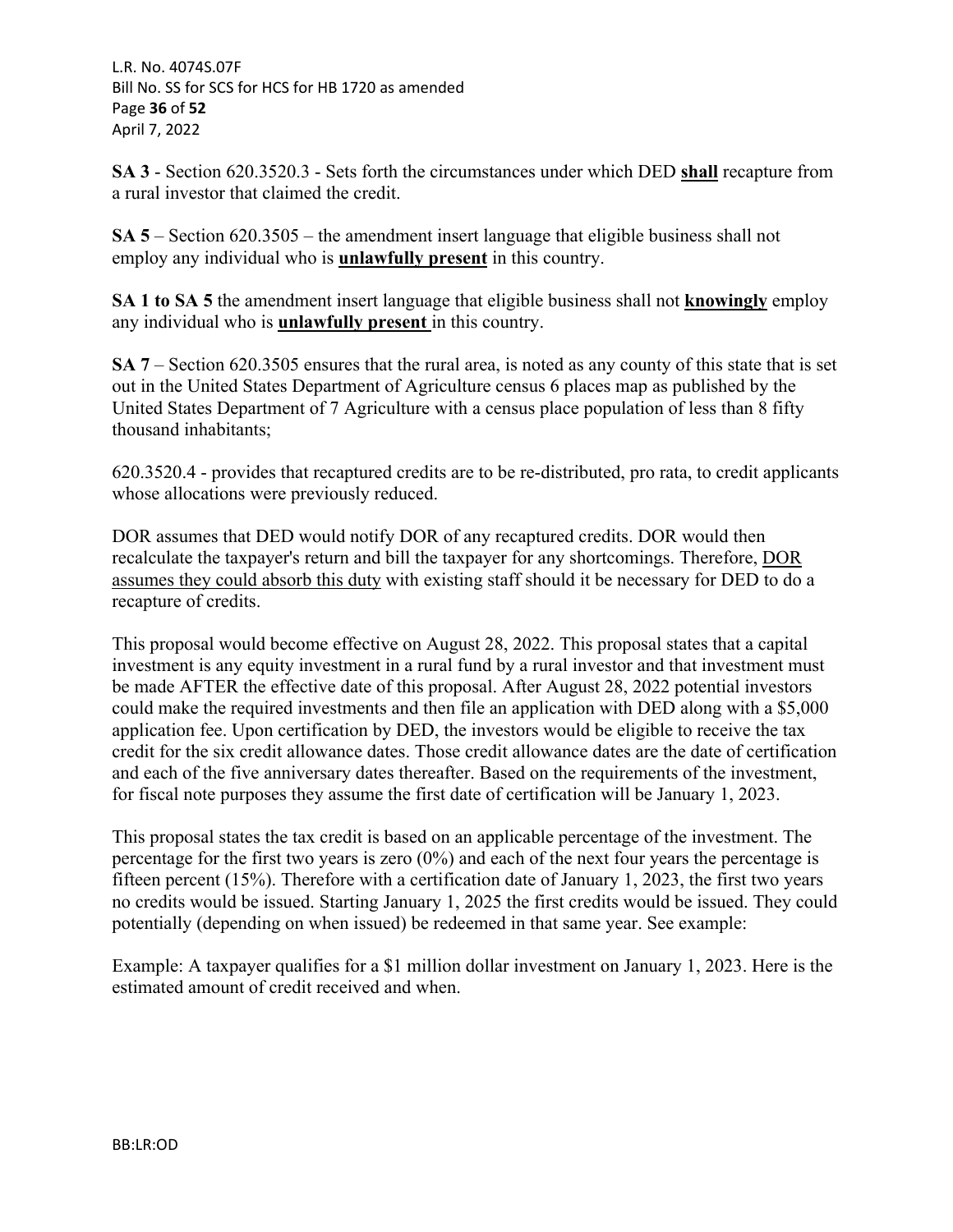L.R. No. 4074S.07F Bill No. SS for SCS for HCS for HB 1720 as amended Page **37** of **52** April 7, 2022

| <b>YEAR</b> | <b>CREDIT ALLOWANCE</b><br><b>DATE</b> | <b>CREDIT AMOUNT</b>          |
|-------------|----------------------------------------|-------------------------------|
| 1/1/2023    |                                        | \$0                           |
| 1/1/2024    |                                        | \$0                           |
| 1/1/2025    |                                        | \$150,000 (\$1,000,000 x 15%) |
| 1/1/2026    |                                        | \$150,000 (\$1,000,000 x 15%) |
| 1/1/2027    |                                        | \$150,000 (\$1,000,000 x 15%) |

This will be a loss to general revenue of up to the \$16 million annually starting in FY 2025.

This would be a new income tax credit and it would be added to the MO-TC and information about the credit would be added to their website and changes would be needed in their individual income tax system. DOR notes the costs to update these items is \$3,596.50. DOR will need the following FTE should the number of credits redeemed justify the FTE.

- 1 FTE Associate Customer Service Rep for every 6,000 credits redeemed
- 1 FTE Associate Customer Service Rep for every 7,600 errors/correspondence generated

Officials from the **Missouri Department of Commerce and Insurance (DCI)** anticipate a potential unknown decrease of premium tax revenues (up to the tax credit limit established in the bill) as a result of the creation of the Missouri Rural Workforce Development Act tax credit. Premium tax revenue is split 50/50 between General Revenue and County Foreign Insurance Fund except for domestic Stock Property and Casualty Companies who pay premium tax to the County Stock Fund. The County Foreign Insurance Fund is later distributed to school districts throughout the state. County Stock Funds are later distributed to the school district and county treasurer of the county in which the principal office of the insurer is located. It is unknown how each of these funds may be impacted by tax credits each year and which insurers will qualify for the tax credit.

DCI will require minimal contract computer programming to add this new tax credit to the premium tax database and can do so under existing appropriation. However, should multiple bills pass that would require additional updates to the premium tax database, DCI may need to request more expense and equipment appropriation through the budget process.

**Oversight** notes this proposed legislation would award tax credits to rural investors who have made an equity investment in a rural fund so long as such equity investment is later certified, by the Missouri Department of Economic Development, as a capital investment.

In order for an equity investment to be certified as a capital investment, a rural fund must apply with the Missouri Department of Economic Development to have the equity investment certified as a capital investment. The applicant must complete an application including the amount of capital investment requested, a copy of the applicants, or the affiliate of the applicant's, license as a Rural Business Investment Company (RBIC) under 7 U.S.C. Section 2009cc (U.S.D.A Rural Business Investment Program) or as a Small Business Investment Company (SBIC) under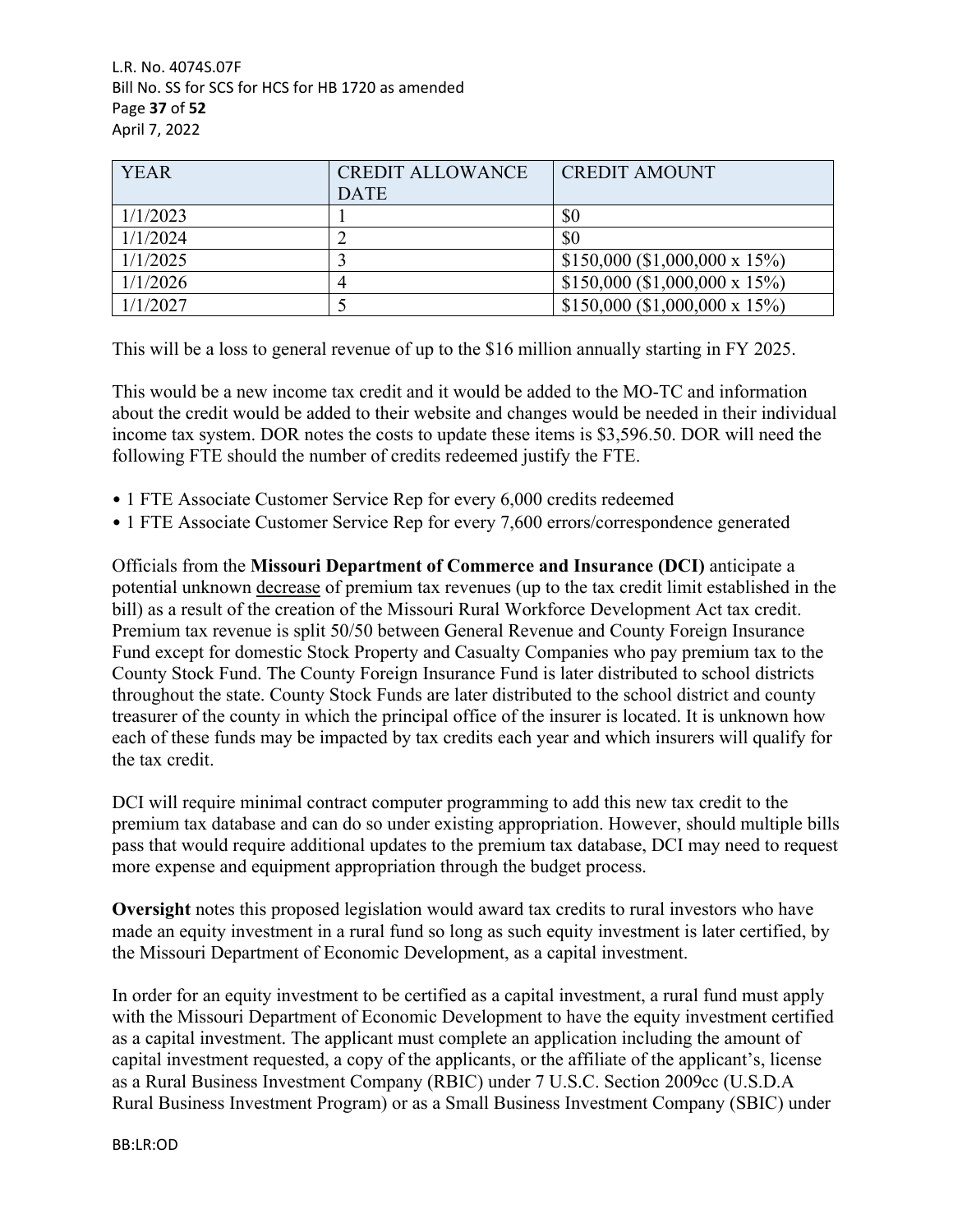L.R. No. 4074S.07F Bill No. SS for SCS for HCS for HB 1720 as amended Page **38** of **52** April 7, 2022

15 U.S.C. Section 681 (SBA Small Business Investment Program), evidence that the applicant or affiliates of the applicant have invested at least one hundred million dollars (\$100,000,000) in nonpublic companies located in counties within the United States with a population of less than fifty thousand, a business plan that includes a revenue impact assessment, and a nonrefundable application fee of \$5,000.

Per the [Small Business Investment Company Program Overview,](https://fas.org/sgp/crs/misc/R41456.pdf) as of September 30, 2021, there were approximately 307 privately owned and managed SBA licensed SBICs.

| Table 1: Program Composition of the Types of Operating SBICs |                                                                                   |      |      |      |      |  |
|--------------------------------------------------------------|-----------------------------------------------------------------------------------|------|------|------|------|--|
|                                                              | <b>FY End</b><br><b>FY End</b><br><b>FY End</b><br><b>FY End</b><br><b>FY End</b> |      |      |      |      |  |
| <b>Type of Operating SBICs</b>                               | 2017                                                                              | 2018 | 2019 | 2020 | 2021 |  |
| <b>Total Number of Type of Operating</b>                     |                                                                                   |      |      |      |      |  |
| <b>SBICs</b>                                                 | 315                                                                               | 305  | 300  | 302  | 307  |  |
| Number of Debenture SBICs                                    | 227                                                                               | 227  | 224  | 232  | 235  |  |
| Number of Participating Security SBICs                       | 33                                                                                | 25   | 22   | 12   | -9   |  |
| Number of Bank-Owned or Non-                                 |                                                                                   |      |      |      |      |  |
| Leveraged SBICs                                              | 47                                                                                | 47   | 48   | 52   | 56   |  |
| Number of Specialized SBICs                                  | 8                                                                                 | 6    | 6    | 6    |      |  |

Per correspondence received from the United States Department of Agriculture in February 2021, there are approximately 10 certified [RBIC's.](https://www.rd.usda.gov/sites/default/files/USDA_RD_CertifiedRBICs.pdf) In addition, there have been four (4) investments made in Missouri totaling almost \$12,000,000.

**Oversight** assumes SBICs and RBICs are nationally oriented; various companies may focus on specific regions but no one entity is specific to the State of Missouri.

**Oversight** notes this proposed legislation states that a capital investment is any equity investment in a rural fund by a rural investor which, is acquired **after** the effective date of this proposed legislation.

**Oversight** notes this proposed legislation would require applicants under this proposed legislation to submit an application to the Missouri Department of Economic Development accompanied with a nonrefundable \$5,000 application fee.

**Oversight** notes this proposed legislation does not specifically state where the application fee(s) shall be deposited. For the purpose of this fiscal note, Oversight will assume such application fee(s) will be deposited into GR.

**Oversight** notes the Missouri Department of Economic Development shall begin accepting applications ninety days after the effective date of this proposed legislation. Therefore, Oversight assumes applications, accompanied with the nonrefundable fee of \$5,000 could be submitted as early as Fiscal Year 2023.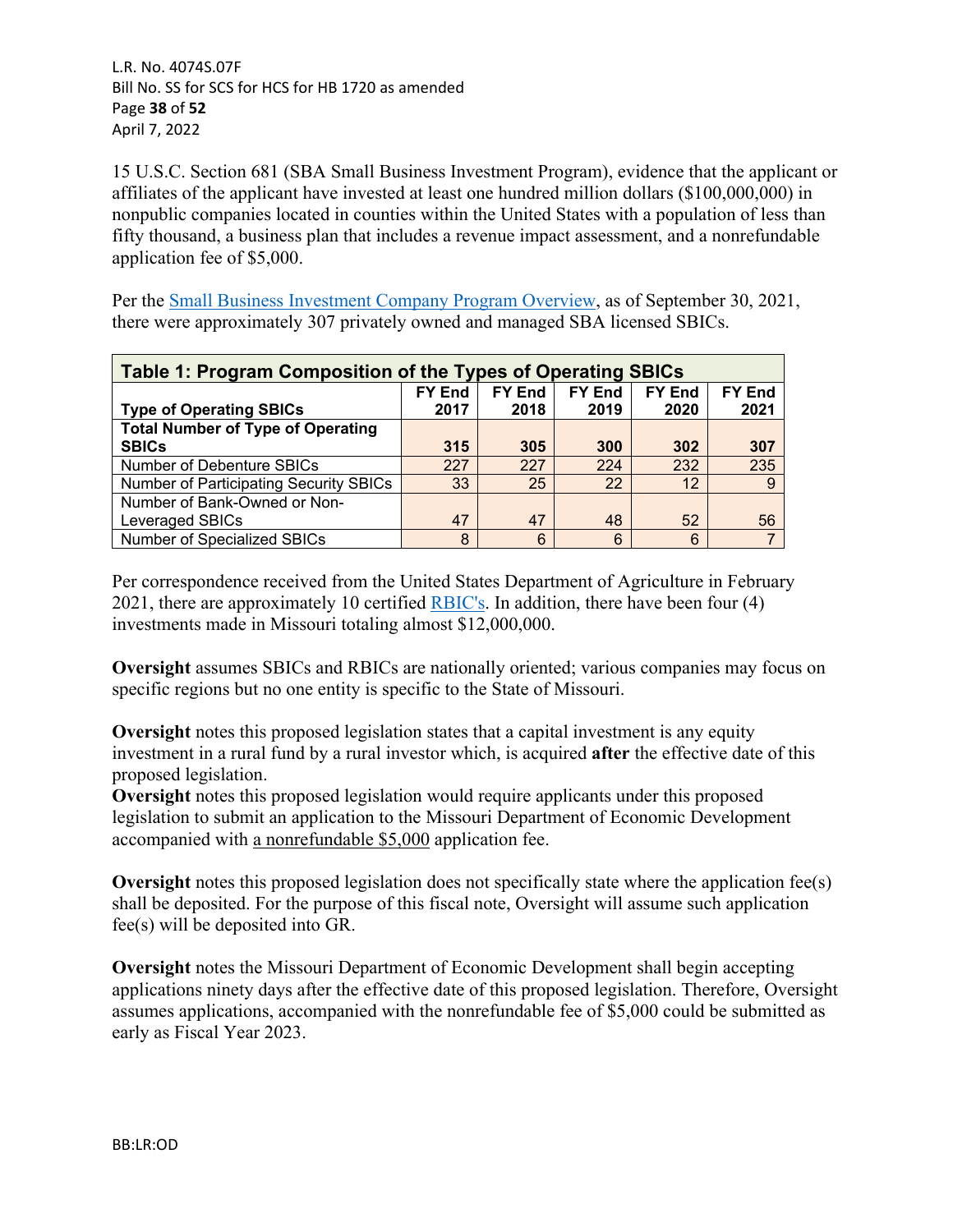L.R. No. 4074S.07F Bill No. SS for SCS for HCS for HB 1720 as amended Page **39** of **52** April 7, 2022

Therefore, **Oversight** will report a revenue gain to GR equal to \$0 (no applications/fee(s) submitted) or \$5,000 (one application/fee is submitted) up to  $$1,585,000$  (\$5,000  $*$  (307 (# of  $SBICs$ ) + 10 (# of certified RBICs)) beginning in Fiscal Year 2023.

**Oversight** notes, once an equity investment is certified as a capital investment, the rural investor shall have a vested right to a tax credit to be issued to be used against the rural investor's state tax liability that may be utilized on each credit allowance date of such capital investment in an amount equal to the applicable percentage for such credit allowance date multiplied by the purchase price paid to the rural fund.

**Oversight**, then, assumes the following example describes a tax credit allocation under this proposed legislation:

If Company A were to have \$100,000,000 certified as a capital investment on January 1, 2023, Company A's credit allowance date(s) would be: January 1, 2003 (0%), January 1, 2024, (0%) January 1, 2025 (15%), January 1, 2026 (15%), January 1, 2027(15%), and January 1, 2028  $(15\%)$ .

**Oversight** assumes, then, Company A would **not** receive a tax credit (a tax credit equal to zero percent (0%) multiplied by the amount certified as a capital investment) on January 1, 2023 and January 1, 2024.

Each January thereafter, with the last January being January 1, 2028, Company A would receive a tax credit equal to fifteen percent (15%) of the amount certified as a capital investment; or \$15,000,000.

**Oversight** assumes, then, Company A would receive a **total** of \$60,000,000 in tax credits over the course of six (6) years to be used throughout a total of eleven (11) years.

**Oversight** notes the Missouri Department of Economic Development shall begin accepting applications ninety days after the effective date of this proposed legislation. Therefore, Oversight assumes applications could be submitted as early as Fiscal Year 2023.

**Oversight** assumes, then, based on the tax credit allocation equation created under this proposed legislation, a rural investor could receive a tax credit in an amount greater than zero (\$0) beginning two (2) years after the initial certification date; Fiscal Year 2025.

Therefore, **Oversight** estimates the tax credit provision of this proposed legislation could result in a revenue reduction equal to \$0 (no certified capital investments) up to \$16,000,000 (tax credit authorization cap) beginning in Fiscal Year 2025.

**Oversight** notes this proposed legislation would allow for the recapture of tax credits issued to taxpayers provided rural fund(s) do not meet the requirements established in this proposed legislation.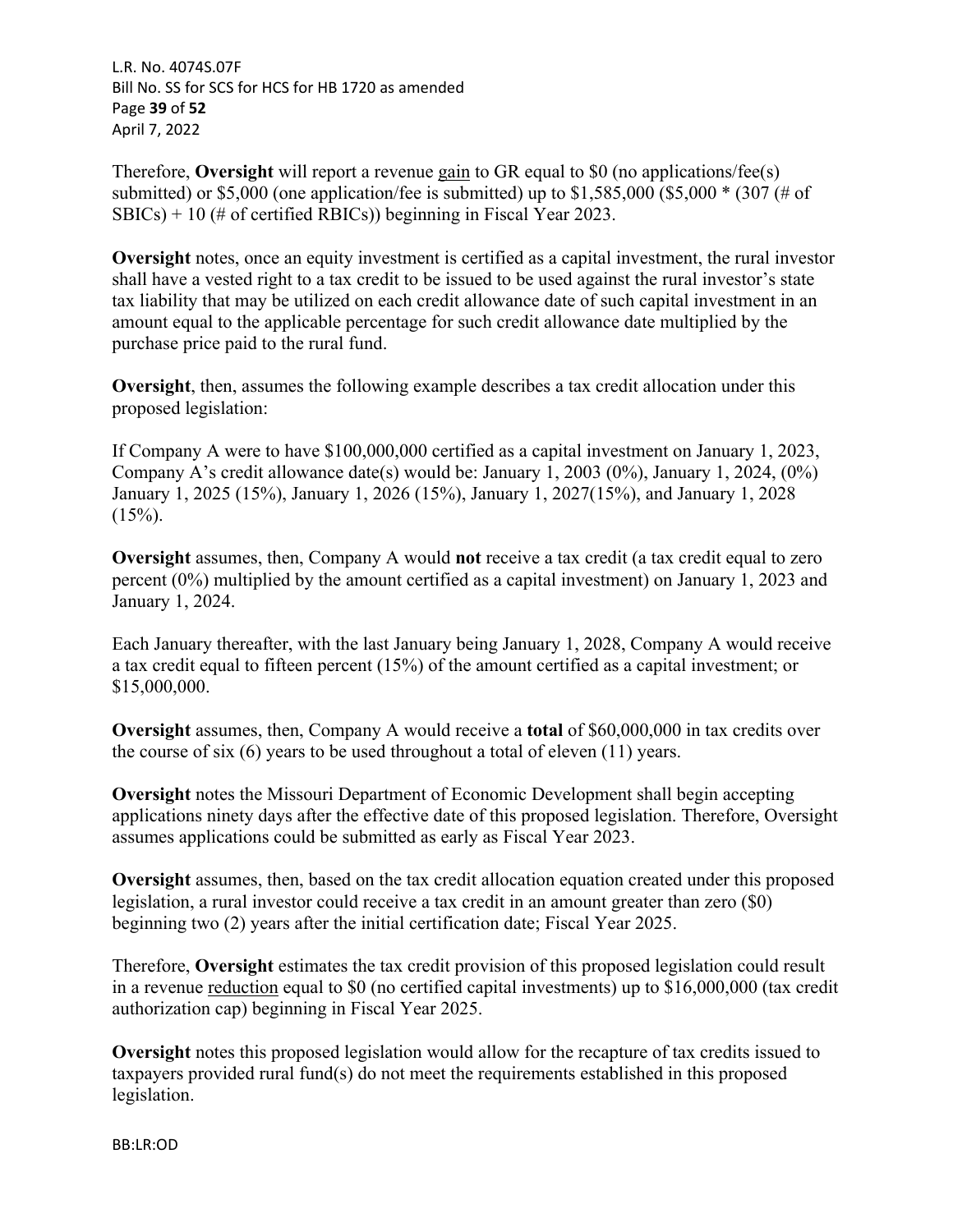L.R. No. 4074S.07F Bill No. SS for SCS for HCS for HB 1720 as amended Page **40** of **52** April 7, 2022

**Oversight** notes this proposed legislation states that recaptured tax credits would be reverted to the Missouri Department of Economic Development and be reissued to applicants whose capital investment allocations were reduced in accordance with the application process (authorization cap).

**Oversight** further notes this proposed legislation does not specifically state where the payment of recaptured tax credits would be deposited. For the purpose of this fiscal note, Oversight will assume recaptured tax credit payments will be deposited into GR with the assumption that the Missouri Department of Economic Development will be distributed the funds for further tax credit authorization(s).

**Oversight** notes tax credits authorized may be recaptured as early as the third anniversary date. Therefore, Oversight assumes this could be as early as Fiscal Year 2025.

**Oversight** is unable to determine the actual fiscal impact of the tax credit recapture provision. Therefore, for the purpose of this fiscal note, Oversight will report a revenue gain equal to "\$0 to Unknown" and a revenue reduction equal to "\$0 or Unknown" beginning in Fiscal Year 2025.

**Oversight** notes the provisions of this proposed legislation state the Missouri Department of Economic Development shall not accept any new applications for tax credits after December 31, 2032.

In response to a similar proposal, SB 905 (2022), officials from the **Department of Labor and Industrial Relations**, **Higher Education and Workforce Development**, **Missouri Department of Agriculture**, **Office of the State Treasurer**, **Office of the State Courts Administrator**, **State Tax Commission**, and the **University of Missouri System** each assumed the proposal would have no fiscal impact on their organization. **Oversight** does not have any information to the contrary. Therefore, **Oversight** will reflect a zero impact in the fiscal note for these agencies. Officials from the City of Kansas City and City of Springfield both Officials assume the proposal will have no fiscal impact on their organization. **Oversight** does not have any information to the contrary. Therefore, **Oversight** will reflect a zero impact in the fiscal note for these agencies.

# **Section 137.1018 Rolling Stock Tax Credit (Effective August 28, 2022) SA 4**

Officials from the **Missouri Department of Revenue (DOR)** state the Rolling Stock Tax Credit sunset on August 28, 2020. This proposed legislation extends the sunset date of the Rolling Stock Tax Credit to August 28, 2028.

DOR indicates that the General Assembly appropriated the following amounts for the Rolling Stock Tax Credit: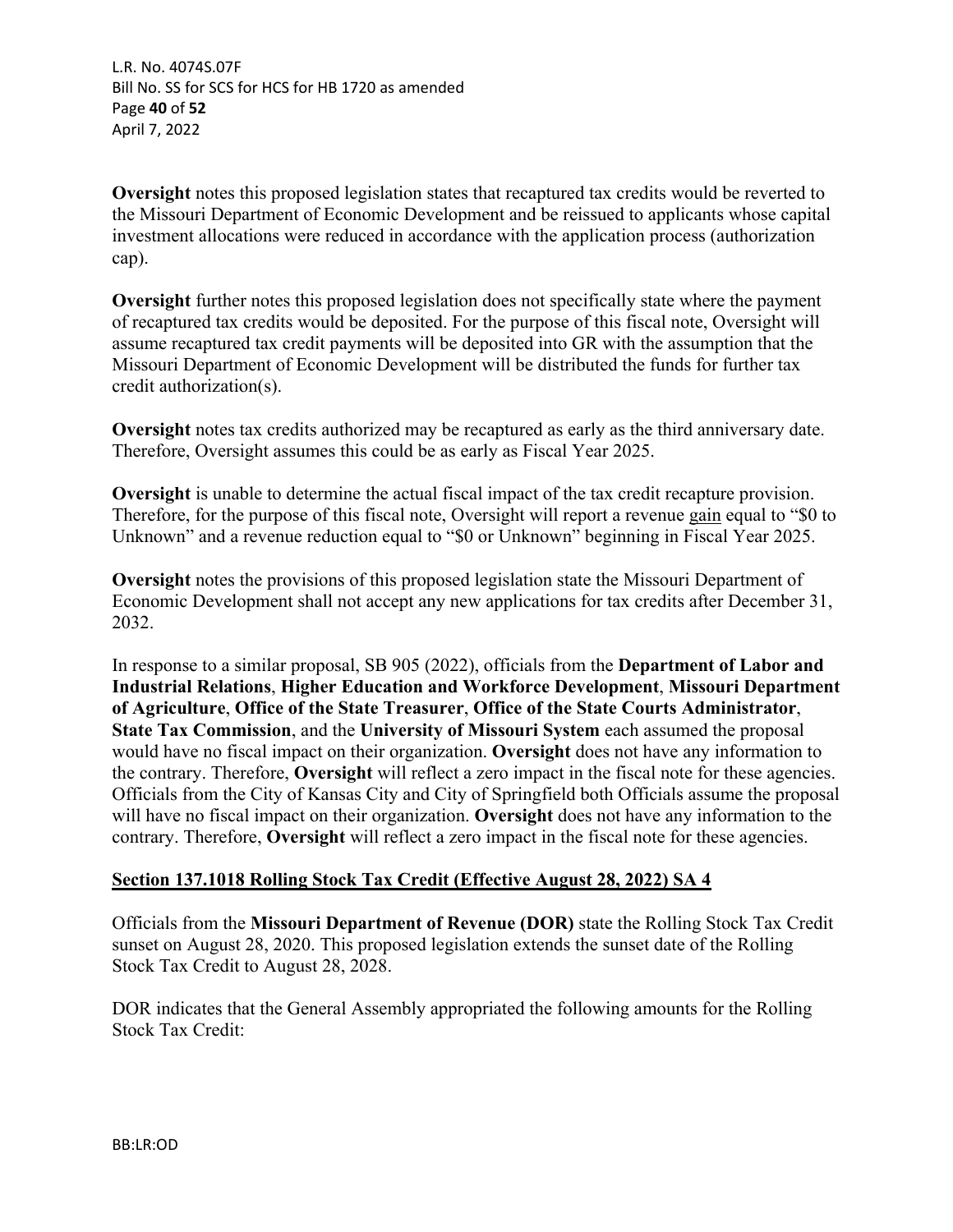L.R. No. 4074S.07F Bill No. SS for SCS for HCS for HB 1720 as amended Page **41** of **52** April 7, 2022

| <b>Fiscal</b><br>Year | Appropriation                                |
|-----------------------|----------------------------------------------|
| 2010                  | \$4,000,000 - Governor Line Item Vetoed      |
| 2015                  | \$2,000,000 - Governor Line Item Vetoed      |
| 2016                  | \$300,000                                    |
| 2017                  | \$600,000 - Governor Restricted<br>\$300,000 |
| 2018                  | \$0                                          |
| 2019                  | \$0                                          |
| 2020                  | \$200,000                                    |

DOR states the extension of the sunset of this program is not expected to have a fiscal impact on DOR. Since this tax credit is appropriated, it would not have a fiscal impact unless the General Assembly votes to appropriate money to it.

Lastly, DOR states the Department has forms and computer programs set up to handle this credit and do not believe this would have any additional administrative impact. However, the restarting of this credit could result in a loss to general revenue and total state revenue based on the amount appropriated.

Officials from the **Office of Administration – Budget & Planning (B&P)** assume the proposal renews the expired Rolling Stock tax credit beginning August 28, 2022. B&P notes that while this proposal would begin in FY23, it will not impact state revenues unless and until an amount for the credit is appropriated by the General Assembly.

The B&P estimates that this proposal could reduce GR and TSR by \$0 (low appropriation amount) to \$4,000,000 (high appropriation amount) annually beginning in FY23.

Officials from the **Missouri State Tax Commission (STC)** assume the proposal would have resulted in an unknown fiscal impact on state revenues as the proposed legislation extends a tax credit subject to the appropriation process. The Rolling Stock Tax Credit provides that, subject to appropriation, a freight line company could receive a property tax credit for expenses incurred to manufacture, maintain, or improve their qualified rolling stock in the State of Missouri, up to the amount of their property tax liability.

This tax credit is not refundable and is subject to an annual appropriation. Since authorized in 2009, the tax credit has been funded three (3) times: 2016 (\$291,000), 2017 (\$291,000) and 2020 (\$194,000). STC notes, though, that the General Assembly has appropriated greater budget appropriations that were later reserved or restricted. STC notes, in 2016, the total eligible expenses of the nearly one hundred (100) private car companies totaled \$23,372,795.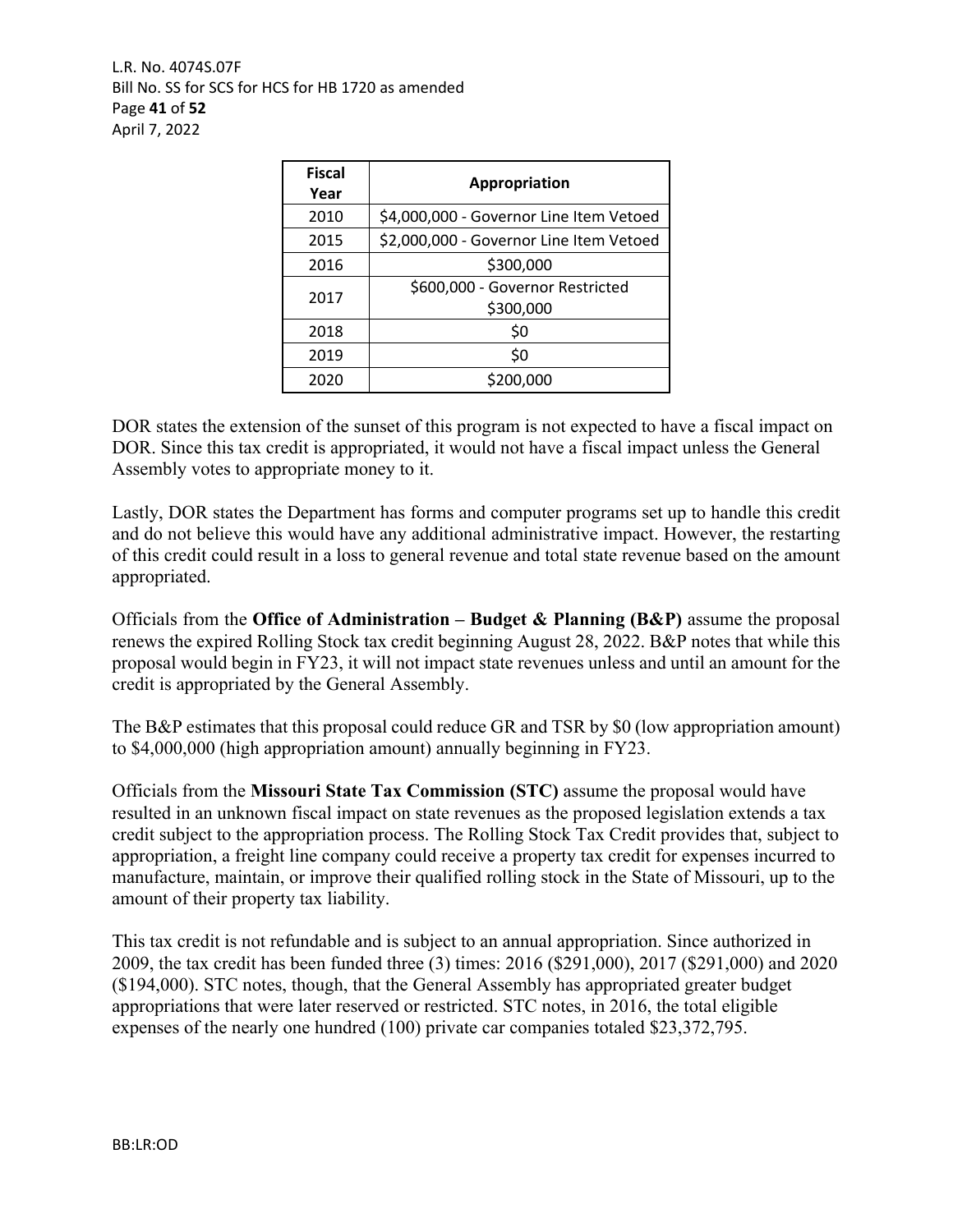L.R. No. 4074S.07F Bill No. SS for SCS for HCS for HB 1720 as amended Page **42** of **52** April 7, 2022

However, officials from the STC assume the proposal would not have a direct fiscal impact on their organization. **Oversight** does not have any information to the contrary. Therefore, **Oversight** will reflect a zero impact in the fiscal note for the STC.

**Oversight** notes the Rolling Stock Tax Credit provides an economic incentive to have private rail cars manufactured, maintained, and improved in the State of Missouri.

Additionally, the tax credit is subject to appropriation, a freight line company could receive a **property tax credit** for expenses incurred to manufacture, maintain, or improve their qualified rolling stock in the State of Missouri, up to the amount of the freight line company's property tax liability. The State of Missouri will then reimburse counties for any loss in property tax revenue resulting from utilization of the tax credit.

**Oversight** notes private care companies' assessed values are certified by the Missouri State Tax Commission and then reported to the Missouri Department of Revenue for billing and central collection. The property taxes collected by the Missouri Department of Revenue (less one percent (1%) for the cost of collection, which is deposited into the General Revenue Fund) are deposited into the County Private Car Tax Trust Fund. The funds within the County Private Car Fund are distributed to the counties of Missouri after six tenths of one percent (0.6%) is transferred to the Blind Pension Fund. The distribution is based on each county's percentage of main track line to the aggregate total of the state.

**Oversight's** policy is to show the extension of the tax credit program in the fiscal note. Oversight notes the Rolling Stock Tax Credit expired on August 28, 2020. Oversight notes this proposed legislation extends the expiration date to August 28, 2028.

**Oversight** assumes this proposed legislation would go into effect August 28, 2022. Oversight notes that taxpayers who are awarded the Rolling Stock Tax Credit in Tax Year 2022 will not file their tax returns claiming the tax credit until after January 1, 2023 (Fiscal Year 2023).

Therefore, **Oversight** will report the impact as a result of extending the expiration date of this tax credit program beginning in Fiscal Year 2023. Oversight notes, per the three (3) most recent Tax Credit Analyses received from the Missouri Department of Revenue, the Rolling Stock Tax Credit recognized the following activity: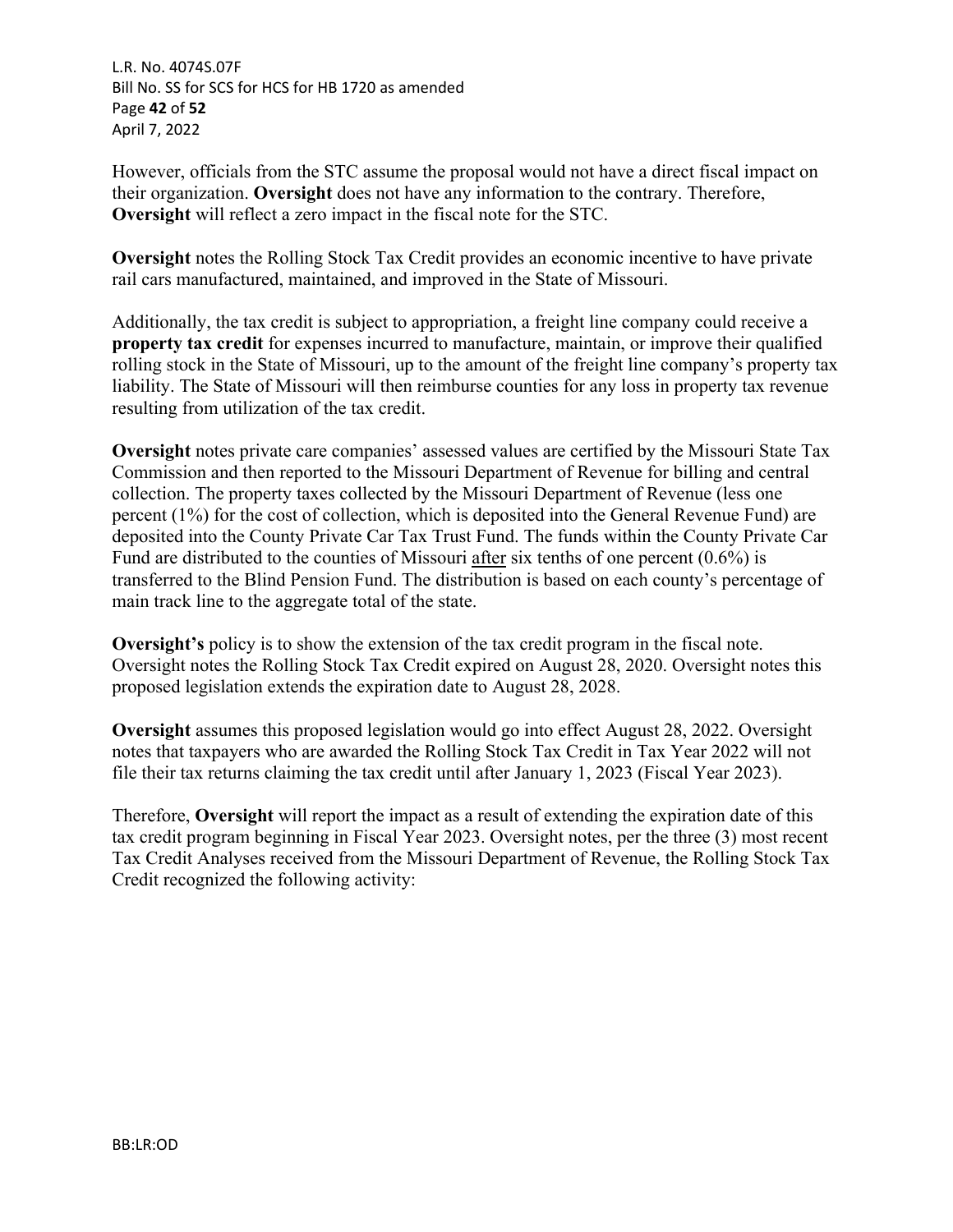| <b>Rolling Stock Tax Credit</b> |           |           |      |      |      |                        |                          |
|---------------------------------|-----------|-----------|------|------|------|------------------------|--------------------------|
| <b>Fiscal Year</b>              | 2016      | 2017      | 2018 | 2019 | 2020 | 2021 (Year<br>To Date) | 2022<br>(Budget<br>Year) |
| Amount<br>Authorized            | \$291,000 | \$291,000 | \$0  | \$0  | \$0  | \$0                    | \$0                      |
| Amount Issued                   | \$291,000 | \$291,000 | \$0  | \$0  | \$0  | \$0                    | \$0                      |
| Amount<br>Redeemed              | \$291,000 | \$291,000 | \$0  | \$0  | \$0  | \$0                    | \$0                      |

**Oversight** notes the five (5) year average (2016 – 2020) amount of Rolling Stock Tax Credit(s) *issued* equals \$116,400.

**Oversight** notes the Rolling Stock Tax Credit recognized the following appropriation history:

| <b>Fiscal</b><br>Year(s) | General<br><b>Assembly</b><br>Appropriated | Amount<br>Vetoed/Reserved/Restricted | Tax<br>Credit(s)<br><b>Available</b> | Tax<br>Credit(s)<br><b>Issued</b> |
|--------------------------|--------------------------------------------|--------------------------------------|--------------------------------------|-----------------------------------|
| 2010                     | \$3,000,000                                | ( \$3,000,000)                       | \$0                                  | \$0                               |
| 2011-2014                | \$0                                        | \$0                                  | \$0                                  | \$0                               |
| 2015                     | \$2,000,000                                | ( \$2,000,000)                       | \$0                                  | \$0                               |
| 2016                     | \$300,000                                  | (59,000)                             | \$291,000                            | \$291,000                         |
| 2017                     | \$600,000                                  | ( \$309,000)                         | \$291,000                            | \$291,000                         |
| 2018                     | \$0                                        | \$0                                  | \$0                                  | \$0                               |
| 2019                     | \$1                                        | \$0                                  | \$1                                  | \$0                               |
| 2020                     | \$200,000                                  | (56,000)                             | \$194,000                            | \$0                               |

**Oversight's** policy is to show the extension of the tax credit program in the fiscal note.

For additional information regarding the Rolling Stock tax credit program, please refer to the Oversight Division's sunset review performed in 2019. [https://www.legislativeoversight.mo.gov/oversight/Sunset\\_Reviews/Rolling.pdf](https://www.legislativeoversight.mo.gov/oversight/Sunset_Reviews/Rolling.pdf)

For purposes of this fiscal note, **Oversight** will report a revenue reduction to General Revenue (GR) equal to a range, beginning at \$0 (no appropriation is made for the Rolling Stock Program) "up to or could exceed" \$291,000 (highest final approved budget authority to date, future appropriations could be larger) beginning in Fiscal Year 2023.

Officials from the **City of Kansas City** assume the proposal will have no fiscal impact on their organization. **Oversight** does not have any information to the contrary. Therefore, Oversight will reflect a zero impact in the fiscal note for this city.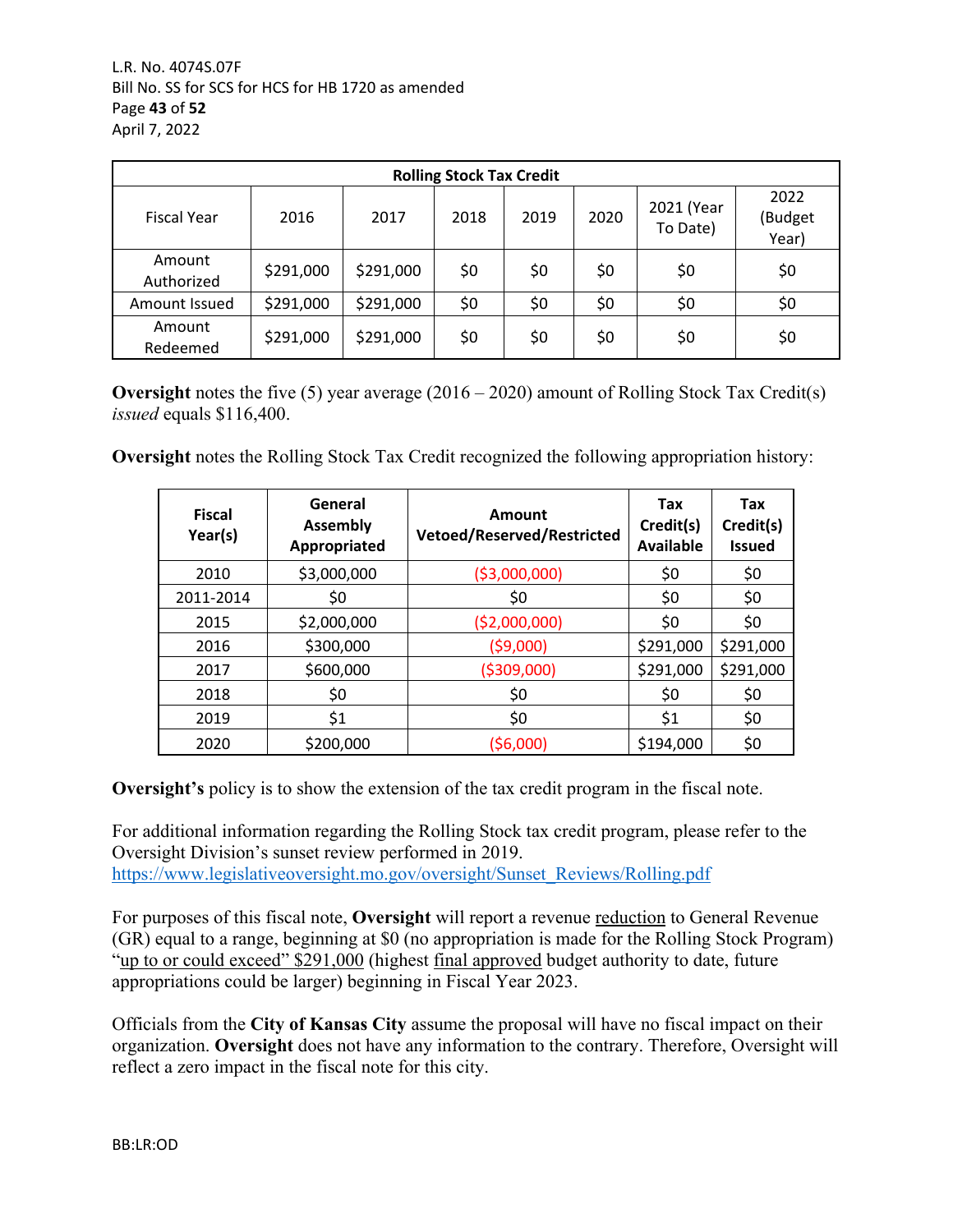L.R. No. 4074S.07F Bill No. SS for SCS for HCS for HB 1720 as amended Page **44** of **52** April 7, 2022

# **Sections 643.050, 643.079, 643.245 – Protection Fund – Anhydrous Ammonia Risk Management Subaccount**

### Officials from **Department of Natural Resources (DNR)** noted:

The proposed legislation would cost the Department approximately **\$300,000 in staff time** and workload. After consulting with the State of North Dakota (the only state agency that currently does this activity at the state level), the Department is basing work-load on inspections of regulated facilities once every 4-5 years. Estimate of work with estimate of hours per year - Total 5,500:

50 inspections - 800 hours 50 compliance assistance visits - 250 hours 50 plan reviews - 400 hours Data management - 500 hours Compliance and enforcement - 500 hours Program management - 250 hours Rule development and request to EPA for delegation (first year only) - 500 hours Registration and fee collection - 800 hours Clerical and administrative duties - 1,500 hours

Based on the estimate above, the Department would need 3 additional FTE to accomplish this work.

1 FTE Professional Engineer - \$58,080 1 FTE Environmental Program Analyst - \$38,472

1 FTE Lead Administrative Support Assistant - \$29,808

Environmental Program Analyst – This position would conduct the inspections, maintain the database and assist the public in complying with this regulation. In addition, this position would handle any relevant enforcement work that arose from this activity. The Department may choose to split this work among several different staff, 3/4 FTE performing inspections in 3 different areas of the state and the balance in the central office.

Professional Engineer – This position would include planning and support for the database and guidance/direction regarding enforcement cases. In addition, this position would be involved in ensuring the processing of licenses and fees are conducted in an appropriate fashion, and to resolve any issues that arise with licenses or fees.

Lead Administrative Support Assistant – This position would provide general support including processing reports, general correspondence, etc. In addition, this position could be responsible for processing licenses and fees.

Currently, the authority for enforcing the federal anhydrous ammonia regulations lies with the Environmental Protection Agency (EPA). The Department has spoken with EPA Region VII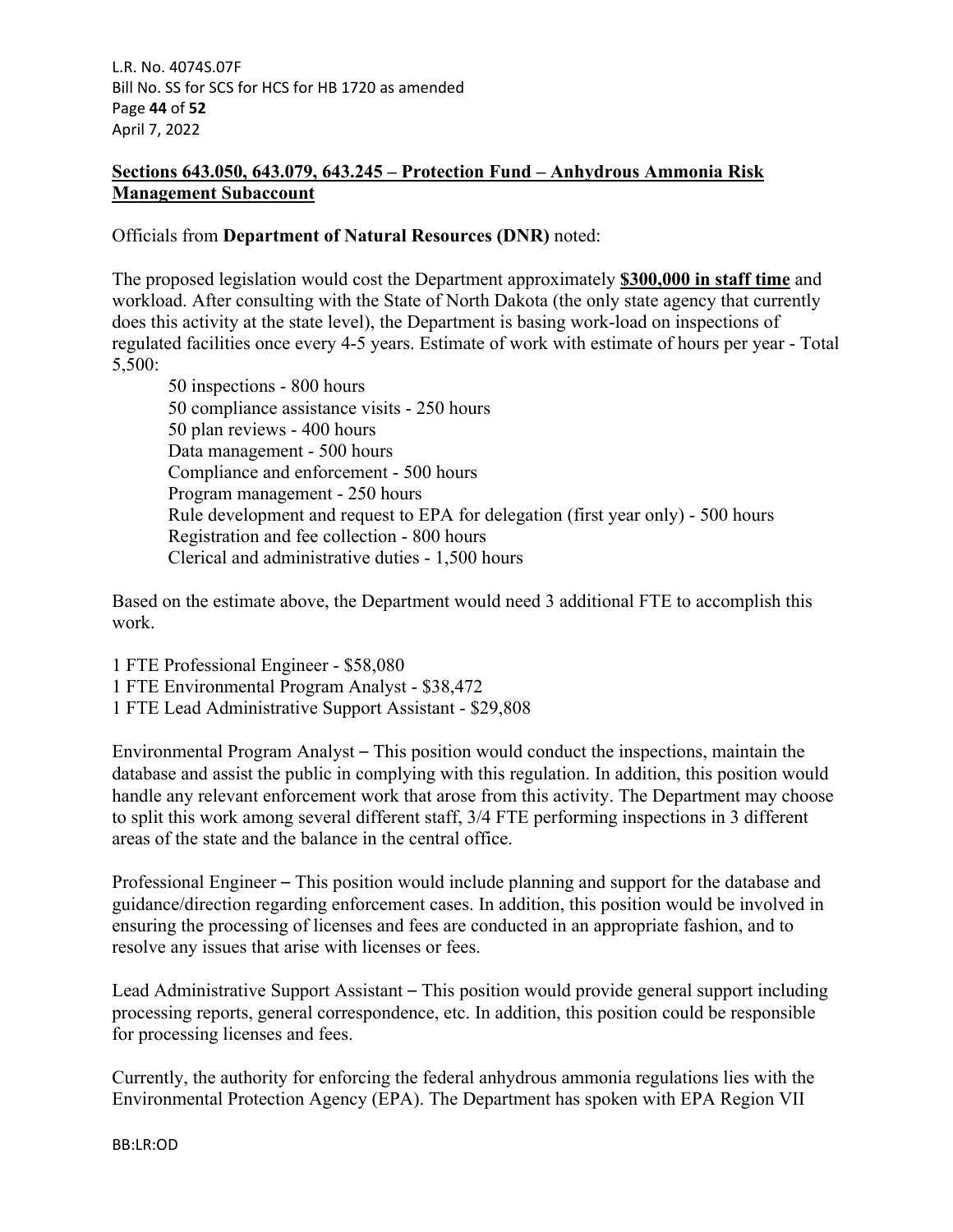L.R. No. 4074S.07F Bill No. SS for SCS for HCS for HB 1720 as amended Page **45** of **52** April 7, 2022

about requesting delegation and they are open to that but the Department would still need to officially request and receive delegation for this work.

Section §643.079.10 – The proposed legislation requires each retail agricultural facility that uses, stores, or sells anhydrous ammonia to pay a \$200 annual registration fee and an annual tonnage fee of \$1.25 per ton. The proposed legislation also requires each distributor or terminal agricultural facility pay an annual registration fee of \$5,000 and shall not pay a tonnage fee.

Section §643.245 – All registration and tonnage fees collected under §643.079 and any other moneys designated shall be deposited into the Natural Resources Protection Fund – Anhydrous Ammonia Risk Management Plan Subaccount.

#### Revenue Impact

In response to a similar proposal, **DNR** notes the Missouri Department of Agriculture estimates 203 facilities would be required to pay the \$200 annual registration fee increasing the annual revenue by **\$40,600**.

Average annual tonnage estimates provided by the Missouri Fertilizer Program (March 2020) are 230,813 tons anhydrous ammonia sales. This would increase the annual revenue by **\$288,516**.

"Distributor" or "terminal agricultural facility" is not defined, therefore, it is not possible for the Department to estimate the amount of revenue the \$5,000 registration fee would generate.

**Oversight** does not have any information to the contrary in regards to DNR's assumptions; therefore, **Oversight** will reflect DNR's estimated revenue on the fiscal note for the 203 estimated facilities that will pay the \$200 annual registration fee. Oversight will reflect an increase of \$288,516 in revenue for the tonnage fees beginning Fiscal Year 2023. In addition, Oversight will reflect a \$0 (there are no distributors or terminal agricultural facilities in Missouri) or an "Unknown" increase in revenue (there are distributors or terminal agricultural facilities in Missouri that will have to pay the \$5,000 annual registration fee).

In response to a similar proposal, officials from the **Office of Administration – Budget & Planning** and **Department of Revenue**, and the **Office of State Treasurer** each assumed this specific section would not have a direct impact on their respective organizations.

#### **Overall Bill**

In response to a similar proposal, officials from the **Department of Elementary and Secondary Education**, the **Department of Higher Education and Workforce Development**, the **Department of Mental Health**, the **Department of Public Safety (Alcohol & Tobacco Control, Director's Office, Gaming Commission, National Guard, Highway Patrol, Veterans Commission, State Emergency Management Agency**), the **Department of Social Services**, the **Missouri Department of Transportation**, the **Missouri House of**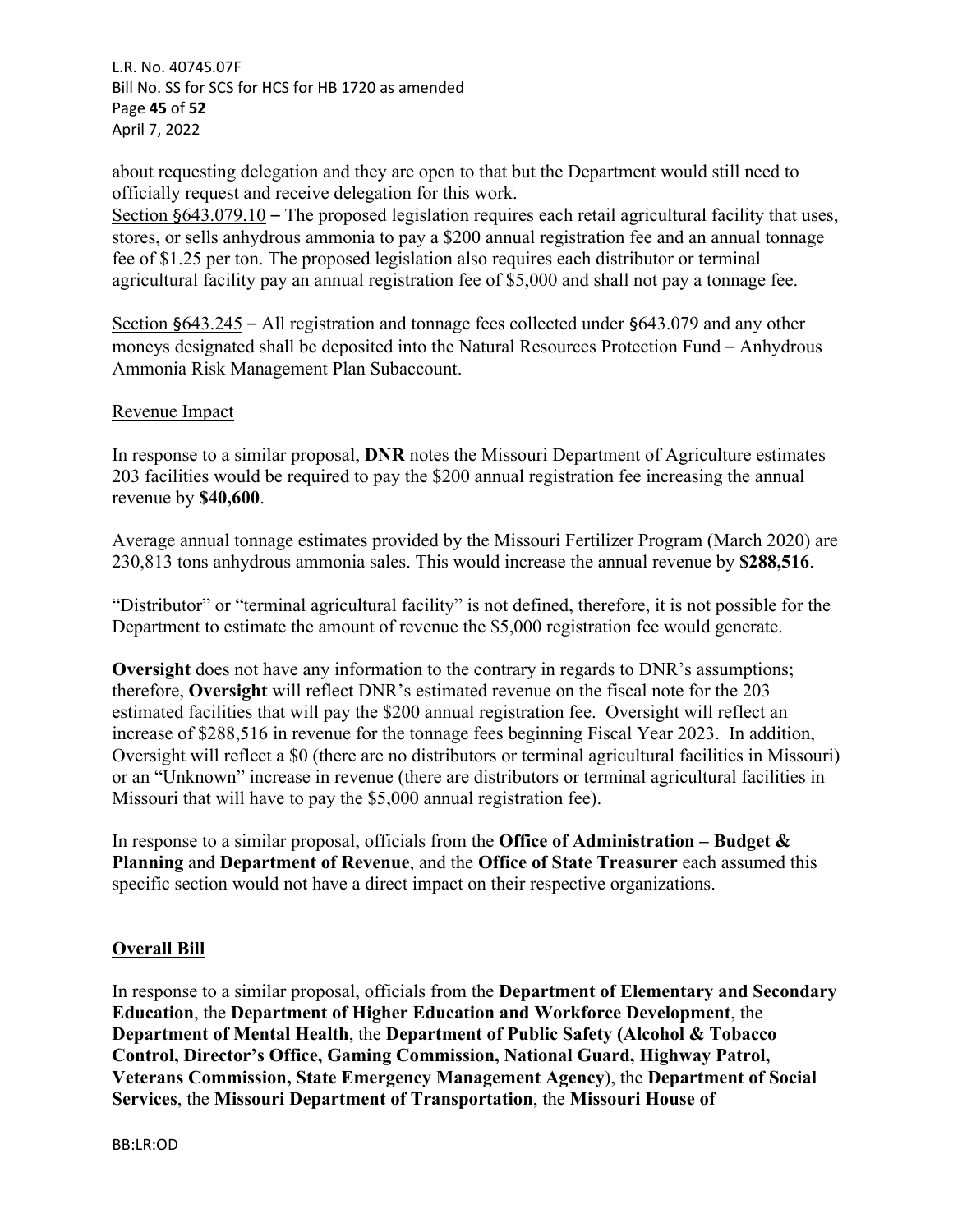L.R. No. 4074S.07F Bill No. SS for SCS for HCS for HB 1720 as amended Page **46** of **52** April 7, 2022

**Representatives**, the **State Tax Commission and the City of Claycomo** each assume the above tax credits would not have a fiscal impact on their respective organizations.

Therefore, for the purpose of this fiscal note, **Oversight** will reflect zero fiscal impact for the abovementioned organizations.

**Oversight** notes that Senate Amendments 1, 2, 3, 4, 5, SA 1 to 5, and 7 will not add fiscal impact to the Senate Substitute.

#### Rule Promulgation

In response to a similar proposal, officials from the **Joint Committee on Administrative Rules** assume this proposal is not anticipated to cause a fiscal impact beyond its current appropriation.

In response to a similar proposal, officials from the **Office of the Secretary of State (SOS)** note many bills considered by the General Assembly include provisions allowing or requiring agencies to submit rules and regulations to implement the act. The SOS is provided with core funding to handle a certain amount of normal activity resulting from each year's legislative session. The fiscal impact for this fiscal note to the SOS for Administrative Rules is less than \$5,000. The SOS recognizes that this is a small amount and does not expect that additional funding would be required to meet these costs. However, the SOS also recognizes that many such bills may be passed by the General Assembly in a given year and that collectively the costs may be in excess of what the office can sustain with its core budget. Therefore, the SOS reserves the right to request funding for the cost of supporting administrative rules requirements should the need arise based on a review of the finally approved bills signed by the governor.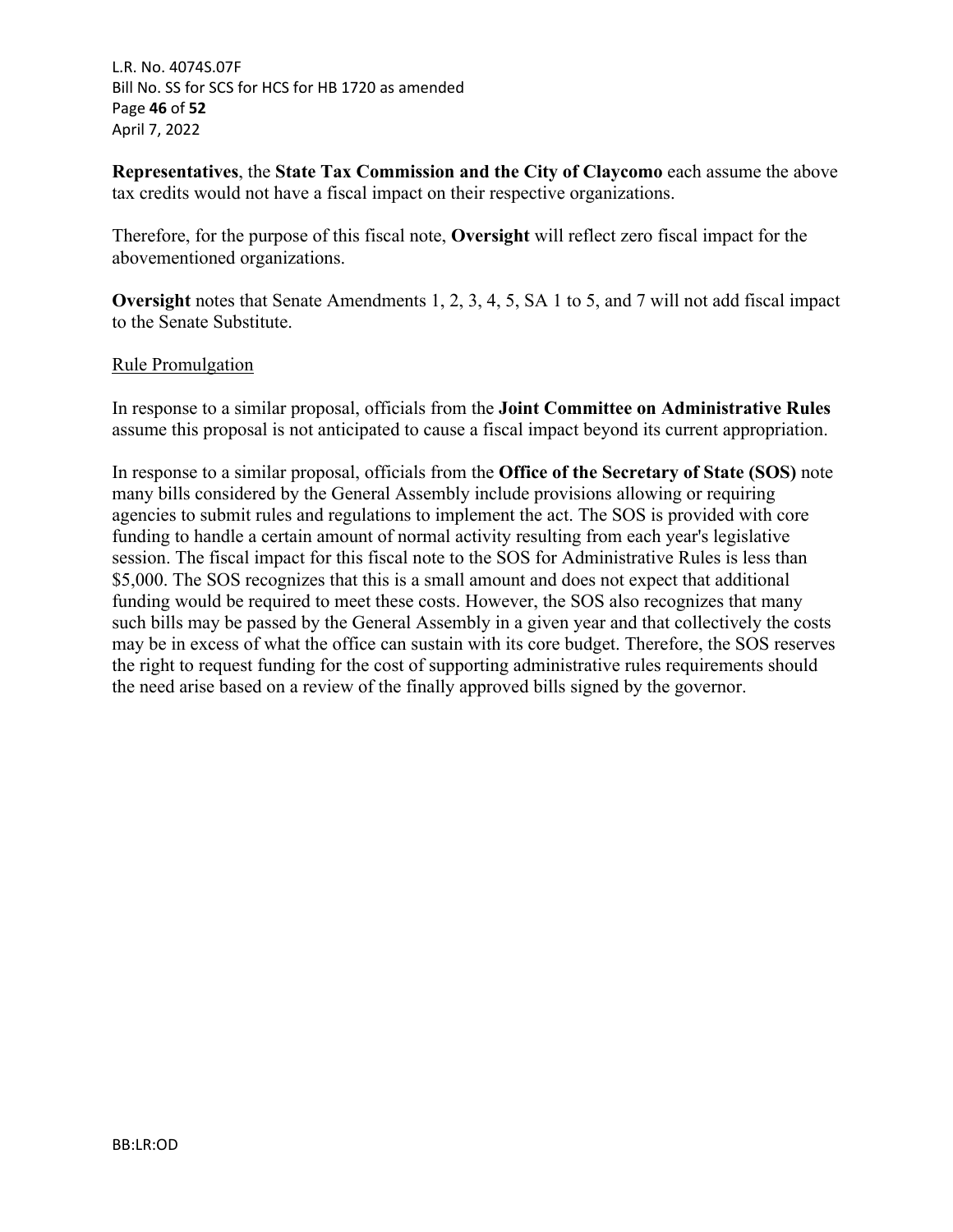| FISCAL IMPACT - State Government           | FY 2023            | FY 2024           | FY 2025           |
|--------------------------------------------|--------------------|-------------------|-------------------|
|                                            | $(10 \text{ Mo.})$ |                   |                   |
| <b>GENERAL REVENUE FUND</b>                |                    |                   |                   |
|                                            |                    |                   |                   |
| Revenue Reduction - Section 135.305 -      | $($1,500,000)$ or  | $($1,500,000)$ or | $($1,500,000)$ or |
| Extension of the Wood Energy Tax           | up to              | up to             | up to             |
| Credit from 06/30/2021 to 06/30/2028       | $(\$6,000,000)$    | $(\$6,000,000)$   | $(\$6,000,000)$   |
| $-p.5-8$                                   | depending on       | depending on      | depending on      |
|                                            | appropriation      | appropriation     | appropriation     |
|                                            |                    |                   |                   |
| Revenue Reduction - Section 135.686        | $Up$ to            | $Up$ to           | $Up$ to           |
| - Extension of Meat Processing Facility    | $(\$848,311)$ to   | $($848,311)$ to   | $($848,311)$ to   |
| <b>Investment Tax Credit From December</b> | $(\$2,000,000)$    | (\$2,000,000)     | $(\$2,000,000)$   |
| 31, 2021 to December 31, 2028 - p.8-9      |                    |                   |                   |
|                                            |                    |                   |                   |
| Revenue Reduction - Section 135.755 -      |                    | $Up$ to           | $Up$ to           |
| Tax Credit For Ethanol Blended Fuel        |                    | $($2,046,041)$ to | $($2,046,041)$ to |
| Sales - p.9-13                             | \$0                | $(\$5,000,000)$   | $(\$5,000,000)$   |
|                                            |                    |                   |                   |
| Revenue Reduction - Section 135.775 -      |                    | $Up$ to           | $Up$ to           |
| Tax Credit for Retail Sellers of           |                    | $($1,076,601)$ to | $($1,076,601)$ to |
| Biodiesel - p.13-16                        | \$0                | (\$16,000,000)    | (\$16,000,000)    |
|                                            |                    |                   |                   |
| $Cost - DOR - Section 135.775.04$          |                    |                   |                   |
| implementation - p.15                      |                    |                   |                   |
| <b>Personal Services</b>                   | (\$78,028)         | $(\$86,555)$      | $(\$88,286)$      |
| <b>Fringe Benefits</b>                     | $(\$52,623)$       | $(\$64,411)$      | $(\$65,699)$      |
| <b>Expense and Equipment</b>               | $(\$9,756)$        | (\$11,941)        | (\$12,180)        |
| Total Costs - DOR                          | (\$140,408)        | $(\$162,907)$     | $(\$166, 165)$    |
| FTE Change - DOR                           | 3 FTE              | 3 FTE             | 3 FTE             |
|                                            |                    |                   |                   |
| Revenue Reduction - Section 135.778 -      |                    | Up to             | $Up$ to           |
| Tax Credit for Producers of Biodiesel -    |                    | $($2,277,000)$ to | $($2,277,000)$ to |
| $p.16-18$                                  | \$0                | (\$4,000,000)     | $(\$4,000,000)$   |
|                                            |                    |                   |                   |
| $Cost - DOR ITSD - Section 135.778 -$      |                    |                   |                   |
| Tax Credit for Producers of Biodiesel      | Could exceed       |                   |                   |
| programing changes for withholding -       | (\$10,000)         | \$0               | \$0               |
| p.17                                       |                    |                   |                   |
|                                            |                    |                   |                   |
| Cost - Section 135.1610 Urban Tax          |                    | $Up$ to           | $Up$ to           |
| Credits - p.18-21                          | \$0                | $(\$200,000)$     | $(\$200,000)$     |
|                                            |                    |                   |                   |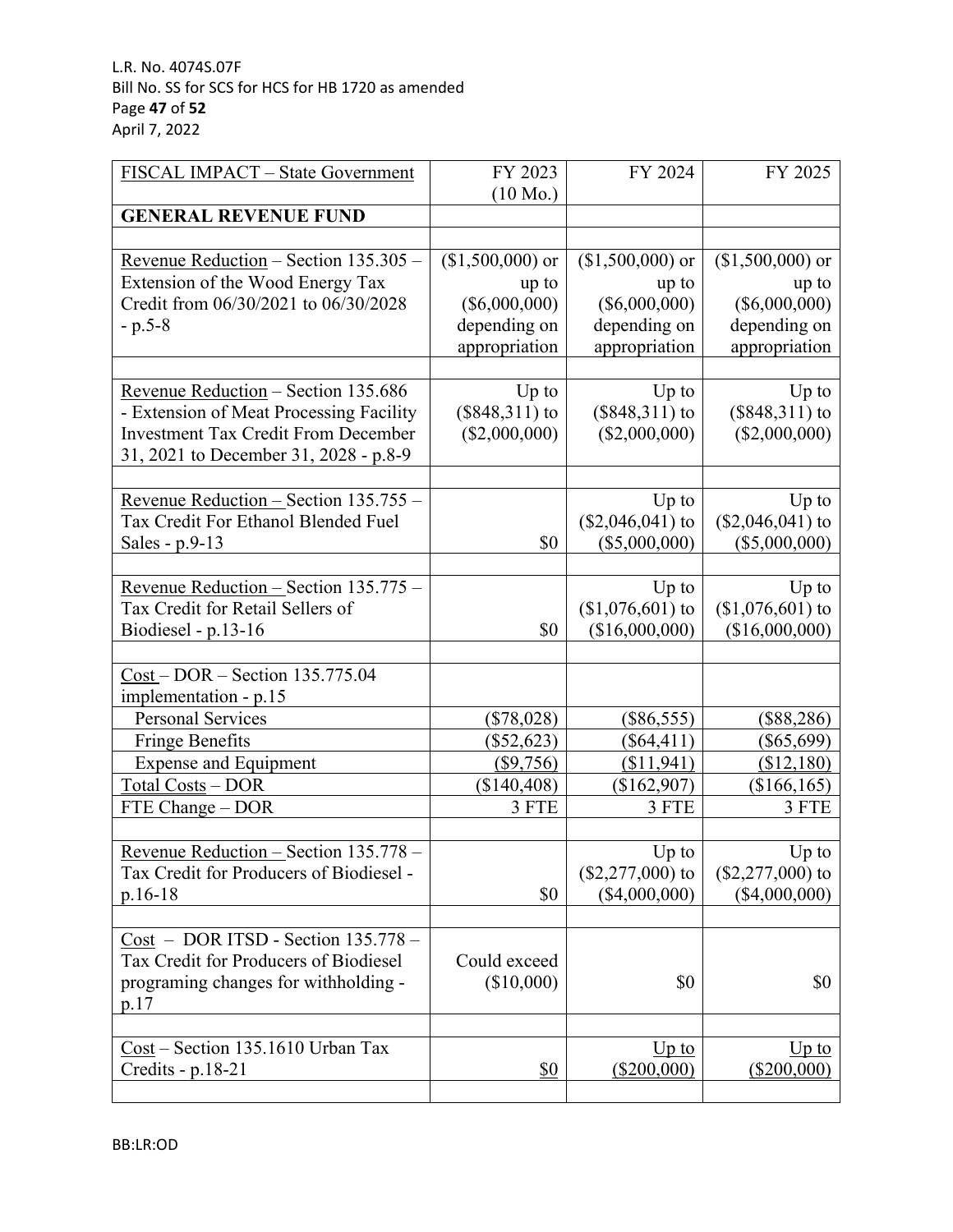| Revenue Gain - Section 135.1610.6<br>Recapture of the tax credits - p.19-21                                                                                                                                    | \$0                                              | (Unknown)                                        | (Unknown)                                        |
|----------------------------------------------------------------------------------------------------------------------------------------------------------------------------------------------------------------|--------------------------------------------------|--------------------------------------------------|--------------------------------------------------|
| Revenue Loss - §144.030 Modification<br>of Farm Equipment Sales Tax<br>Exemption - p.21-23                                                                                                                     | (Unknown)                                        | (Unknown)                                        | (Unknown)                                        |
| Revenue Reduction - Section 348.436 -<br>Extension of Expiration Date For<br><b>Agricultural Product Utility Contributor</b><br>Tax Credit & New Generation<br>Cooperative Incentive Tax Credit -<br>$p.25-27$ | $Up$ to<br>$(\$3,107,174)$ to<br>$(\$6,000,000)$ | $Up$ to<br>$(\$3,107,174)$ to<br>$(\$6,000,000)$ | $Up$ to<br>$(\$3,107,174)$ to<br>$(\$6,000,000)$ |
| $Cost - Section 348.493.2 - Special$<br>Crop Lenders Tax Credit - p.27-31                                                                                                                                      | $Up$ to<br>$(\$300,000)$                         | $Up$ to<br>$(\$300,000)$                         | $Up$ to<br>$(\$300,000)$                         |
| Cost - Section 348.500 - Increase in<br>issuance of tax credits for the Family<br>Farm Breeding Livestock tax credit<br>$program - p.32-33$                                                                    | (Less than<br>\$100,000                          | (Less than<br>\$100,000                          | (Less than<br>\$100,000)                         |
| Revenue Gain-Section 620.3510 -<br>Nonrefundable Application Fee of<br>$$5,000 - p.38$                                                                                                                         | \$0 or $$5,000$ up<br>to \$1,585,000             | \$0 or \$5,000 up<br>to \$1,585,000              | \$0 or \$5,000 up<br>to \$1,585,000              |
| Revenue Reduction - Section 620.3515<br>- Tax Credit For Certified Capital<br>Investment(s) - $p.34-40$                                                                                                        | \$0                                              | \$0                                              | \$0 up to<br>(\$16,000,000)                      |
| Revenue Gain $-$ Transfer In $-$ Section<br>620.3520 SA 1 to SA 5 (Shall) –<br>Recapture of Tax Credits From Rural<br>Investor - $p.34-40$                                                                     | \$0                                              | \$0                                              | Unknown                                          |
| Revenue Loss - Transfer Out - Section<br>620.3520 – Recaptured Tax Credits<br>(Re)Allocated to Missouri Department<br>of Economic Development - p.34-40                                                        | \$0                                              | \$0                                              | (Unknown)                                        |
|                                                                                                                                                                                                                |                                                  |                                                  |                                                  |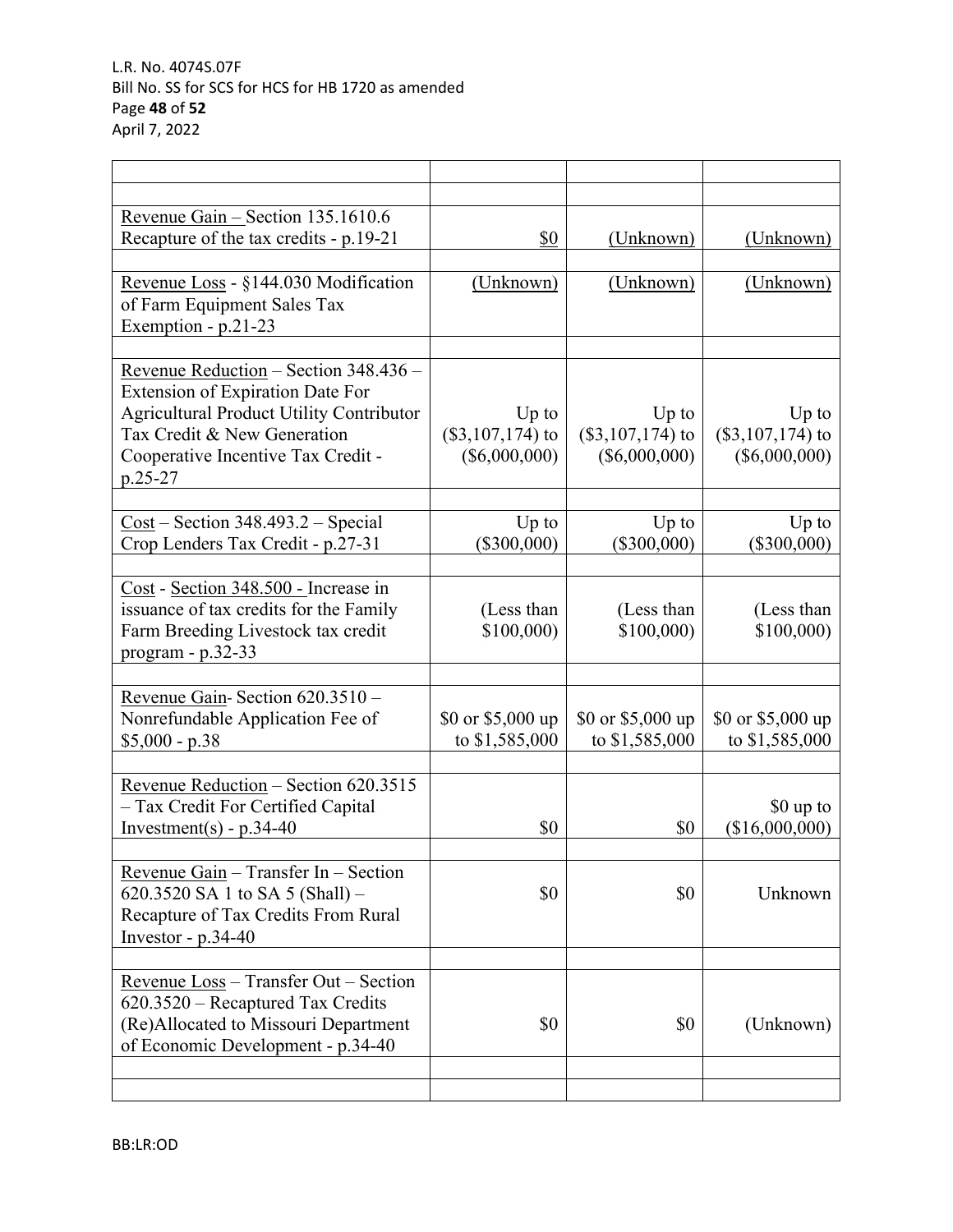| $Cost - Section(s) 620.3510, 620.3515$ |                 |                   |                 |
|----------------------------------------|-----------------|-------------------|-----------------|
| & 620.3520 - DED - p.34-40             |                 |                   |                 |
| <b>Personnel Services</b>              | $(\$86,235)$    | $(\$105,552)$     | $(\$107,663)$   |
| <b>Fringe Benefits</b>                 | $(\$53,567)$    | $(\$64,975)$      | $(\$65,683)$    |
| Equipment & Expense                    | $(\$30,265)$    | (\$11,416)        | (\$11,644)      |
| <b>Total Cost</b>                      | (\$170,067)     | (\$181,943)       | (\$184,990)     |
| FTE Change - DED                       | 2 FTE           | 2 FTE             | 2 FTE           |
|                                        |                 |                   |                 |
| Revenue Reduction - SA 4 - Section     | \$0 up to or    | \$0 up to or      | \$0 up to or    |
| 137.1018 Extension of Rolling Stock    | could exceed    | could exceed      | could exceed    |
| Tax Credit Program - p.40-43           | $(\$291,000)$   | $(\$291,000)$     | $(\$291,000)$   |
|                                        |                 |                   |                 |
|                                        |                 |                   |                 |
|                                        | (S6, 170, 961)  | (S11, 794, 978)   | (S11, 801, 283) |
| <b>ESTIMATED NET EFFECT ON</b>         | $Up$ to         | $Up$ to           | $Up$ to         |
| <b>GENERAL REVENUE FUND</b>            | (S13, 426, 475) | $($ \$38,650,850) | (S54, 657, 155) |
|                                        |                 |                   |                 |
|                                        |                 |                   |                 |
| <b>SCHOOL DISTRICT TRUST FUND</b>      |                 |                   |                 |
|                                        |                 |                   |                 |
| Revenue Loss - §144.030 Modification   | (Unknown)       | (Unknown)         | (Unknown)       |
| of Farm Equipment Sales Tax            |                 |                   |                 |
| Exemption - p.21-22                    |                 |                   |                 |
|                                        |                 |                   |                 |
| <b>ESTIMATED NET EFFECT ON</b>         | (Unknown)       | (Unknown)         | (Unknown)       |
| <b>SCHOOL DISTRICT TRUST FUND</b>      |                 |                   |                 |
|                                        |                 |                   |                 |
|                                        |                 |                   |                 |
| <b>PARKS AND SOILS STATE SALES</b>     |                 |                   |                 |
| <b>TAX FUNDS</b>                       |                 |                   |                 |
|                                        |                 |                   |                 |
| Revenue Loss - §144.030 Modification   | (Unknown)       | (Unknown)         | (Unknown)       |
| of Farm Equipment Sales Tax            |                 |                   |                 |
| Exemption - $p.21-22$                  |                 |                   |                 |
|                                        |                 |                   |                 |
| <b>ESTIMATED NET EFFECT ON</b>         | (Unknown)       | (Unknown)         | (Unknown)       |
| <b>PARKS AND SOILS STATE SALES</b>     |                 |                   |                 |
| <b>TAX FUNDS</b>                       |                 |                   |                 |
|                                        |                 |                   |                 |
|                                        |                 |                   |                 |
|                                        |                 |                   |                 |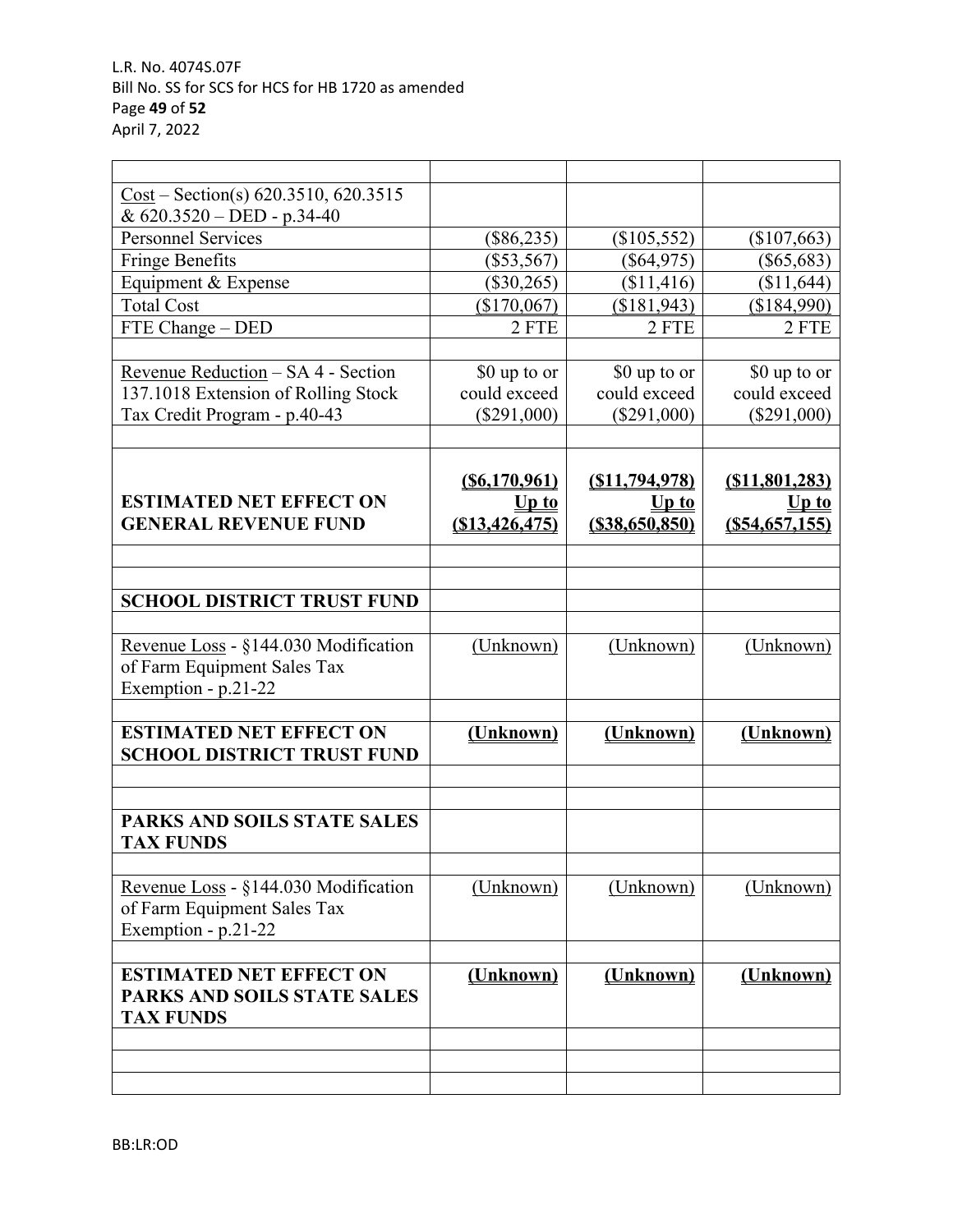| <b>CONSERVATION COMMISSION</b>                                                                                                         |                     |                     |                            |
|----------------------------------------------------------------------------------------------------------------------------------------|---------------------|---------------------|----------------------------|
| $FUND - p.21-23$                                                                                                                       |                     |                     |                            |
| Revenue Loss - §144.030 Modification<br>of Farm Equipment Sales Tax<br>Exemption - p.21-22                                             | (Unknown)           | (Unknown)           | (Unknown)                  |
| <b>ESTIMATED NET EFFECT ON</b><br><b>CONSERVATION COMMISSION</b><br><b>FUND</b>                                                        | (Unknown)           | (Unknown)           | (Unknown)                  |
| <b>MISSOURI DEPARTMENT OF</b><br><b>AGRICULTURE DEVELOPMENT</b><br><b>FUND</b>                                                         |                     |                     |                            |
| Revenue Gain $-1\%$ Application review<br>fee - $p.32$                                                                                 | $Up$ to<br>\$61,950 | $Up$ to<br>\$61,950 | $Up$ to<br><u>\$61,950</u> |
| <b>ESTIMATED NET EFFECT ON</b><br>THE MISSOURI DEPARTMENT<br>OF AGRICULTURE<br><b>DEVELOPMENT FUND</b>                                 | Up to<br>\$61,950   | Up to<br>\$61,950   | Up to<br><b>\$61,950</b>   |
| <b>NATURAL RESOURCES</b><br><b>PROTECTION FUND -</b><br><b>ANHYDROUS AMMONIA RISK</b><br><b>MANAGEMENT PLAN</b><br><b>SUBACCOUNT</b>   |                     |                     |                            |
| Revenue - Section §643.079.10 -DNR -<br>\$200 annual registration fees for<br>agricultural retailers of anhydrous<br>ammonia - p.43-44 | \$33,833            | \$40,600            | \$40,600                   |
| Revenue Section 643.245 - DNR -<br>tonnage fees for agricultural retailers of<br>anhydrous ammonia - p.43-44                           | \$240,430           | \$288,516           | \$288,516                  |
| Revenue – Section 643.079.10-DNR -<br>\$5,000 annual registration fees for                                                             | $$0$ to<br>Unknown  | $$0$ to<br>Unknown  | $$0$ to<br>Unknown         |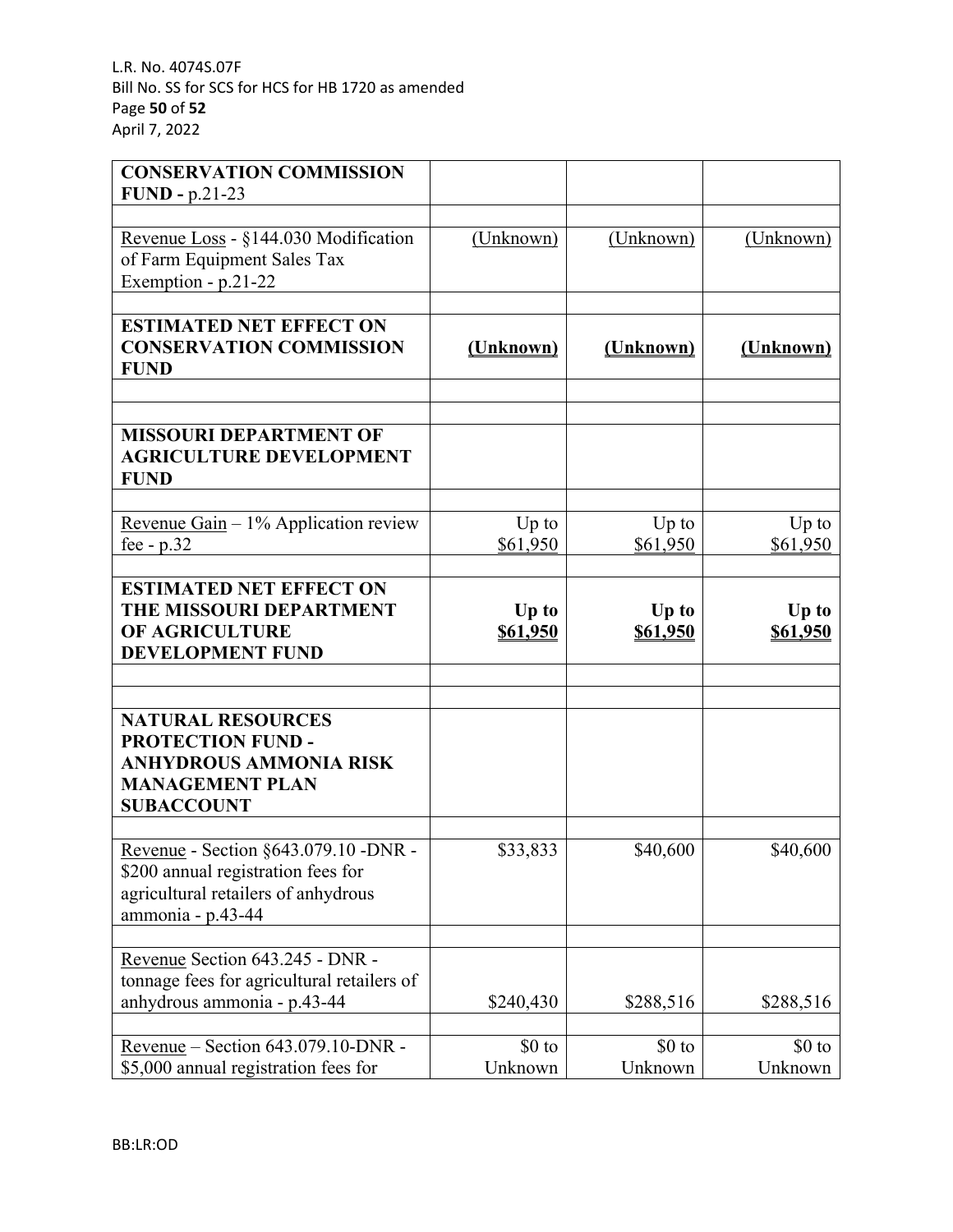| distributors or terminal facilities - p.43- |                     |                     |                     |
|---------------------------------------------|---------------------|---------------------|---------------------|
| 44                                          |                     |                     |                     |
|                                             |                     |                     |                     |
| $Cost - DNR - Section 643.079 - p.43-$      |                     |                     |                     |
| 44                                          |                     |                     |                     |
| <b>Personal Services</b>                    | \$105,300           | (\$128,887)         | $(\$131,465)$       |
| <b>Fringe Benefits</b>                      | (\$72,289)          | $(\$87,594)$        | $(\$88,458)$        |
| <b>Expense and Equipment</b>                | (\$14,821)          | $(\$6,901)$         | $(\$7,039)$         |
| <b>Total Costs - DNR</b>                    | $(\$192,410)$       | $(\$223,383)$       | $(\$226,962)$       |
| FTE Change – DNR                            | 3 FTE               | 3 FTE               | 3 FTE               |
|                                             |                     |                     |                     |
| Cost - DNR - OA-ITSD Services -             |                     |                     |                     |
| p.43-44                                     | $(\$20,000)$        | \$0                 | \$0                 |
|                                             |                     |                     |                     |
| <b>ESTIMATED NET EFFECT ON</b>              |                     |                     |                     |
| <b>THE NATURAL RESOURCES</b>                | <b>Could exceed</b> | <b>Could exceed</b> | <b>Could exceed</b> |
| <b>PROTECTION FUND</b>                      | \$61,853            | <u>\$105,735</u>    | \$102,154           |
|                                             |                     |                     |                     |
| Estimated Net FTE Change on Other           | 3 FTE               | 3 FTE               | 3 FTE               |
| <b>State Funds</b>                          |                     |                     |                     |
|                                             |                     |                     |                     |

| FISCAL IMPACT - Local Government                                                                                              | FY 2023<br>$(10 \text{ Mo.})$  | FY 2024                        | FY 2025                        |
|-------------------------------------------------------------------------------------------------------------------------------|--------------------------------|--------------------------------|--------------------------------|
| <b>LOCAL POLITICAL</b><br><b>SUBDIVISIONS</b>                                                                                 |                                |                                |                                |
| Revenue Loss - $\S$ 144.030 Modification<br>of Farm Equipment Sales Tax - p.21-23                                             | (Unknown)                      | (Unknown)                      | (Unknown)                      |
| Revenue Gain or Loss - §301.010,<br>301.162, 304.180, 304.240 - Fine<br>Revenue – from the changes in the<br>proposal - p. 25 | Unknown to<br>(Unknown)        | Unknown to<br>(Unknown)        | Unknown to<br>(Unknown)        |
| <b>ESTIMATED NET EFFECT ON</b><br><b>LOCAL POLITICAL</b><br><b>SUBDIVISIONS</b>                                               | <b>Unknown to</b><br>(Unknown) | <b>Unknown to</b><br>(Unknown) | <b>Unknown to</b><br>(Unknown) |